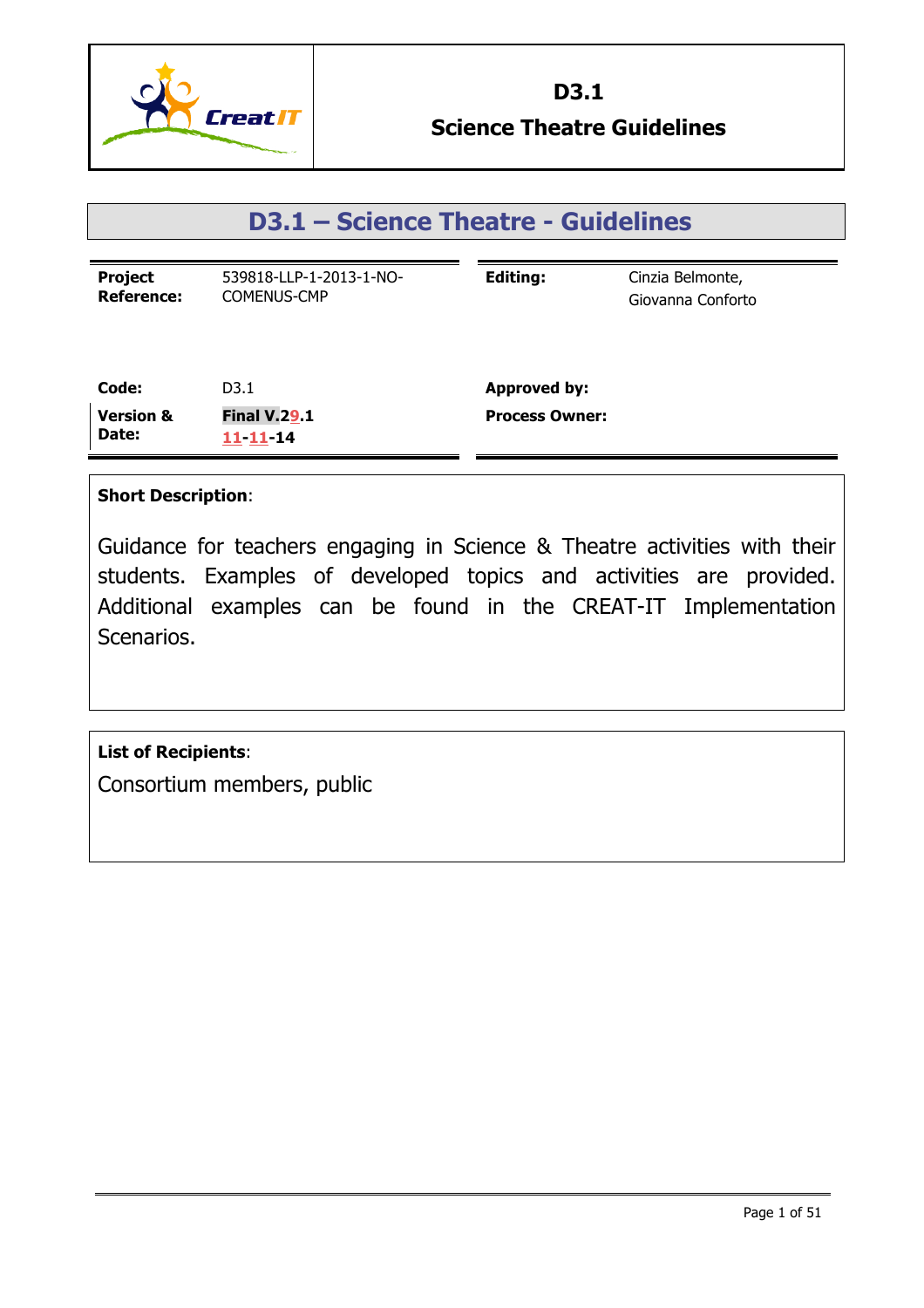

# **Science Theatre Guidelines**

#### **Contents**

| 0.  |       |  |  |
|-----|-------|--|--|
| 1.  |       |  |  |
| 1.1 |       |  |  |
| 1.2 |       |  |  |
| 1.3 |       |  |  |
| 1.4 |       |  |  |
| 1.5 |       |  |  |
| 2.  |       |  |  |
| 3.  |       |  |  |
| 3.1 |       |  |  |
| 3.2 |       |  |  |
| 3.3 |       |  |  |
|     | 3.3.1 |  |  |
|     | 3.3.2 |  |  |
|     | 3.3.3 |  |  |
|     | 3.3.4 |  |  |
| 3.4 |       |  |  |
|     | 3.4.1 |  |  |
|     | 3.4.2 |  |  |
| 4.  |       |  |  |
| 4.1 |       |  |  |
|     | 4.1.1 |  |  |
|     | 4.1.2 |  |  |
|     |       |  |  |
| 4.2 |       |  |  |
| 4.3 |       |  |  |
| 5.  |       |  |  |
| 5.1 |       |  |  |
| 5.2 |       |  |  |
| 5.3 |       |  |  |
| 6.  |       |  |  |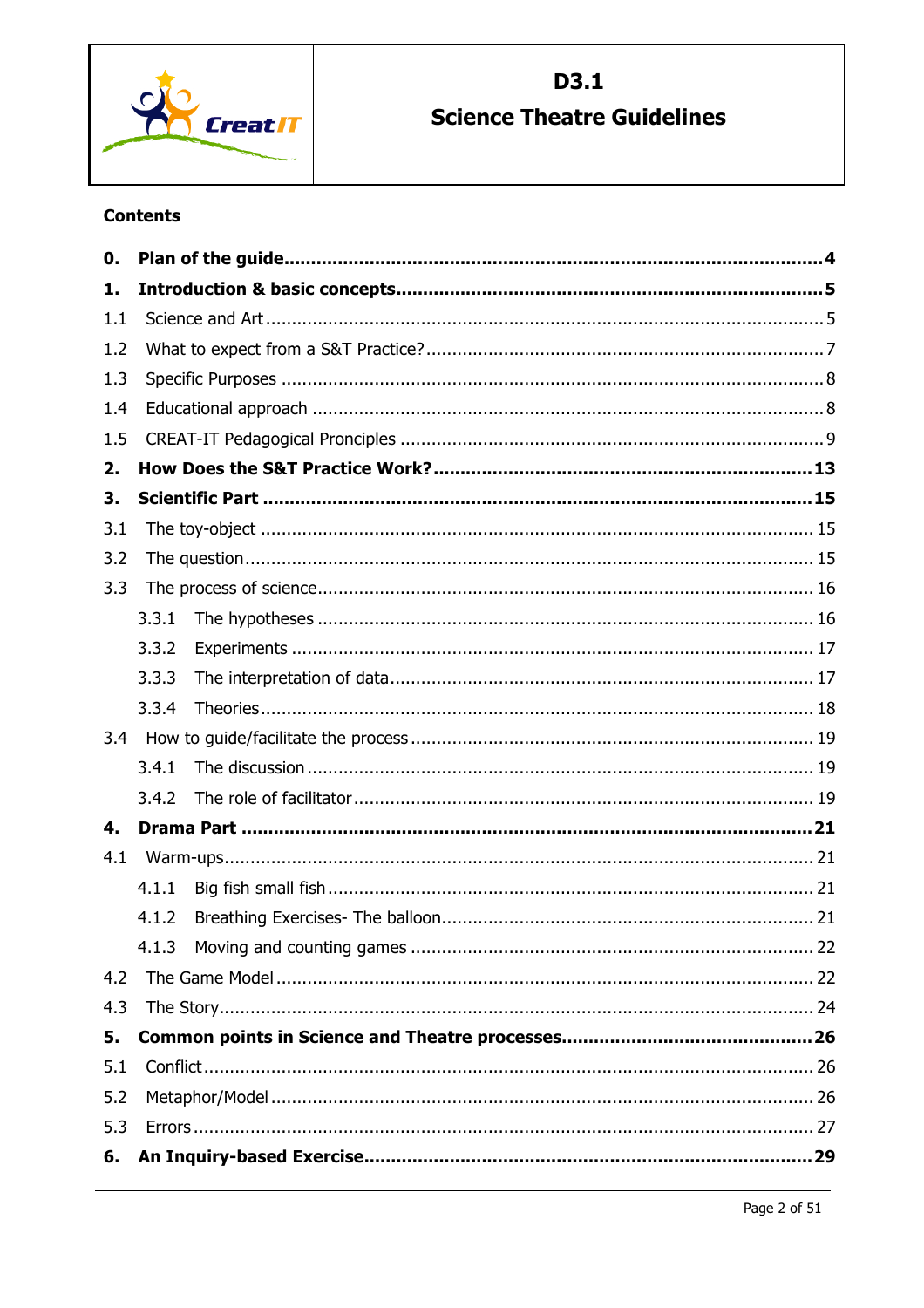

# **Science Theatre Guidelines**

| 8. After the S&T Event: Discussions, Feedbacks and Perspective and Follow-Up38 |  |
|--------------------------------------------------------------------------------|--|
|                                                                                |  |
|                                                                                |  |
|                                                                                |  |
|                                                                                |  |
|                                                                                |  |
|                                                                                |  |
|                                                                                |  |
| Appendix 4: Demonstration Activities EVALUATION QUESTIONANNAIRE FOR            |  |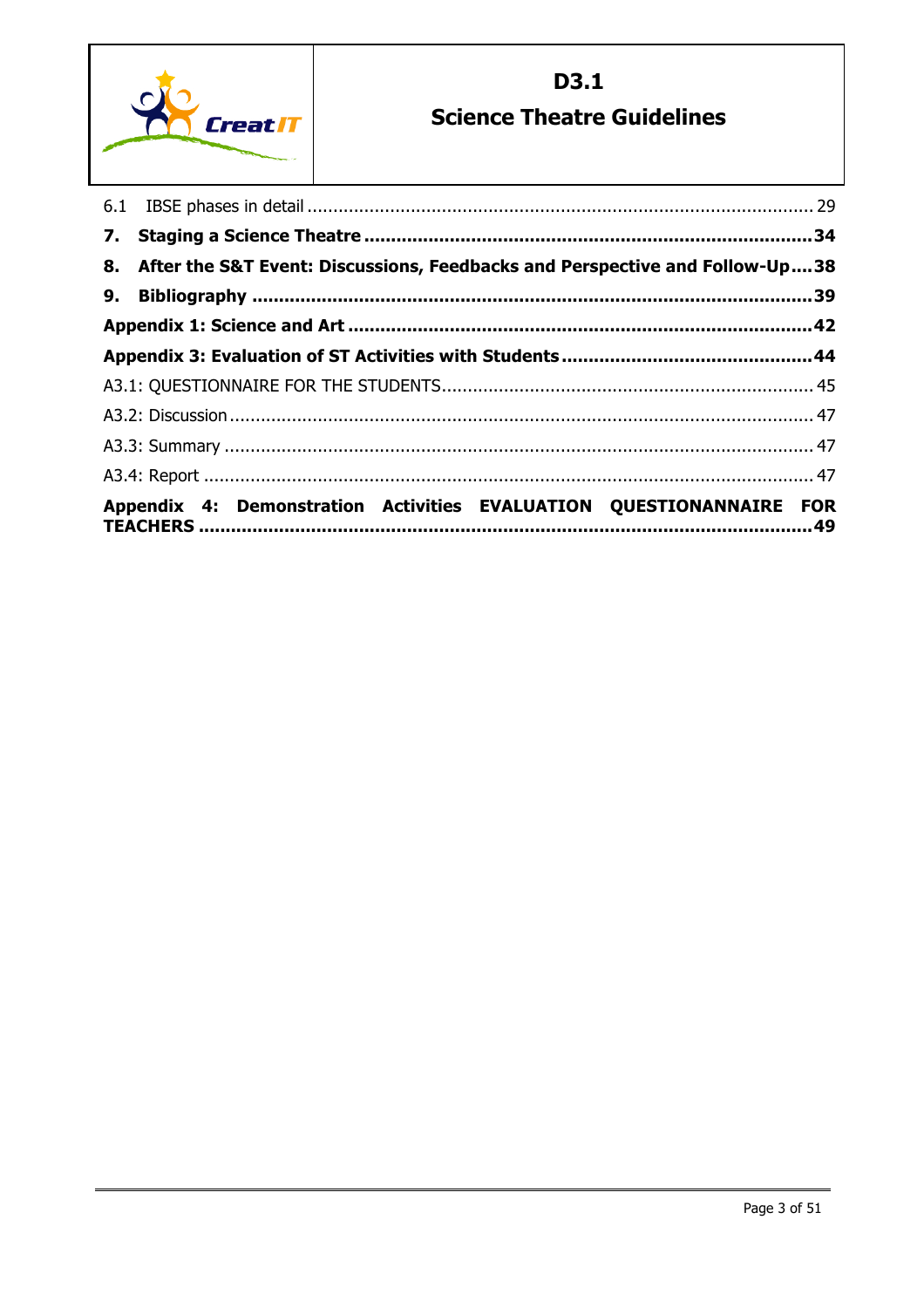

# **0. Plan of the guide**

In Chapter 1 we describe the basic concepts and the CREAT-IT pedagogical framework. Along this guideline, in boxes, the reader can find the CREAT-IT pedagogical principles related to the proposed activities. In Chapters 2, 3 and 4 we describe the heart of the S&T practice as a guidance for teachers engaging in Science & Theatre activities with their students. Examples of developed topics and activities are provided. In Chapter 5 we connect the inquiry-based structure of S&T practice (and the CREAT-IT pedagogical Principles) to the Inquiry-based template proposed by the project COSMO. In Chapter 6 we describe some common points to the Science and Theatre processes that we consider relevant for understanding the flow of interactions of the S&T practice. In Chapters 7 we describe how to develop further the activities for realizing a show with the students. In Chapter 9 we describe how to collect the discussion, feedbacks, perspective and follow-up after the event. In the appendix we provide follow-up and evaluation tools for students and teachers. A Bibliography presents the main references.

Additional examples can be found in the CREAT-IT Implementation Scenarios.

The S&T practice is still in a experimental phase and can be improved. We would be greatful to you if you shared with us your experience!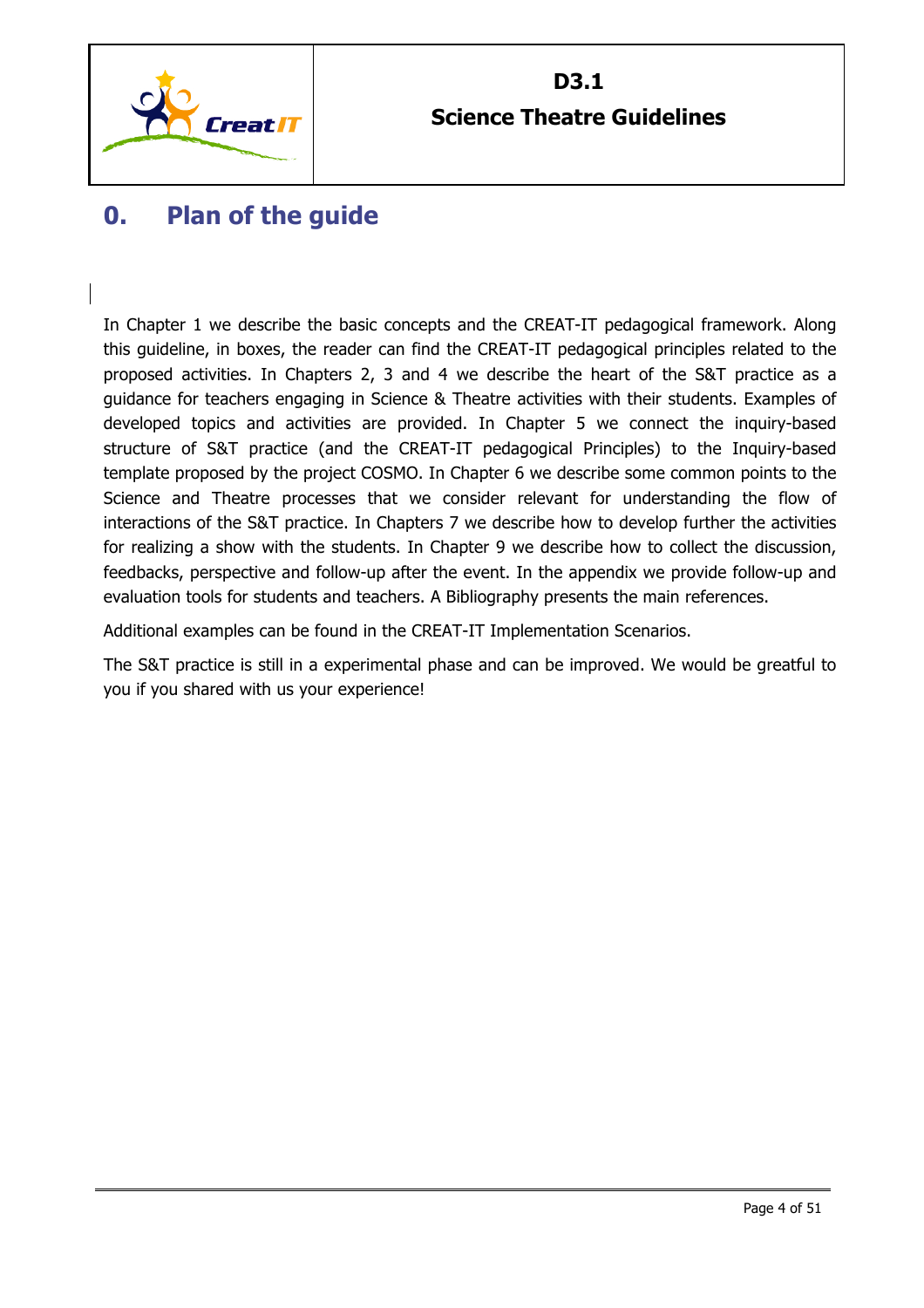

# **1. Introduction & basic concepts**

The "Science and Theater" (S&T) practice is oriented towards the search for innovative methods of dissemination of a creative scientific thought in school.

A large variety of different practices are called «Science Theatre»: theatrical shows, public experiments, show conferences. The first tracks are already seen in ancient greek tragedy and commedy, passing across Humanism, Barocco, Enlightenment, up to the XX century, from Eschilo to Brecht and Barrow[20][21][22][23]. Science theatre performaces take place in several places: theatres, science museums and schools. In science and theatre practice for schools, two kind of activities are recognized:

- shows for schools on scientific topics
- trainings which involve students in drama activities on a scientific theme.

Recently, many continuous and structured Science Theatre practices for Schools are tracked in Europe. Several national and european projects<sup>1</sup> have dealt, under different views, with Science Theatre for adults and for schools, in formal and informal contexts.

The CREAT-IT project aims at implementing creative strategies for science teaching. Science Theatre practice described in this guidelines has been the case study of the project. This practice is a training for shools not a show.

The S&T practice described below is an original practice created by FormaScienza on the basis of previous experiences which are listed in the bibliography. This practice, based on an inquiry and interdisciplinary approach, was developed in 2008, tested from 2010 to 2012 and implemented in 10 classes in a variety of Italian social and geographic contexts in the period 2012-2013 as a project of the Italian Ministry of Education, University and Research. This practice was case study of CREAT-IT project, where it has been further developped in the pedagogical framework of the project.

### **1.1 Science and Art**

"Science does not interest me. It does not take into consideration dream, risk, laughter, feeling and the contradiction, precious things to me. " (Luis Buñuel, 1900-1983)

In common opinion there are tensions between creativity and science, as between art and science. In common opinion, science is related to rules, rigor, objectivity, lack of emotions and inexistence of contradictions. On the other hand, in common opinion, creativity is related with a lack of rules, lack of rigor, subjectivity, emotions and eligibility of contradiction.

<sup>1</sup> From ETS to Kid Inn Science.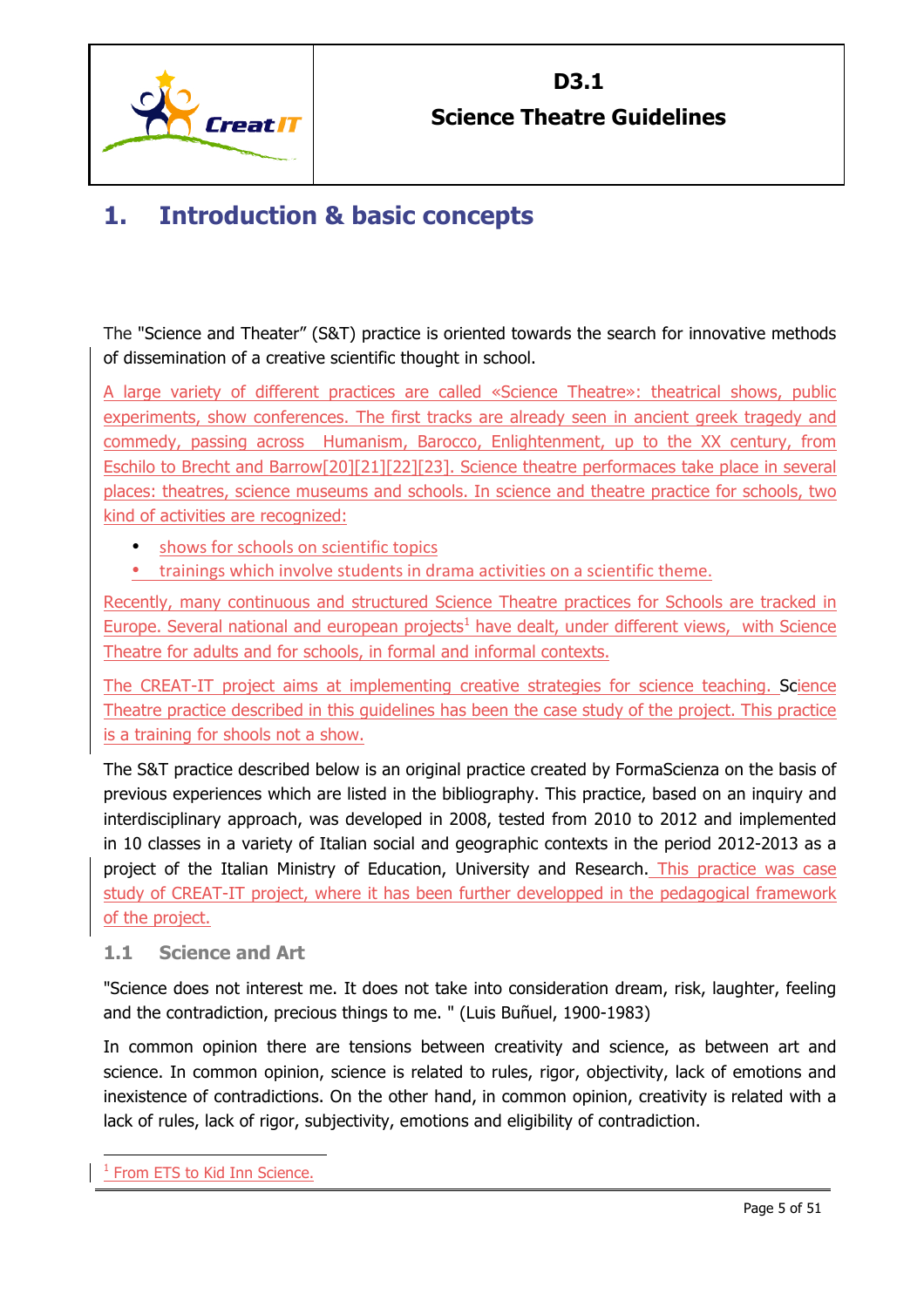

## **Science Theatre Guidelines**

Clearly, a scientific researcher reading the Buñuel's worlds would not agree. He/she knows that dreams, risk, feeling and mainly contradiction are essential features of science.

We could assume that Buñuel and a scientific researcher have different images of science and they refer to different feature of science and two different meanings of the word "science".  $([16])$ 

Is science the product of science (the theories) or the processes of science (the methods)?

Although the products of science (the theories) may have an icy light, this is not true for the process of science, in which scientists struggle with their feelings and rely on imagination to create a theory in order to go beyond the contradictions.

A scientist is creative when he/she makes science. The scientist has questions and looks for answers. He/she needs to:

- A) invent hypotheses
- B) invent and design an experiment
- C) interpret data

Scientists work in groups so they will need dialogue and communal interpretation of data. They will also need to invent theoretical tools in order to find agreement and solve conflicts.

The scientist doesn't work alone. Rather, she/he works in a community: The interpretation of data and validation/falsification of scientific theories are elaborated together, and this process often involves changes of point of view and surprises.

Every scientist knows that there is no rule or definition for the large variety of processes or methods of science. The scientist builds her/his own scientific thinking, her/his scientific creativity, through the practice of research.

The process/practice of science is more similar to an art (or artisanship) process/practice.

In Italy, there were different approaches for teaching arts, humanities and science.

The approaches were dogmatic for science (by teaching the theories), historically for humanities while the pedagogy of art was oriented to develop personal expression and creativity.

When we teach the products (theory and concepts – sometimes procedures that someone else has thought out), students don't develop a mastery of the process and creativity. If there is no rule or definition for the large variety of situations, processes or methods of science, they can be learned only by practice. Like in art, there is only one way to teach/learn the process (or methods) of science and scientific creativity: to practice science, to engage in research!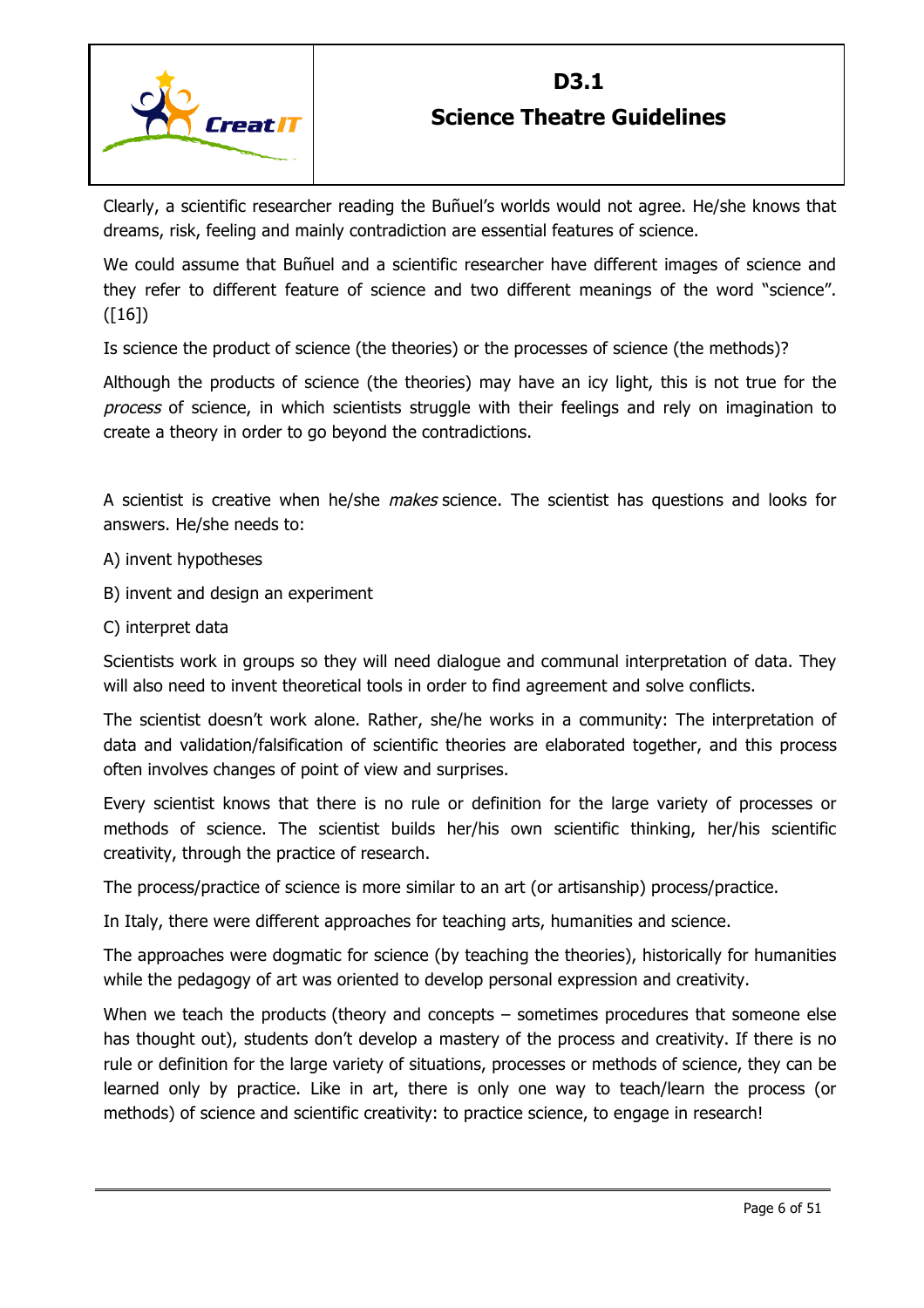

### **Science Theatre Guidelines**

To develop a learning activity that stimulates creativity in science we use the Inquiry based approach, in which we ask the student to *make* science, to make research, and compare the learning process with the learning process and the creation process in theatre practices.

Also, in the case of theater we can distinguish the product (the show) from the process (elaboration of the show).

As in the case of science, in this practice we are interested in the *process* of theater. In some modern dramas, the creation of the performance takes place during workshops, and is an original creation made by the actors, but with very strict rules. The same thing happened in "Commedia dell'Arte".

The present experience is based on the "dramaturgy of the actor" by Josè Sanchis Sinisterra, where the actors don't learn a written text by heart, but create their own dramaturgy.

The artistic creation process needs rules and training, much more than expected in common opinion. Both in science and in theatre we propose to create the rules.

### **1.2 What to expect from a S&T Practice?**

In this guide, we describe a method that allows the teacher to develop creative scientific thinking.

Project activities engage researchers, teachers and students in an interdisciplinary training through which they conduct scientific research and then elaborate the scientific topic through a show, theatrical drama, story or video.

The S&T practice is divided into two parts led by two facilitators: the Scientific Part and the Drama Part. In the Scientific Part, we propose an inquiry-based training, based on the idea that creativity in science as well as knowledge and skills can be learned through the practices in agreement to the constructivist model. In the Drama Part, we propose a drama training, based on "dramaturgy of the actor", through which we can "think" about the process, identify its features (mainly the role of *conflicts* and *errors*), and transpose them metaphorically, thus improving the ability of finding relationships and analogies and the ability of elaborating models.

The focus isn't on the results (the show)<sup>2</sup>: The main focus is the process of elaborating scientific topics through drama. Through this process, the participant can develop skills (as learning to learn, to solve conflict, to validate the truth based on evidence), could develop creativity in science and art and recognize a common point of creative learning process in art and science<sup>3</sup>.

<sup>&</sup>lt;sup>2</sup> We need to underline that this S&T Practice is not a show. It is a methodology aimed at elaborating scientific contents through drama. This method can be used with actors to create professional performances and with students to elaborate contents. It can also be used to create performances with students, but this practice demands more time for longer projects.

<sup>3</sup> See CREAT-IT reports "CREAT-It Pedagogical Framework" and "Effective Creative Science Teacher Profile" (www.creatitproject.eu).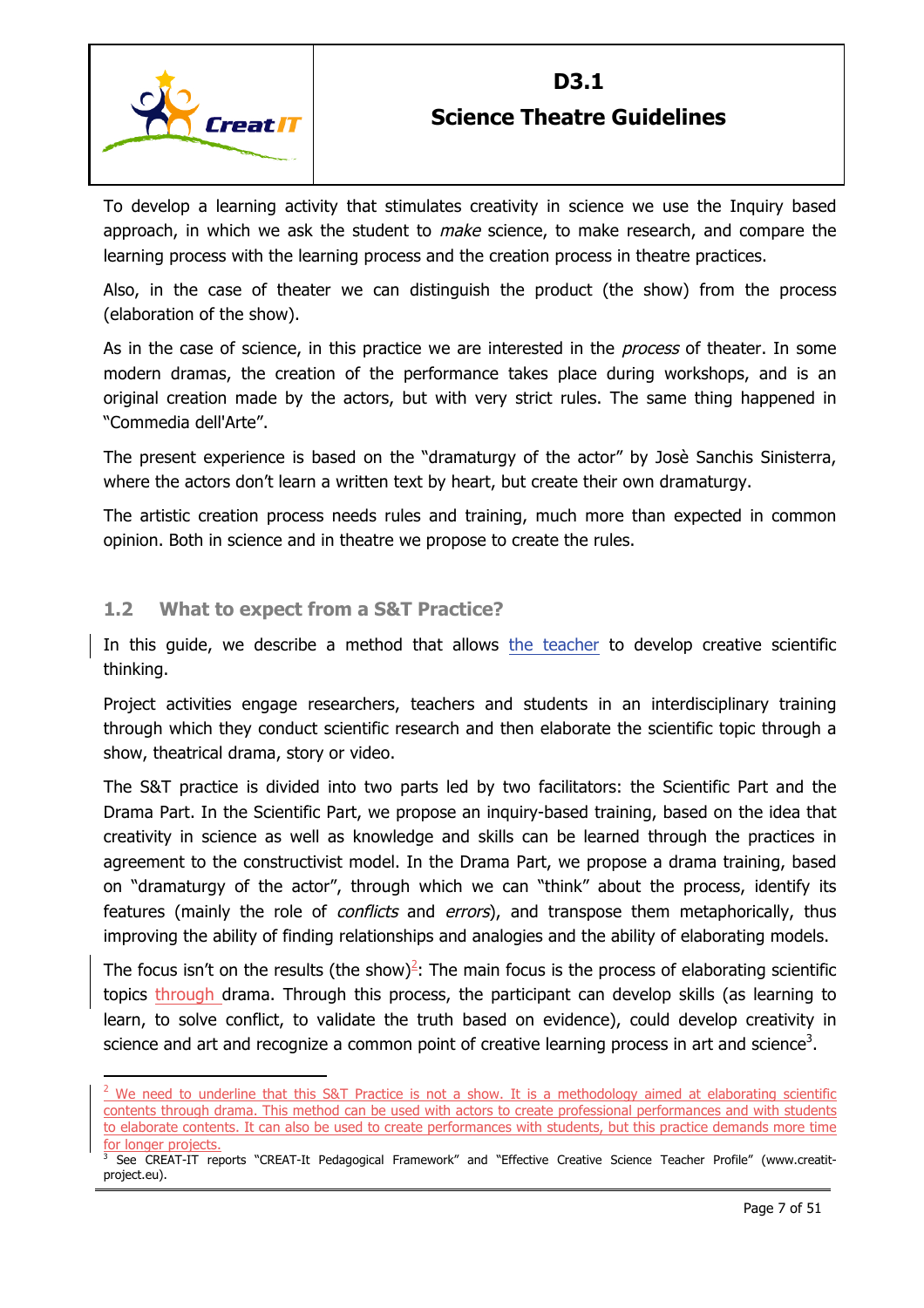

## **Science Theatre Guidelines**

The S&T Guidelines do not represent a finite collection of exercises and ideas in the field of Science and Theater. Each school project is unique with regard to available time, equipment, experience, class size, age of pupils, etc. We therefore propose that practicioners use the S&T Guidelines as a "living document", adding their own ideas where appropriate, and leaving out some of the ideas presented here to fit their time schedule.

Furthermore, while the sections in the S&T Guidelines follow a recommended order, in some projects these sections may overlap, or may even be realized in a slightly different order to take advantage of opportunities (e.g. a visit to a science museum) or make way for limitations (e.g. lack of available practice space on a given day).

### **1.3 Specific Purposes**

As CREAT-IT Case Study practice, the participative use of S&T Practice follow the CREAT-IT pedagogical principle.

Moreover, this specific ST practice encourages students to:

- understand "how science works"
- be creative and use imagination while approaching science
- contribute to an image of science as part of general culture
- learn to learn
- learn to solve conflicts

### **1.4 Educational approach**

The FormaScienza practice introduces elements of drama pedagogy and drama training to improve science learning, in particular to treat the misconceptions in science education, to make students aware of the process of science and to develop scientific skills and creative scientific thinking.

I) IBSE approach is adopted for exploring curricular scientific topics.

Topics are introduced by **questions** and the students conduct research, going through the **scientific process**: formulating hypotesis and models of explanation on the phenomena, designing and realizing experiments, collecting and interperting data, discussing results and making conclusions and theories. In this approach, not only the curiosity of students is stimulated, improving the knowledge of the theory, but also the main aspects of the experimental method emerge through the experiences.

Inquiry-based approach helps to highligh "how science works" and to develop scientific skills. It is supposed that the students become able to:

- Explore the research procedures
- Perform research efforts that are taking place as a structured discovery within the frame of organized teaching.
- Design and conduct scientific investigations.
- Formulate and revise scientific explanations and models using logic and evidence
- Recognize and analyze alternative explanations and models.

II) The approach proposes drama activities.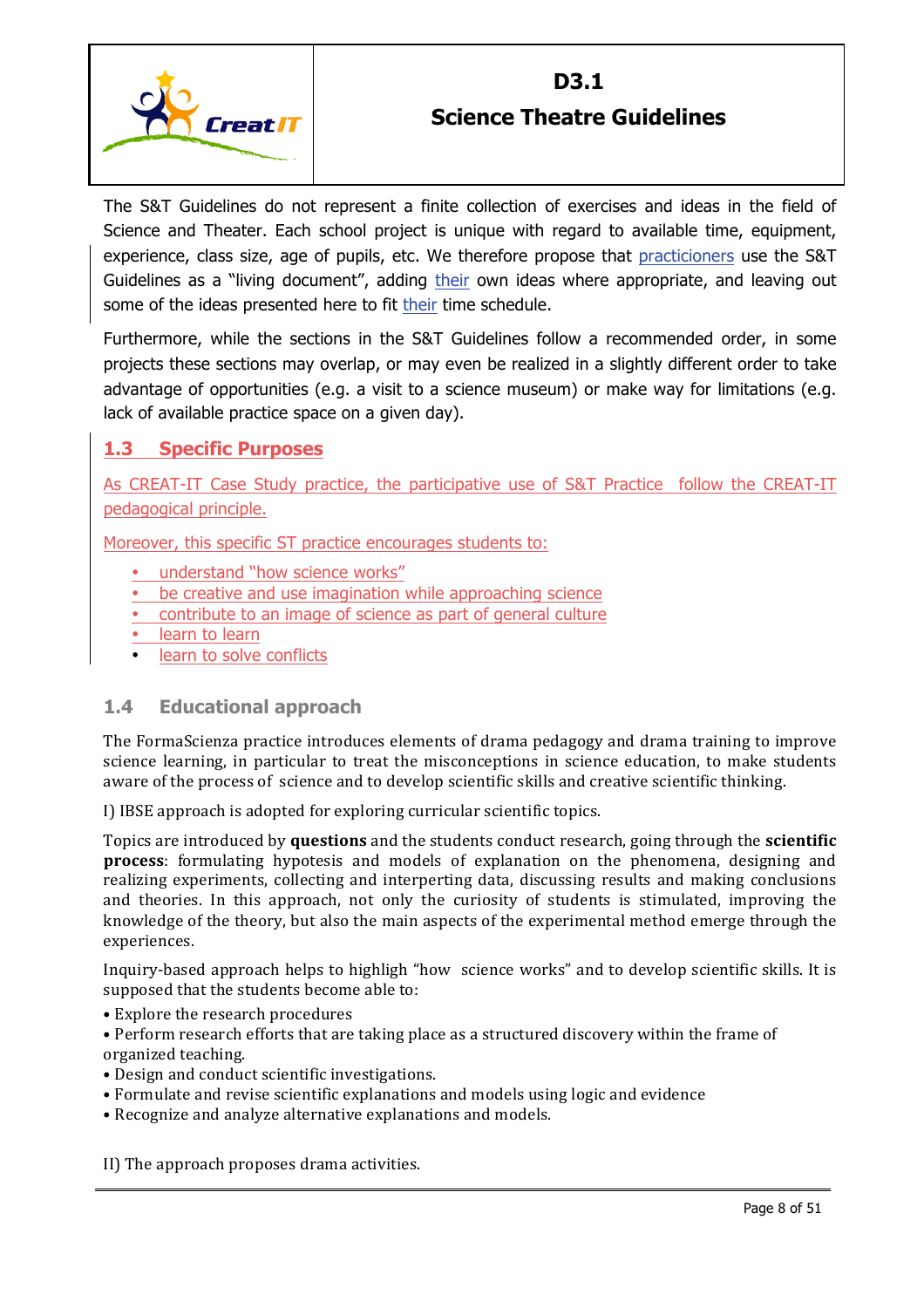

## **Science Theatre Guidelines**

Drama activities allow to reflect on:

- the scientific procedure and theory by transposing in metaphor;
- the achievement of scientific thought as a common cultural heritage, historical perspective;
- the social structure of scientific knowledge.

In some modern dramas, the creation of the performance takes place during workshops, and is an original creation made by the actors, but with very strict rules. The present experience is based, among other similar experiences, on the "Dramaturgy of the actor" by Josè Sanchis Sinisterra and on "Paper Canoe" by Eugenio Barba, where the actors don't learn a written text by heart, but create their own dramaturgy.

Specific techniques are proposed for

- facilitating discussion (forum theatre, mantle of scientist, talking stick);
- developing skills of analysis of a scientific model and treating misconceptions in science (game model);
- becoming aware of processes of science (game model and storytelling);
- learning to learn and to move knowledges and skills across different contexts (storytelling).

Drama activities link emotions to the scientific experience and this may trigger and increase interest in Science in the students.

Both in science and drama activities the students interact (e.g. by working in pairs and in groups) and develop **social and collaboration skills**. 

3) As CREAT-IT Case Study practice, the S&T Practice follows the CREAT-IT pedagogical principles (see below)

### **1.5 CREAT-IT Pedagogical Pronciples**

The CREAT-IT pedagogical framework developed by Exeter University recognizes 8 pedagogical principles. These are presented below (in no particular order). The Principles are elaborated further in the framework, which may be accessed at www.creatit-project.eu.

**"Professional wisdom"** is seen as an element which is respected and encouraged across CREAT-IT: it is vital that Science Theatre, an each CREAT-IT practice, has at its heart the wealth of teaching and discipline knowledge and expertise that practitioners bring to the project. This is a deeply contextualized knowledge often informed by intuition, which needs to be in constant conversation with CREAT-IT ideas and theories. This element connects to the survey finding that a creative science teacher is constantly developing and pupil focused: it can be argued that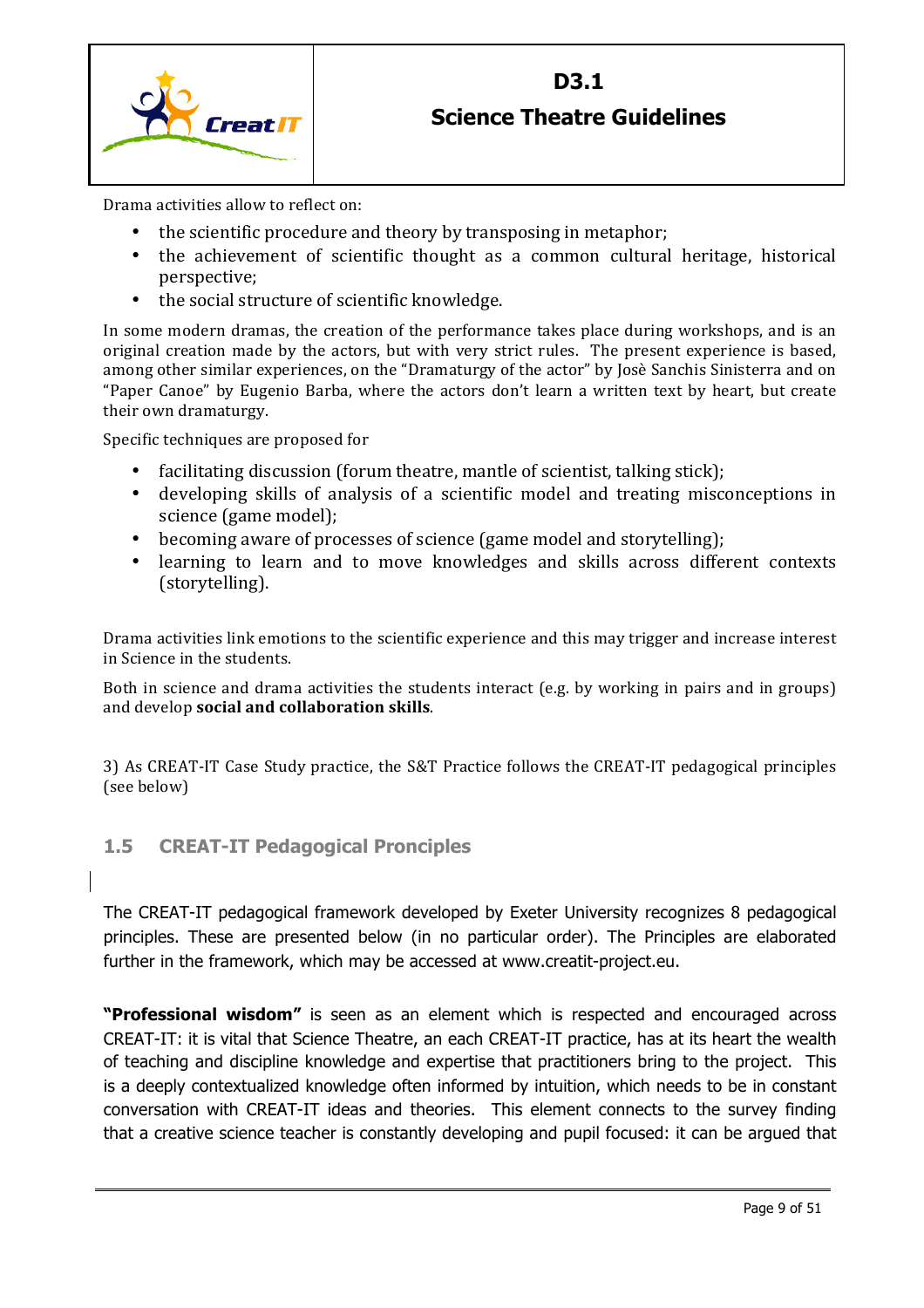

this interrelated development and pupil focus are based in a process informed by professional wisdom.

The CREAT-IT Pedagogical Principles:

- 1. **Individual, collaborative and communal activities for change**
- 2. **Risk, immersion and play**
- 3. **Dialogue**
- 4. **Interrelationship of different ways of thinking and knowing**
- 5. **Discipline knowledge**
- 6. **Possibilities**
- 7. **Ethics and trusteeship**
- 8. **Empowerment and agency**



#### **Narrative and visualisation of ideas and practices synthesised within the CREAT-IT pedagogical framework**

Throughout these Guidelines, the provided highlighted boxes provide contexts for the principles related to the described activities.

9. **Individual, collaborative and communal activities for change**: practice within CREAT-IT can allow for all three ways of engaging in activities, and particularly in relation to communal engagement can take advantage of the shared identities within which participants will work, allowing for difference but with a shared creative process and purpose. The survey showed collaboration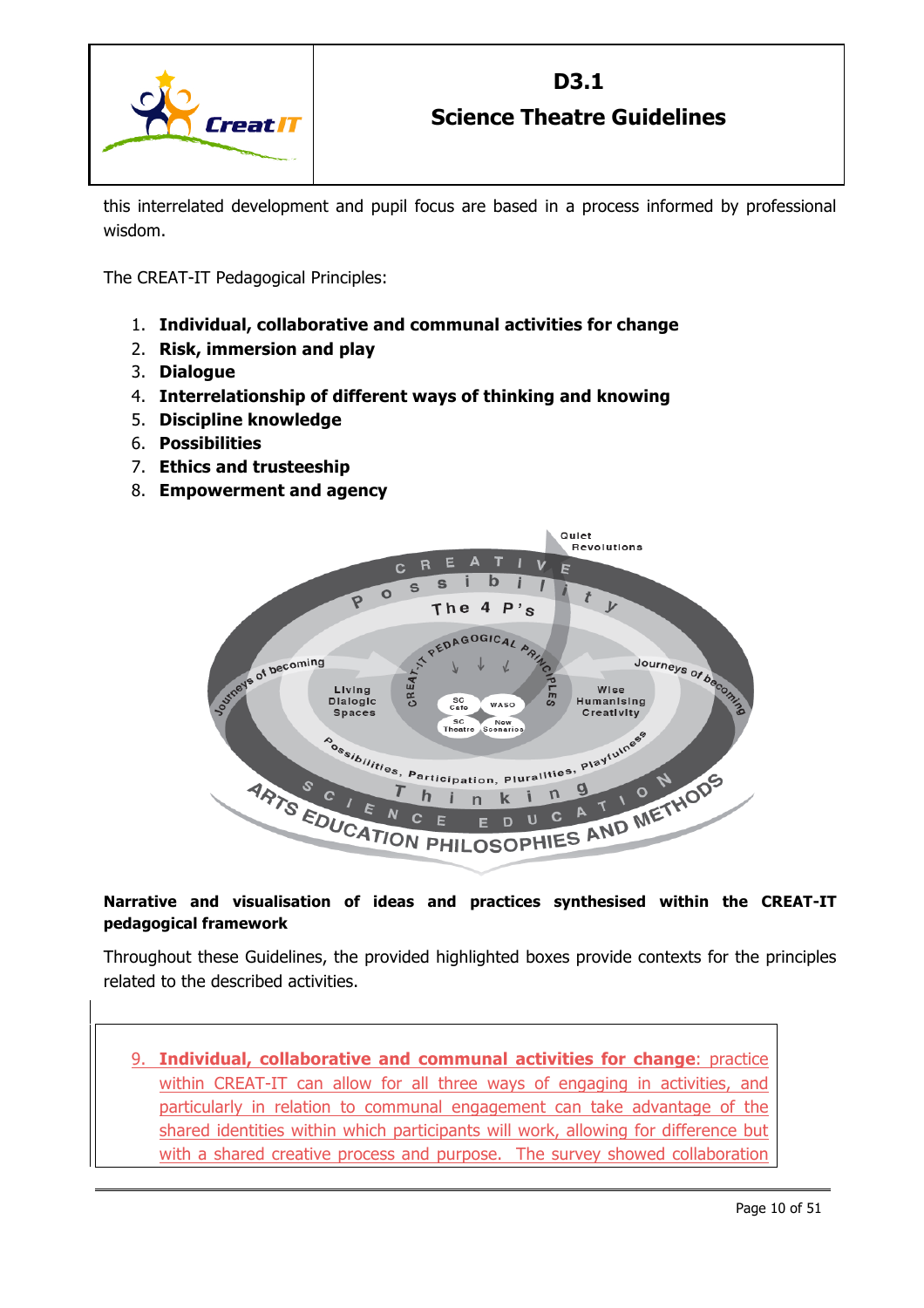

### **Science Theatre Guidelines**

to be a key characteristic of creative science teaching as well as individual and communal learning as a key strategy, thus reinforcing this principle.

- 10. **Risk, immersion and play**: CREAT-IT practice can facilitate all three processes across learning and recognizes how pedagogy can assist in creating literal space as well as 'thinking' space for these to occur. This principle is also reinforced by the survey findings, which show risk as being perceived as important to the creative teaching process, and by inference to the resulting learning.
- 11. **Dialogue**: practice can allow for dialogues between people, disciplines, creativity and identity, and ideas. This dialogue needs to acknowledge embodiment (i.e. dialogue is not simply a verbal activity) and difference and allow for conflict and irreconcilable difference. It is important to facilitate open discussion of the questions generated by pupils (bottom up) and bring these into dialogue with live questions from professional science and science education (top down).
- 12. **Interrelationship of different ways of thinking and knowing**: CREAT-IT practice can allow space for multiple different ways of thinking (e.g. problemfinding, problem-solving, exploring, rationalizing, reasoning, reflecting, questioning, experimenting) focused around shared arts/science threads or throughlines. At the arts/science interface it can also offer the space for three different ways of knowing (knowing that - propositional knowledge, knowing how - practical knowledge, knowing this - aesthetic or felt knowledge), as well as acknowledging the embodied alongside the verbal.
- 13. **Discipline knowledge**: CREAT-IT practice understands the importance of allowing space for the rigorous discipline knowledge of both science and art, as well as understanding the importance of materials relevant to those disciplines (e.g. their bodies, with props, with paper and pencil, with sculpting materials, with Bunsen burners and test tubes, with chemicals, with equations). Practice also acknowledges that creativity might interact with these disciplinary knowledge bases differently, albeit in the context of science education.
- 14. **Possibilities**: CREAT-IT practice can allow for multiple possibilities both in terms of thinking and spaces, and know when it is appropriate to narrow or broaden these.
- 15. **Ethics and trusteeship**: CREAT-IT adult professionals and learners consider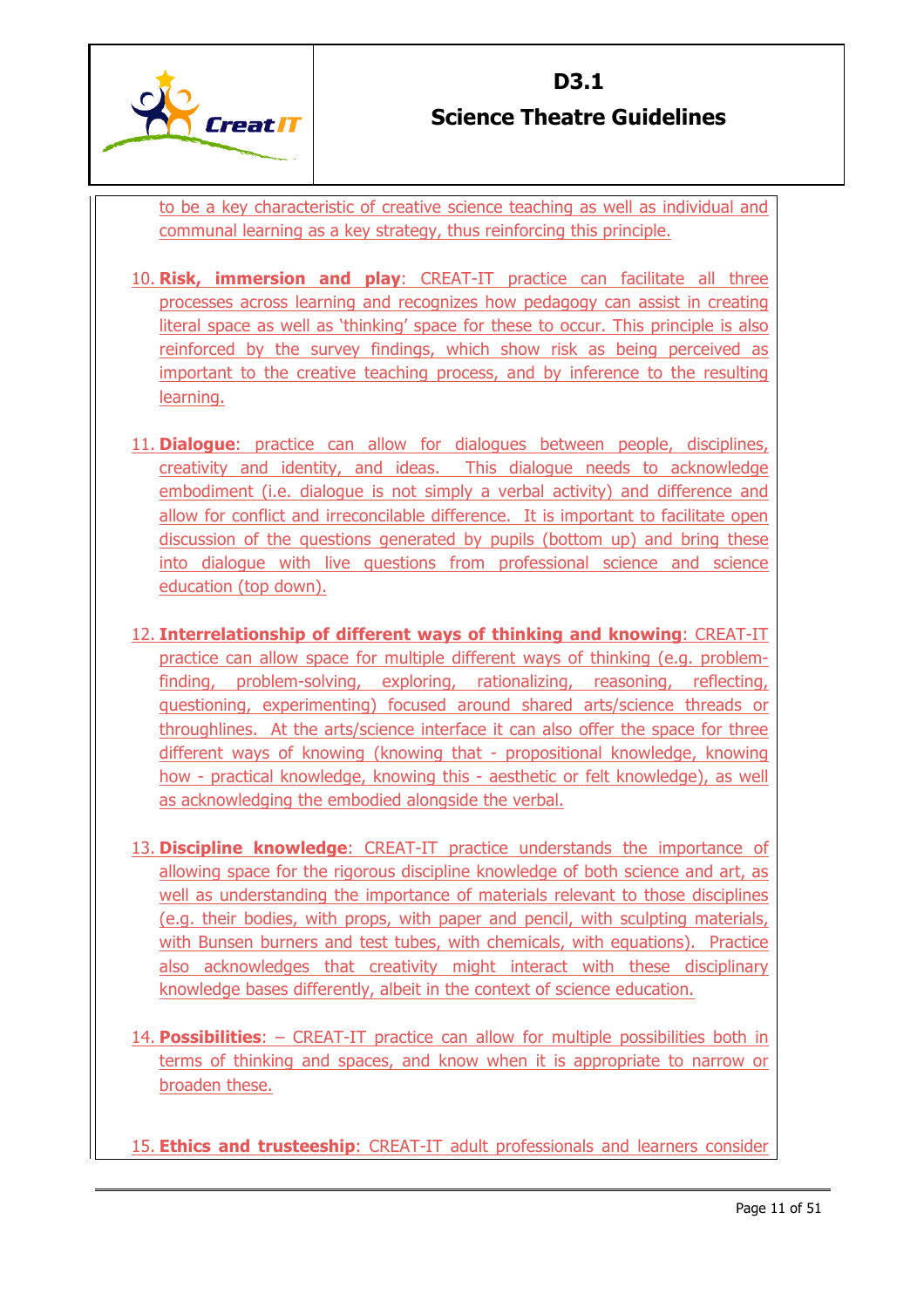

### **Science Theatre Guidelines**

the ethics of their creative science processes and products and are guided in their decision-making by what matters to them as a community, acting as 'trustees' of that decision-making and its outcomes.

16. **Empowerment and agency**: through empowering pedagogies, CREAT-IT can allow both learners and adult professionals to gain a greater sense of their own agency and ability to express themselves, and to then know what to do in order to be more creative scientists and to develop more creative science teaching techniques. Enabling pupil agency and encouraging children to try out (and critique) their own ideas in investigations were also key factors that emerged from the survey, thus emphasizing the importance of this principle.

Along the guidelines, boxes help to focalize the principles related to the described activities.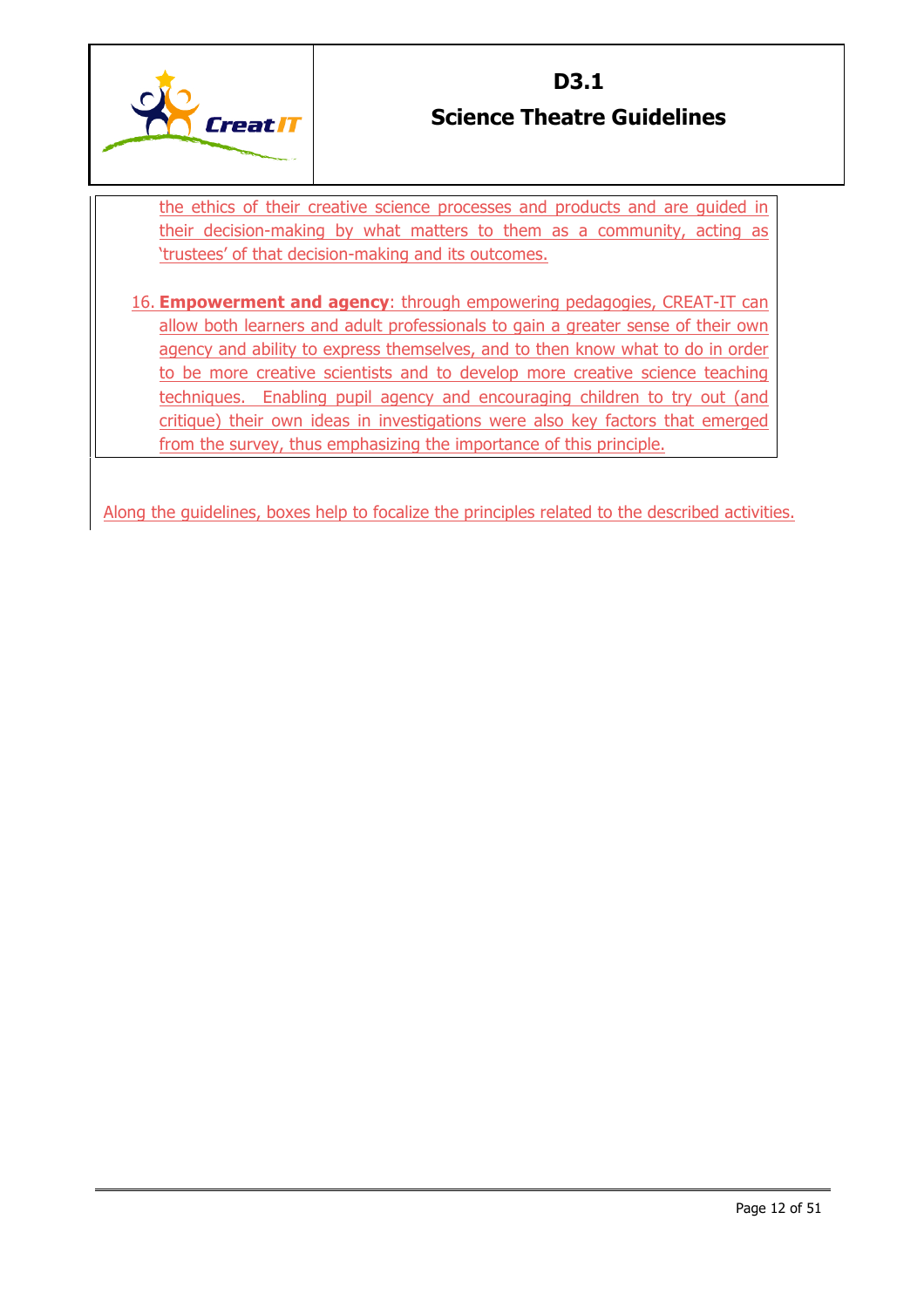

**Science Theatre Guidelines**

# **2. How Does the S&T Practice Work?**

The following Professional Development workshop provides **late Primary and Secondary**  teachers with knowledge and insight needed to realize from 2-3 day long up to longer period projects (several months within the school period) T&S "Introductory Workshop" with their pupils. If needed, the school projects may be extended (see above).

Specific Implementation Scenarios, in which scientific themes and explorations exemplify the process, are provided in additional documents (see the CREAT-IT Implementation Scenarios). Samples of materials produced during the realization of such projects in schools (see the CREAT-IT Samples).

The S&T practice is made of two parts: scientific and drama parts.

The scientific part adopts an inquiry-based methodology. The first thing we need is a **toy**, simple phenomenon that hides surprises or objects with which to play the game of science. [section 3.1] The inquiry starts from a **question** on the toy. [section 3.2] After observation comes the trigger of **scientific process** and the students take on the role of scientists by formulating hypothesis, creating experiments, interpreting data for finding the rules of functioning, developing scientific theories about the toy/phenomenon under inquiry. [section 3.3]

In the drama part, after warm-up exercises [section 4.1], we ask the students to develop **game models**, expanded ways to reproduce or to show the functioning of the "toy". The game should include the toy and rules in the sense that it must show the way the toy works and/or its applications. The game-model can be a theatrical game, for example through the built embodiment, or another phenomenon that functions as the toy model or a complex system (e.g. creation of objects or further models or finding analogies in the real world). Creating a game presents the opportunity to explore and discuss both the theories (the contents of science) and the scientific process behind the toy. It creates a physical memory, emotions and feelings. The game is also preparatory to the construction of a story. [section 4.2]

In the last session of the S&T project we ask the participants to create a **story** that has as its main ingredient the scientific process. In this practice, as in T. Khun's view [6], in the scientific process we will always find a conflict  $([3])$ , and that same conflict will be the base of our story. The story is needed to rework the experience gaining awareness and promoting the scientific process storage. [section 4.3]

There are common elements in the scientific process and the structure of stories: conflict and metaphor [chapter 5]

Allowing space in the process for the rigour of their *Discipline Knowledge (5)* is vital to S & T. The relevance of the Individual, Collaborative and Communal (1) (ICC) layers of the CREAT-IT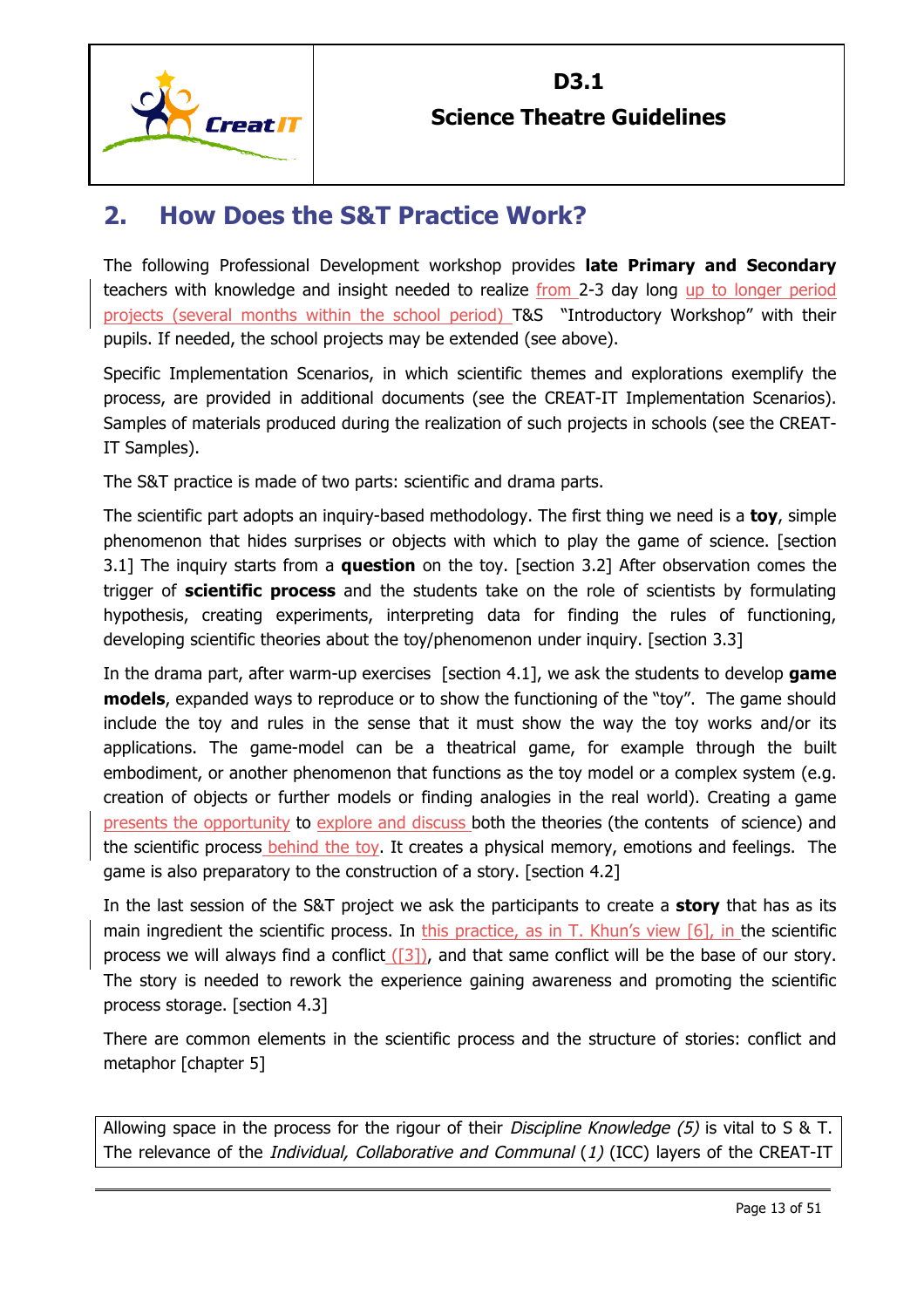

principles also resonates strongly within S & T projects as the notion of ICC is derived from understanding creativity in performing arts contexts (Chappell et al, 2011) where a 'group' or 'company' forms for a short time and provides a safe almost family-like space in which participants can create and learn. Again with drama at its heart, this is key to the S & T approach. There also seems to be great potential for Risk, Immersion and Play (2) within S  $&$  T projects because of the focus on the more playful, and at times risky, aspects of the drama process, as well as the fact that the pupils' own hypotheses are being investigated. The combination of a science question, inspired by student and teacher curiosity, and this kind of drama process then seems to allow for the Interrelationship of different ways of thinking and knowing (4). These can include ways of thinking (problem-finding, problem-solving, exploring, rationalizing, reasoning, reflecting, questioning, experimenting) that perhaps manifest in different ways in sciences and arts processes, but combine together in an S & T interdisciplinary project in order to understand the scientific question or model in hand. Ethics and Trusteeship (7) is also highlighted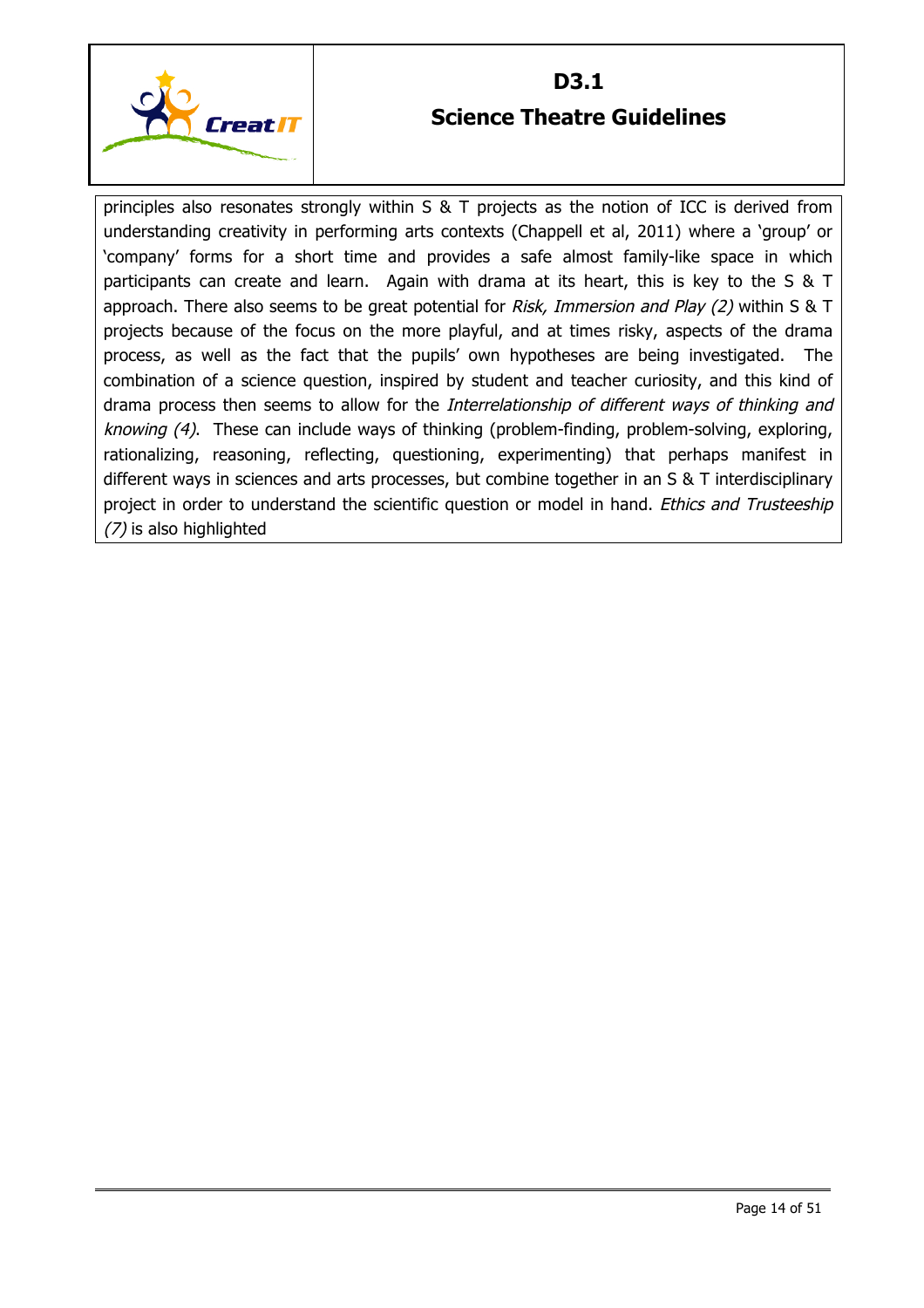

### **Science Theatre Guidelines**

# **3. Scientific Part**

The scientific part could last for 2 hours or longer, including spanning over several days. This depends on the topic, on the question, on the age of the students and on the needs of the teacher.

This session is an Inquiry-Based Science Education (IBSE) activity

It is important for ideas, knowledge and practices that emerge from 'bottom up' activity to be given space in an environment where often 'top down' can dominate unnecessarily. During the whole scientific part there will especially be Individual, Collaborative and Communal activity for change (1) and Dialogue (3).

### **3.1 The toy-object**

The first thing we need to define is the object of inquiring. It should be a simple phenomenon that hides within it surprises. We will refer to this object as a "**toy**", to underline that it has to allow the students to play the game of science.

Nothing complicated (this can be a bowl of water and a scale, a candle and a white ball, or a pendulum) but most importantly, an object providing something "real" we can play with.

### **3.2 The question**

Everything begins with a question. The scientific tutor finds a good question. The questions can also come from the students but it is suggested to start from students' questions when teachers and students are more confident with the practice. Framing a good question is a creative task for scientists/pupils and in different ways for teachers.

### **3.2.1.1 What is a good question?**

A question is a good one scientifically when it generates an answer that we can check (true or false) via experiments. For the teacher, a question is a "good" question if it is a question that leads to a scientific question as well as to the production of a *conflict* in the class.

A question will produce a conflict, for example, because it permits more than one answer or because the answer is obvious, simple and...wrong! By making mistakes the students are still learning. In this way we may create a vibrant discussion and/or surprise.

### **3.2.1.2 Example – The Pendulum**

Here an example of toy and good questions to introduce the period of the pendulum.

The object of investigation is the pendulum itself. You can use poor materials, a thread and a plasticine ball. After an observation of the motion of the pendulum, we could ask the students to define the features of the motion (is it periodic or not?).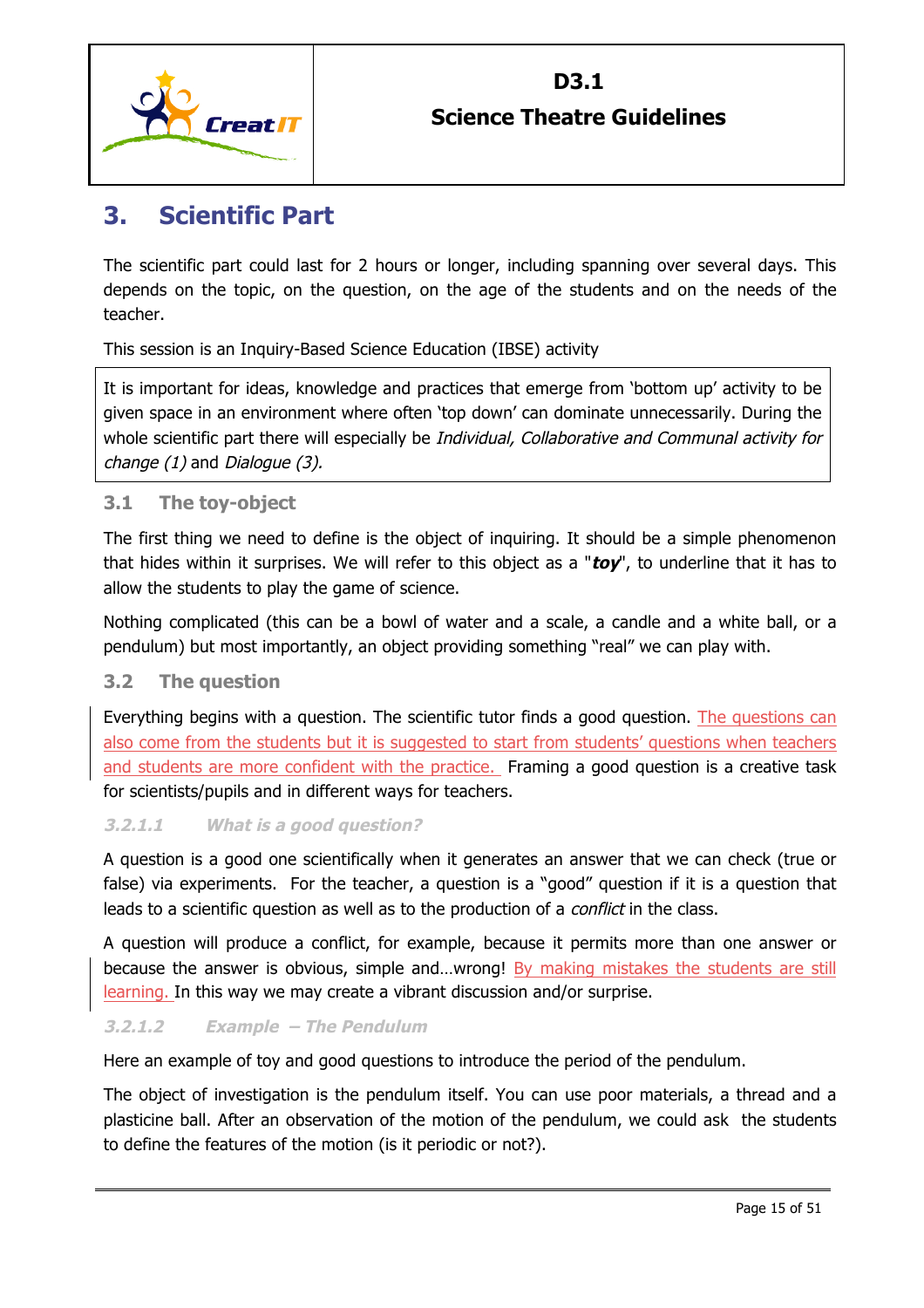

Then we ask the question: " What makes the time of one oscillation of a pendulum change?"

**3.2.1.3 Other examples** 

Other examples of good questions are

- "Could you convince an ancient Egyptian that the Earth is a globe?"
- "What does an inhabitant of the Moon see in the sky when he/she/it looks towards the Earth?"
- "What distinguishes natural from artificial?" or "Alive from not alive?".

### **3.3 The process of science**

#### 3.3.1 The hypotheses

Let us stimulate the students/scientists to make hypotheses. These hypotheses are in conflict (if a good question has been framed!) The teacher makes each student declare and motivate their own idea, to allow the cognitive models to come out.

Pupils have to take risks (Risk, Immersion and Play  $-$  2) and speak in front of the classroom and say what they think. Here many possibilities (*Possibilities*  $-6$ *)* are created and many ways of thinking (*Interrelationship of Different Ways of Thinking -4*) are confronted.

#### **3.3.1.1 Example – The Pendulum**

The teacher stimulates the pupils to propose hypothesis on what creates variation. Different hypothesis come out

- Length of the thread
- Weight (or mass) of the pendulum,
- Height from which it falls
- Amplitude (or Angle between the thread and the vertical line)
- Shape of the weight of the pendulum
- The mean in which the pendulum moves

The teacher underlines the conflicts: does the time of oscillation increase or decrease in function of the mass? Or is it a constant function? All the students explicit their opinion. There will probably be all three these opinions. The opinion that the mass (or the weight) affects the oscillation time is a frequent misconception

Some other questions could point out misconceptions or critical points: Are the mass and the weight the same physical quantity?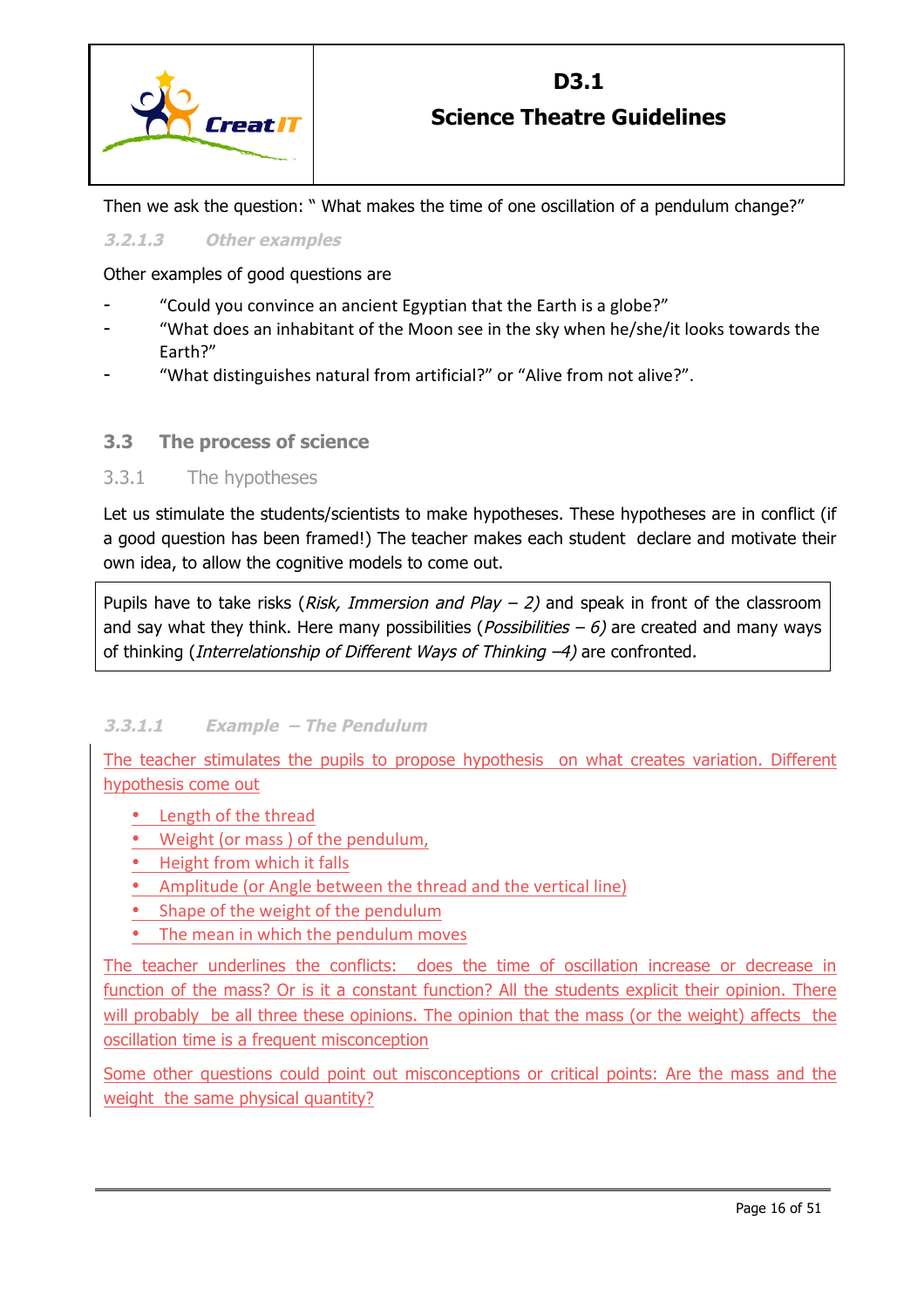

### **Science Theatre Guidelines**

#### 3.3.2 Experiments

The facilitator suggests to the student to design an experiment to solve the conflict between the possible answers! If we have posed a good scientific question and we guided the students to elaborate scientific hypothesis, the pupils/scientists will be able to think of, design and build an experiment for falsifying or confirming the hypotheses.

It is crucial to stimulate the students to declare what they expect as possible results before the measurement, and to declare what will be the conclusion in every possible resulting case (when we will be able to say that the hypothesis is right and when we will have to say that it is false). It might happen that the students have to precise the hypothesis in order to make them discriminable trough the experiments.

We suggest to use poor materials such as clay, strings, water, or fire to carry out these experiments.

Here the importance of Risk Immersion and Play  $(2)$  is focused on as students have to put forward their experiment ideas, as well as the need for acknowledging the importance of materials such as clay, strings, water, fire as these experiments are carried out (Discipline knowledge - 11).

### **3.3.2.1 Example – The Pendulum**

An experiment can be, for example, building a pendulum and measuring the time of oscillation with different weights or other variables. The students are divided in groups and each group checks one variable. The experience is simple but some relevant question will come out. Are there some errors in the measurement? What kind of errors? What can we do to avoid these errors? Is one measurement enough to understand if the time of one oscillation is increasing by increasing the length of thread (or the mass, or the angle)? Or do we need to repeat the measurement? How can we collect and represent data?

### 3.3.3 The interpretation of data

Then students/ scientists have to interpret the **data** and decide if the hypotheses are confirmed or not.

As in the scientific communities, the results of the experiments are not always clearly "evident", there could be different interpretations and the scientific community has to find an agreement. The process could last for years. In the S&T approach, the pupils act as a scientific community, but suitable scientific problems are used and the process lasts for only a few hours.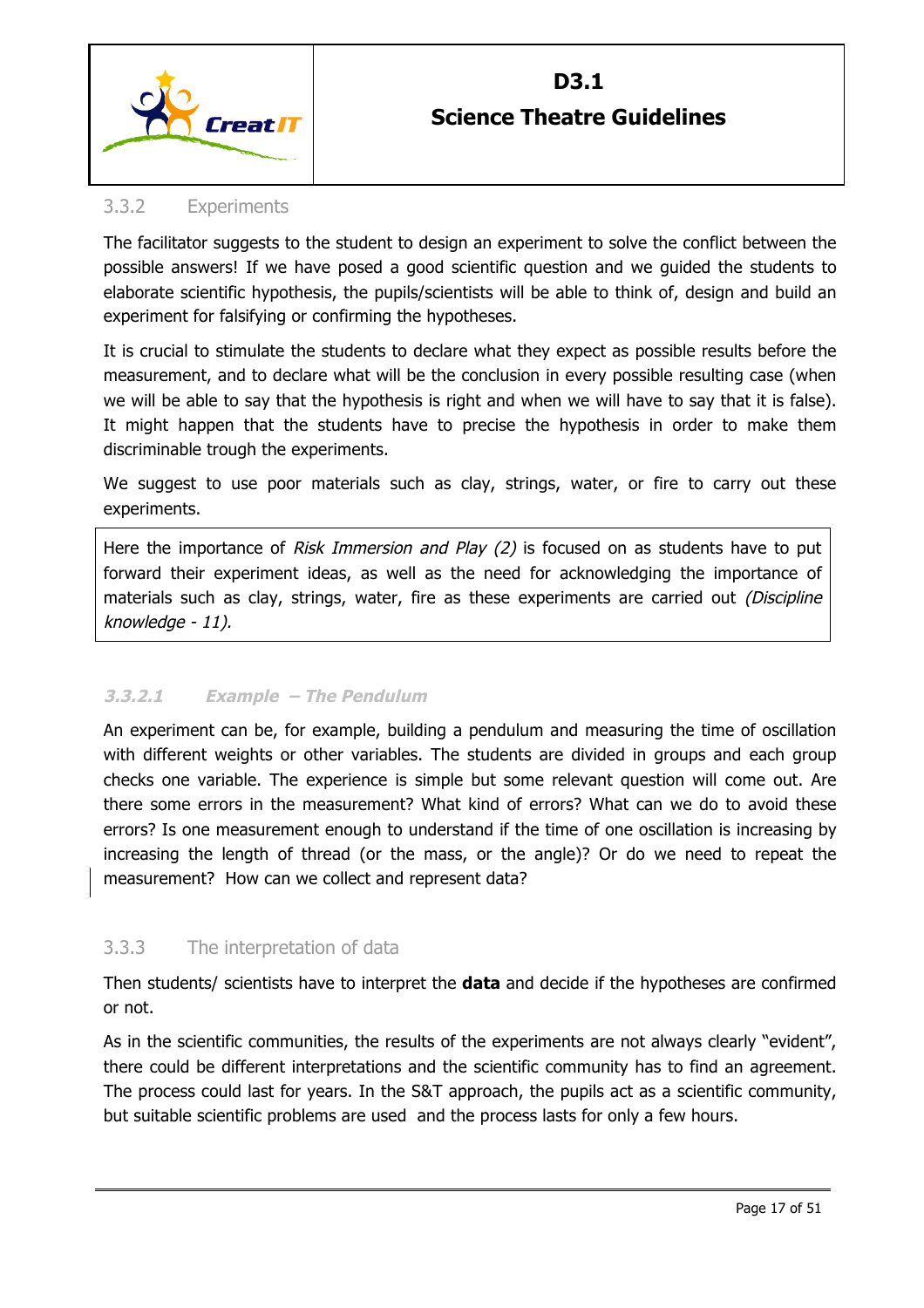

## **Science Theatre Guidelines**

To interpret the data and to critique the hypotheses will create an interrelationship of different ways of thinking around a shared 'thread' or 'throughline' (Interrelationship of different ways of thinking and knowing- 4) using Discipline Knowledge (5) via the Dialogue (3).

### **3.3.3.1 Example – The Pendulum**

By observing tables and/or graphics we could deduce that the time of oscillation of the pendulum clearly increases by increasing the length of the thread. Otherwise for the variation of the mass, the pupils who think that the time of oscillation increases with the mass could find some dependence even if it is not so clear. If different groups work on the same "critic" variable and have different elected hypothesis, these groups could disagree, could show some data that make the opposite dependence. The influence of the mass is not so clear. The groups with the help of the teachers could develop tools to elaborate the data and to keep into account the error (maximum or statistical error). At the end the group has to deduce that the times of oscillation found with different masses are compatible and that there isn't influence of the mass on this time, at least in the limit of experimental error. The same will happen for example with the amplitude of the oscillations or the shape of the pendulum.

### 3.3.4 Theories

The hypothesis that the group confirms becomes a Thesis and becomes part of the knowledge of the group.

The confirmed hypothesis and models become the theory of the class.

Some question could remain unanswered and/or other question could be opened during the process and the process could be start again.

If it is the case, at the beginning or at the end of the process, it could motivate the students to know that some famous scientist has elaborated the same theory (for example Archimedes in example 1, Galileo in example 2, Kepler in example 3).

Conflicts could be solved via the Dialogue (3) This improves the Discipline Knowledge (5).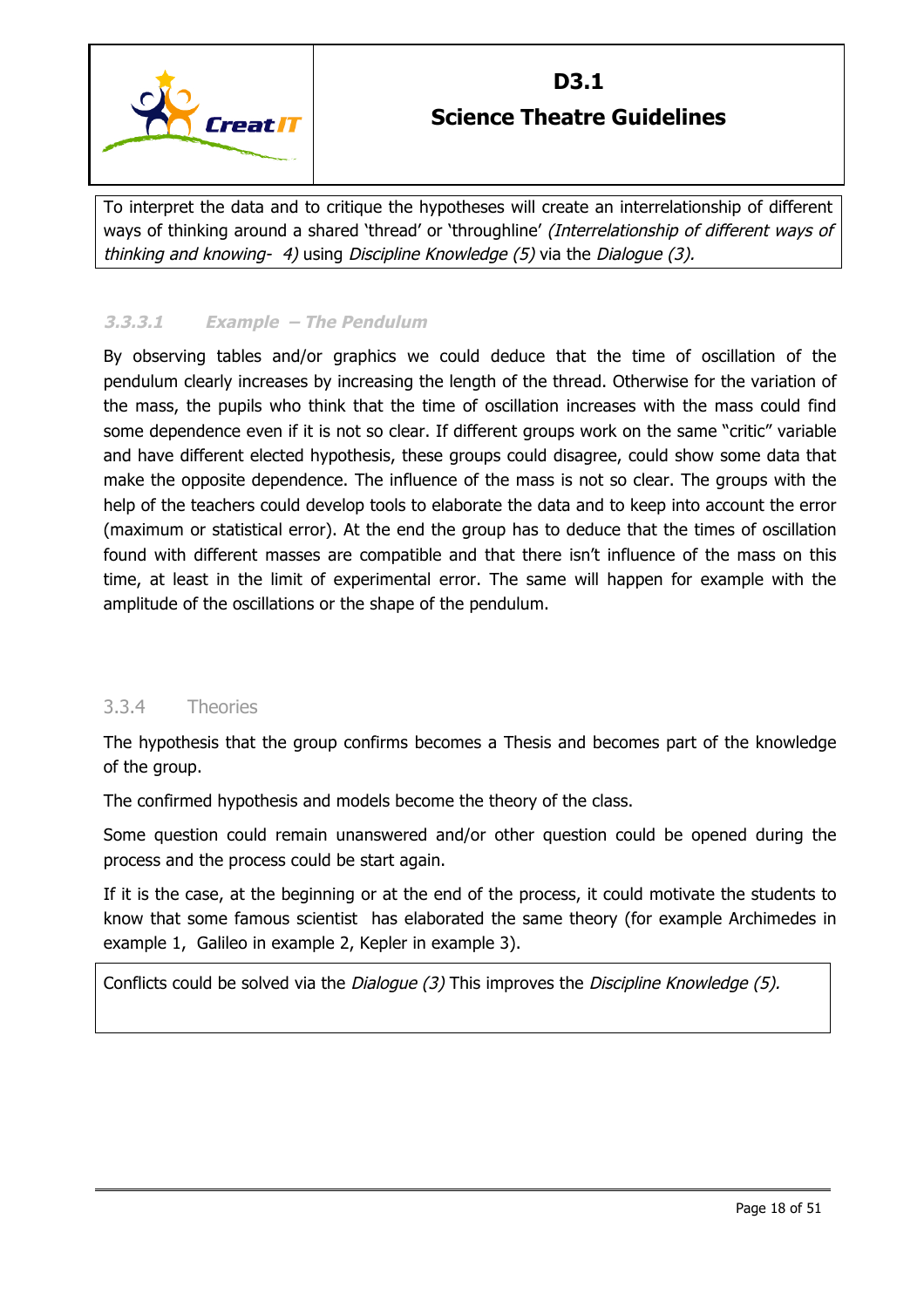

#### **3.3.4.1 Example – The Pendulum**

The students could conclude that the time of oscillation of the pendulum depends only on the length of the thread. If we are working in secondary schools we could develop also an experimental rule for the period of the pendulum and find the constant.

We could also ask the students to find the suitable length to have the time of oscillation equal to 1 second.

### **3.4 How to guide/facilitate the process**

"Science is anything that is always open to discussion" (Ortega y Gasset )

#### 3.4.1 The discussion

Within the dialogue, the conflict between hypotheses, as in the scientific community, makes surely the control efficient: The students, who defend their own hypotheses, are able to detect mistakes in the experimental procedure that some classmates are using to confirm their own opposite hypothesis. The conflict motivates the students to find theoretical and practical tools, e.g. statistical tools, to avoid the errors and to force the experiments to give the answers and eliminate the wrong hypothesis.

### 3.4.2 The role of facilitator

It could help the teacher/facilitator to think that s/he is a master of research. S/he has to seem like someone who doesn't know the laws of the phenomena, and who, like the students, is discovering the phenomena for the first time. The difference between the student and the master of research is in the experience of the game of research more than in the knowledge of the contents.

Guiding the discussion is a critical task for the facilitator. S/he has to:

- ask questions
- encourage the student to formulate hypotheses (the experiment has to follow the hypotheses)
- encourage the student to defend the ideas (explaining why)
- create factions (and to ensure the students take a stand)
- to feed the discussion emphasizing the points of conflict
- to listen and to ensure the students listen to each other
- do not give the answers, these are expected to emerge from the discussion
- do not correct the misconceptions (until the end)

The facilitator has to highlight that the "error" is considered good: It is a way to discover new things and to improve the model.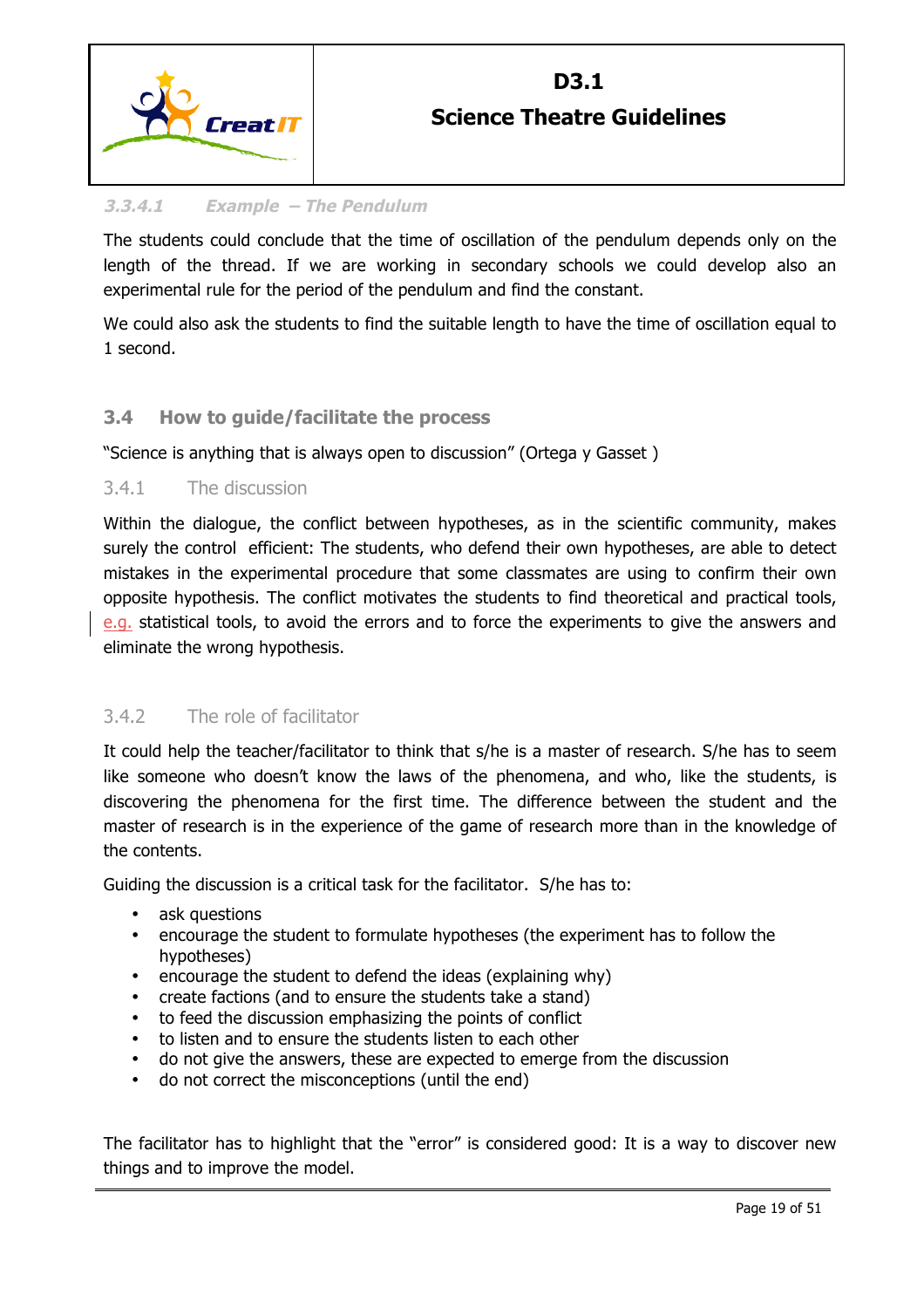

## **Science Theatre Guidelines**

It is important for ideas, knowledge and practices that emerge from 'bottom up' activity to be given space in an environment where often 'top down' can dominate unnecessarily. During the whole scientific part there will especially be Individual, Collaborative and Communal activity for change (1) and Dialogue (3). The whole process has at its heart in the Professional wisdom.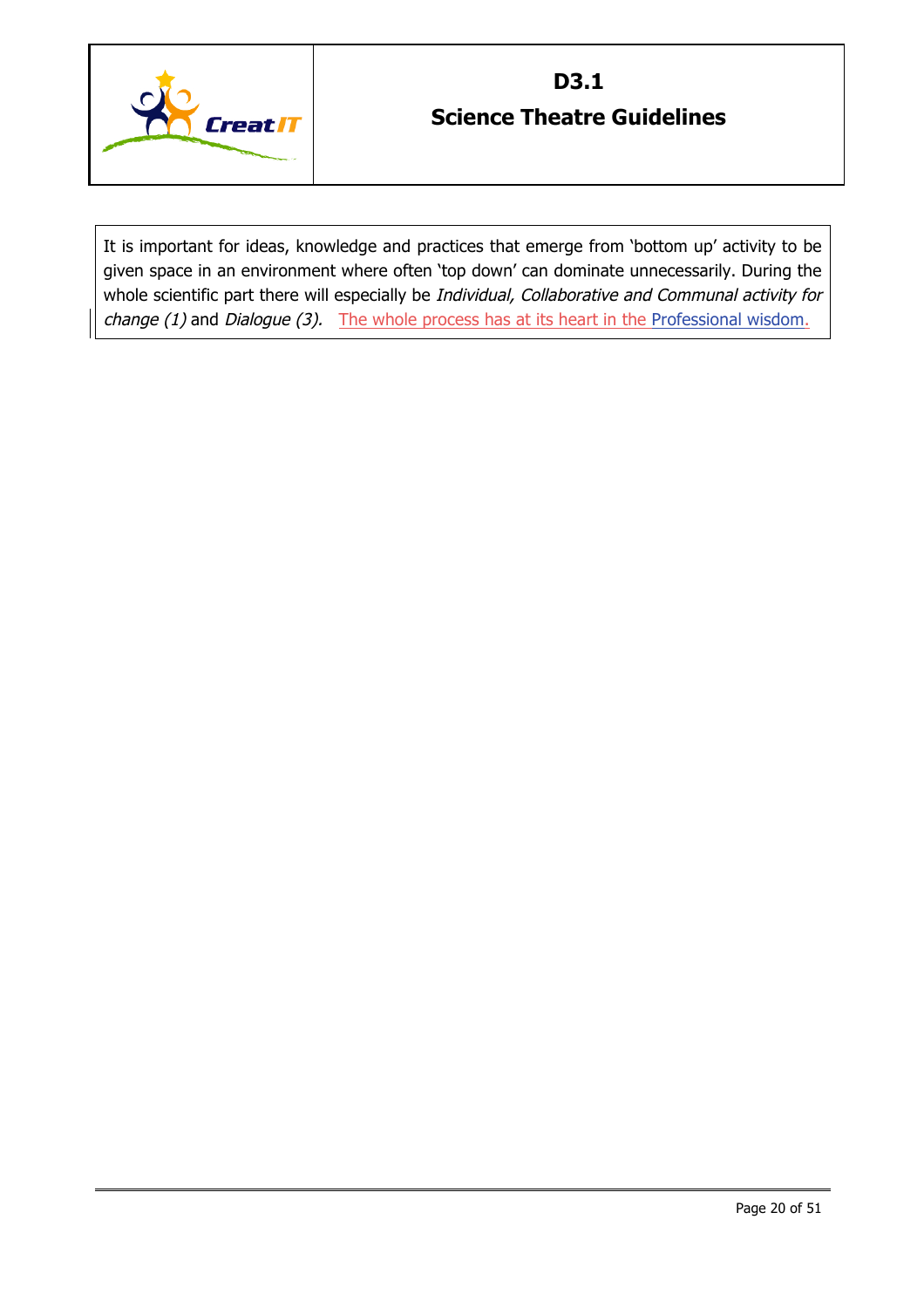

## **Science Theatre Guidelines**

# **4. Drama Part**

#### **4.1 Warm-ups**

Warm-ups provide physical motion (stretching, running, breathing exercises, etc.), musical exercises (rhythm\pulse exercises), vocal training, creative exploration, as well as positive social exchange and group dynamic.

Sessions should begin with a warm-up, regardless of the session's length.

In the list below, some basic exercises are provided. In addition, teachers of physical education, drama, music and dance in your school will usually be able to add their own repertory of exercises..

### 4.1.1 Big fish small fish

This is a fundamental exercise for the T&S practice.

It shows that not only errors are important but are what games (and scientific research) are made of

1) the whole group is standing in a circle. The facilitator tells the rules. When one says small fish hands must be put a part far away (as miming a big fish) and when one says big fish hands must be put near. You can give a go at it.

2) The group splits in two circles, when someone tells the wrong word or does the wrong gesture he/she is movs to the other circle.

At the end we ask the participant what they think the features and the meanings of the exercise are.

Someone will answer about the role of mistakes: **We must make mistakes to have the game go!** No punishment, no exclusion: just a demonstration that the game is better, and more fun more errors there are.

Many other answers can come out. Each answer has to be accepted and adds meaning to the game.

### 4.1.2 Breathing Exercises- The balloon

Pupils work in pairs. One is lying on the floor (A) the other one is standing (B). The one standing (B) pretends she/he has a pipe, pretends to put it on the other's mouth, and starts to pretend to inflate the one on the floor moving her/his leg like a pump. The pupil who is lying inflates his/her belly and then stars to move like a balloon, first standing and then moving in the room. After a little time (10 seconds) the student A pretends she/he takes the tube off and student B deflates and goes back to the ground.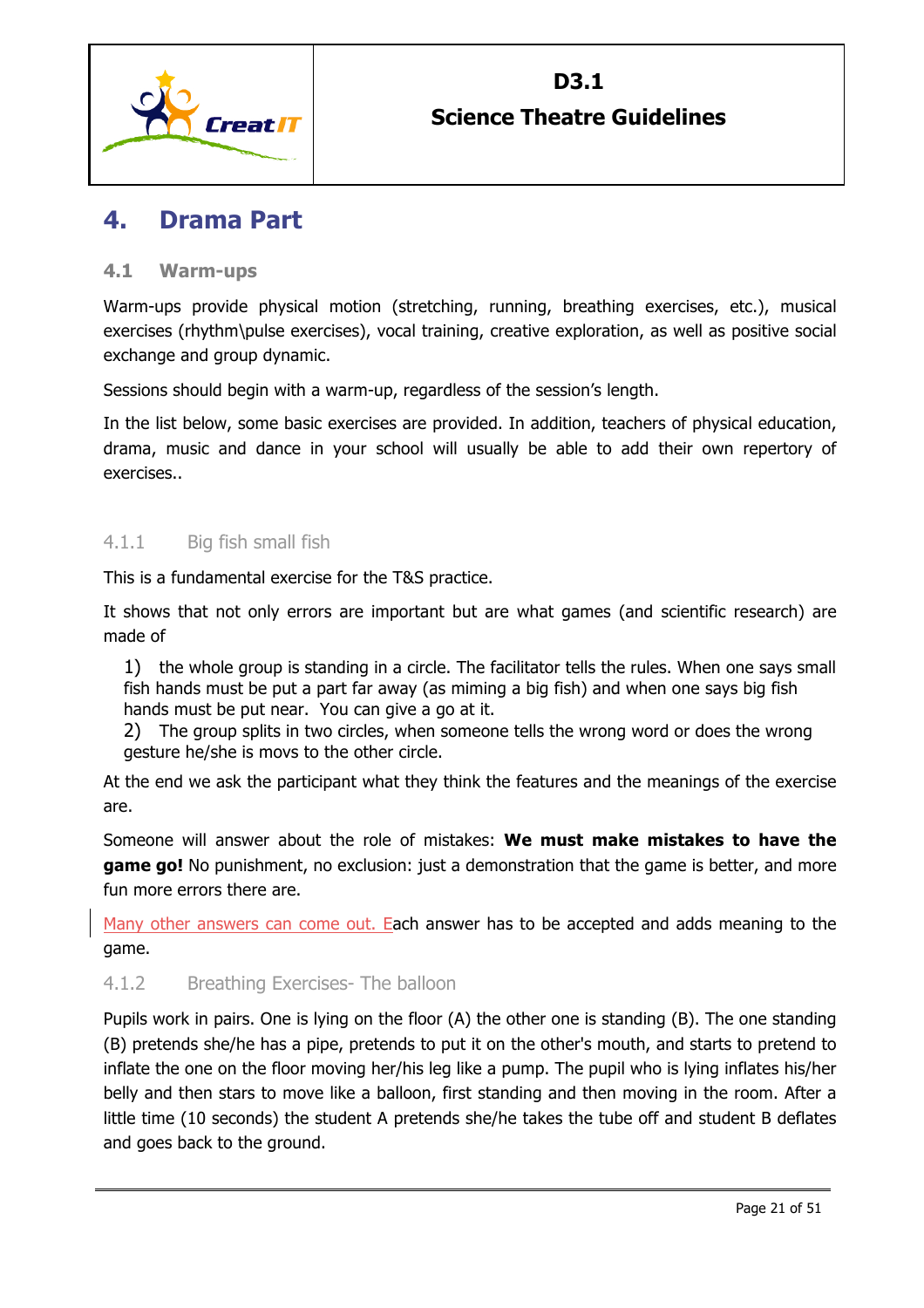

## **Science Theatre Guidelines**

### 4.1.3 Moving and counting games

All pupils are asked to walk in the room. The the facilitator starts giving numbers. Let's define speed 5. Speed 5 is when you are going to school and you are not late. Speed 5 can be different from person to person.

Then we define speed 11. It is running, this means that at some point no foot is touching the ground. We define speed 0, it is when we are staying still. Then we can start playing with numbers. At first the facilitator says out the numbers of different speeds and then a pupil can take this role.

When we have a measurement system we can start playing with other measures through fantasy.

We can work on weight. We can ask the pupils to move with weight 1 (like the balloon exercise), or weight 10 could be lead. We can work on lengths. We can ask pupils to become very high or small.

With this exercise students become used to measurements and physical units.

We can now ask students to move as if they were on the moon, in water, in mud or anything they choose, playing with different surfaces and densities.

Students through this game will get in touch with the concept of density.

### **4.2 The Game Model**

We ask the students to develop a "game model", i.e. a game that "works like the scientific model". The game model is an expanded way to reproduce or to show the functioning of the "toy", that is the object under inquiry, and the theory elaborated during the scientific part of the practice.

Here the students have to invent, find materials and metaphors. Following the Mimic Method, they can use their body and imagination to create something that "works like the scintific model". They can create an embodiment of a physical rule, a physical exercise for the laws of genetics or for the movement of planets and stars.

We can also ask the student to find analogies with other phenomena that work with the same rules, for example in every-day life.

All the students work on the same problem. Students could work individually, in pairs, in groups or collectively (see the examples below)

When the students invent a game that "works like the scientific model", they should identify the elements (variables) and the relation between the element (laws).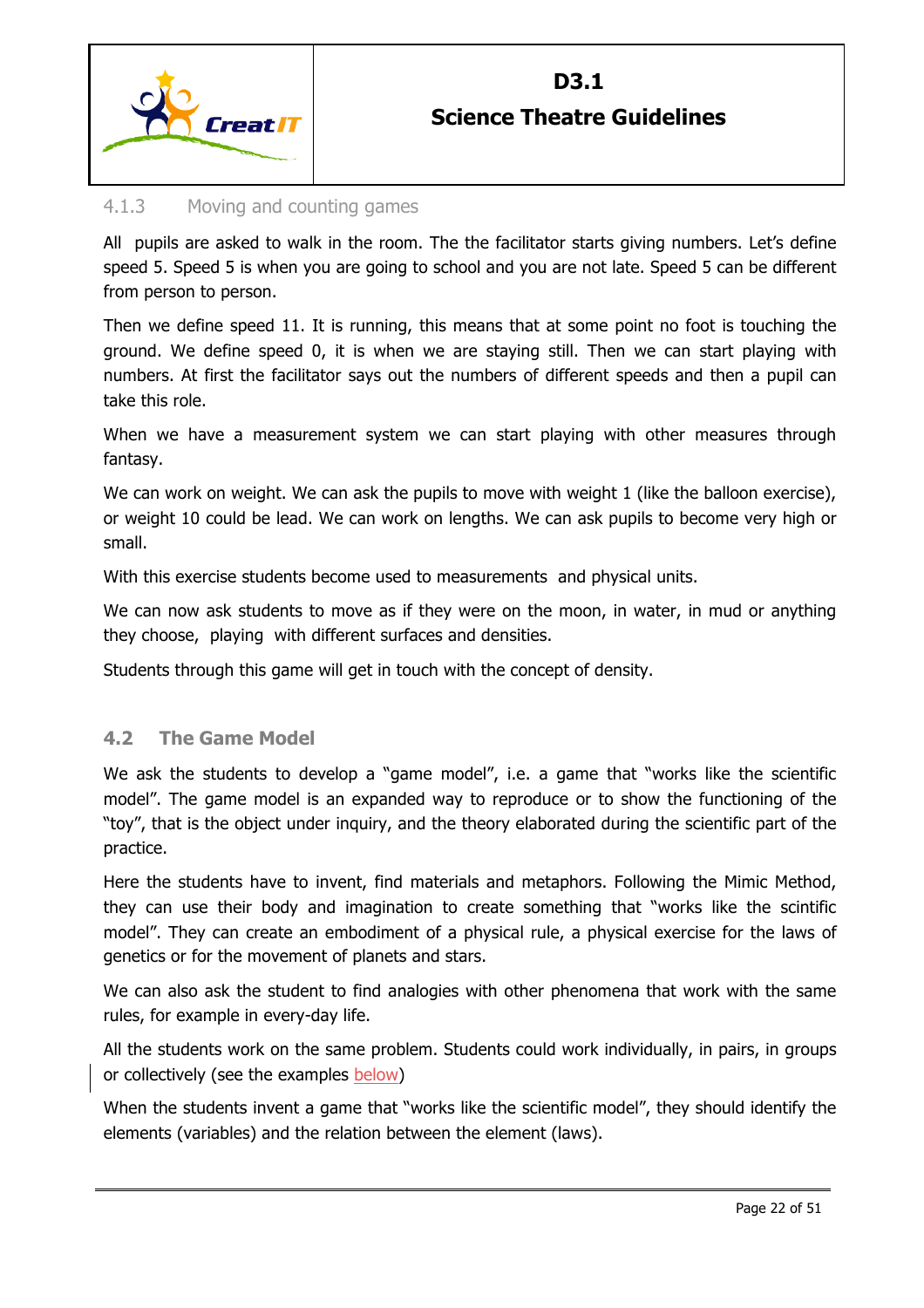

In game models, we allow for "mistakes" or "errors": this is a way to discover new things and to put out misconceptions. The students are encouraged to improve their game model to make it conform as much as possible with the scientific model. The game model will be improved via trial and error and via subsequential approximations. Game models are discussed phase after phase until the best possible grip on the studied phenomenon is achieved. By changing or improving the drama metaphor, there is an improvement in the understanding of the phenomena and models from a scientific point of view. By allowing the mistakes and working on misconceptions, the students replace their naïve model with the scientific one.

The students explore different ways of thinking around a shared 'thread' or 'throughline', as in the pedagogical principle Interrelationship of different ways of thinking and knowing (4). Here metaphor, as a kind of poetic thinking material, connects to the CREAT-IT pedagogical principle of the Discipline knowledge (5)

#### **4.2.1.1 Example – The Pendulum**

We ask the students to look for pendulum in their bodies. How many pendulum could you find?

At the beginning students work in pairs, one look for the pendulum in the other's body. Then they form groups of 3 students: One student (A) stay in the center, closing his/her eyes. The other two (B and C) push and pull A carefully, taking care that the feet of A remain on the floor and giving to his/her body an oscillator motion like a pendulum. Then we ask thi groups to stay in line and the whole class works like a single pendulum and must find a rhythm.

The scientific knowledge needed is given in the first part of the practice, described above.

### **4.2.1.2 Other examples of Game model**

#### Example – Evolution

We can ask the students to create a "danced model" of genetics in which they try to find a rule such that the information passes from one generation to the other. All students work together, as a "population", to build with their bodies a possible model of evolution.

The students decide to copy each others' movement. Students all start making the same movement, let's say moving an arm up and down. How does evolution work? How does "change" get in the model? By chance, one student will introduce an other movement, let's say moving an arm from one side to an other. When someone introduces a change the others will all change by copying the new movement. And so on. We ask students if there were mistakes in this game. They recognize that this model is linear, because in the game the changes involve all individuals, while, in the scientific model of evolution, the changes involve only some individuals and at the same time we have mutate individuals and non-mutate ones. This is true also for the species. The students modify their game model to represent the complexity of the evolution model. They decide that, when someone introduces the change, each one of them can take this new movement or not: At some time we will have many different movements simultaneously. This is an embodied model of evolution.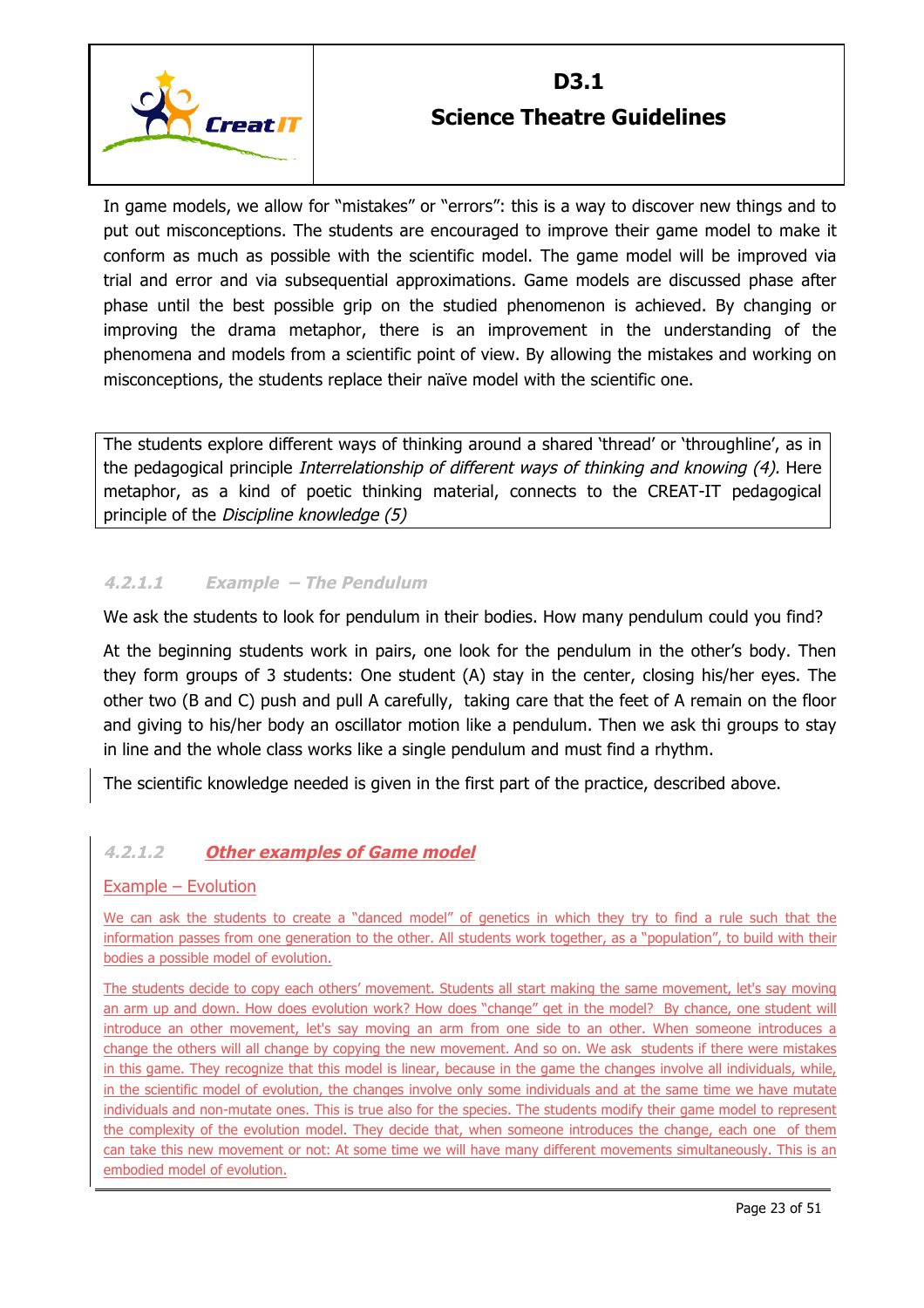

### **Science Theatre Guidelines**

#### Example- Astronomy

A game models can be the creation of an astronomic clock using the students' bodies, moving in the room like the planets. A student could be the Earth and could stand in the center while the moon and sun are external and move around. Students have to recreate the movement to reproduce the night and day alternation. This could be made with the Earth and Solar System but also with other planets in the center, to create the clock of that extraterrestrial planet.

#### **4.3 The Story**

Students create a plot with characters and then decide how to perform it. They choose their space and if or not they want costumes, scenery and props. Attention to timing must always be careful.

Students work in groups of 3 or 4. Each group should have equal opportunities, girls and boys should be mixed. Things have to be kept short and simple (max 5-10 minutes for every work), no longer that 30 minutes preparation and 30 minutes rehearsing. There must be enough time for seeing everybody's work and for comments.

The game is preparatory to the construction of a story. Creating a game helps to understand the content of the scientific process, it creates a physical memory and emotions and feelings. All this can then be put, as an elaboration, in the creation of a story that has as its main ingredient the scientific process.

In the scientific process we will find conflicts, and these conflicts will be the base of our story. Conflicts can be found both in the history of science and in the experience of the students in the class during the scientific part. Mistakes and misconceptions solved during the process, different hypothesis, different points of view in the design and realization of experiments, can be seen as conflicts. Students are encouraged to search for the conflicts that they have experienced in the scientific phase and to analyze them.

The teacher could ask: Are the problems that materialized similar to ones scientists have dealt with during the history of science? Can we see the life of different scientists and, for example, create a script from the life of that scientist? If the problem of the experiment has been, e.g. the measurement of time, can pupils relate to when we they have had problems with the measurement of time? or weight? or mass? Can we put the process itself in metaphor?

The story is needed to rework the experience and thus gaining awareness and promoting the scientific process storage.

With this work students elaborate scientific concepts through their own imagination so the process becomes personal and part of their own experience. Also an emotional attachment to those contents is created. students will remember better and longer subjects they have shaped with their own hands and fantasy.

The creation of the story allow for multiple possibilities both in terms of thinking and spaces, as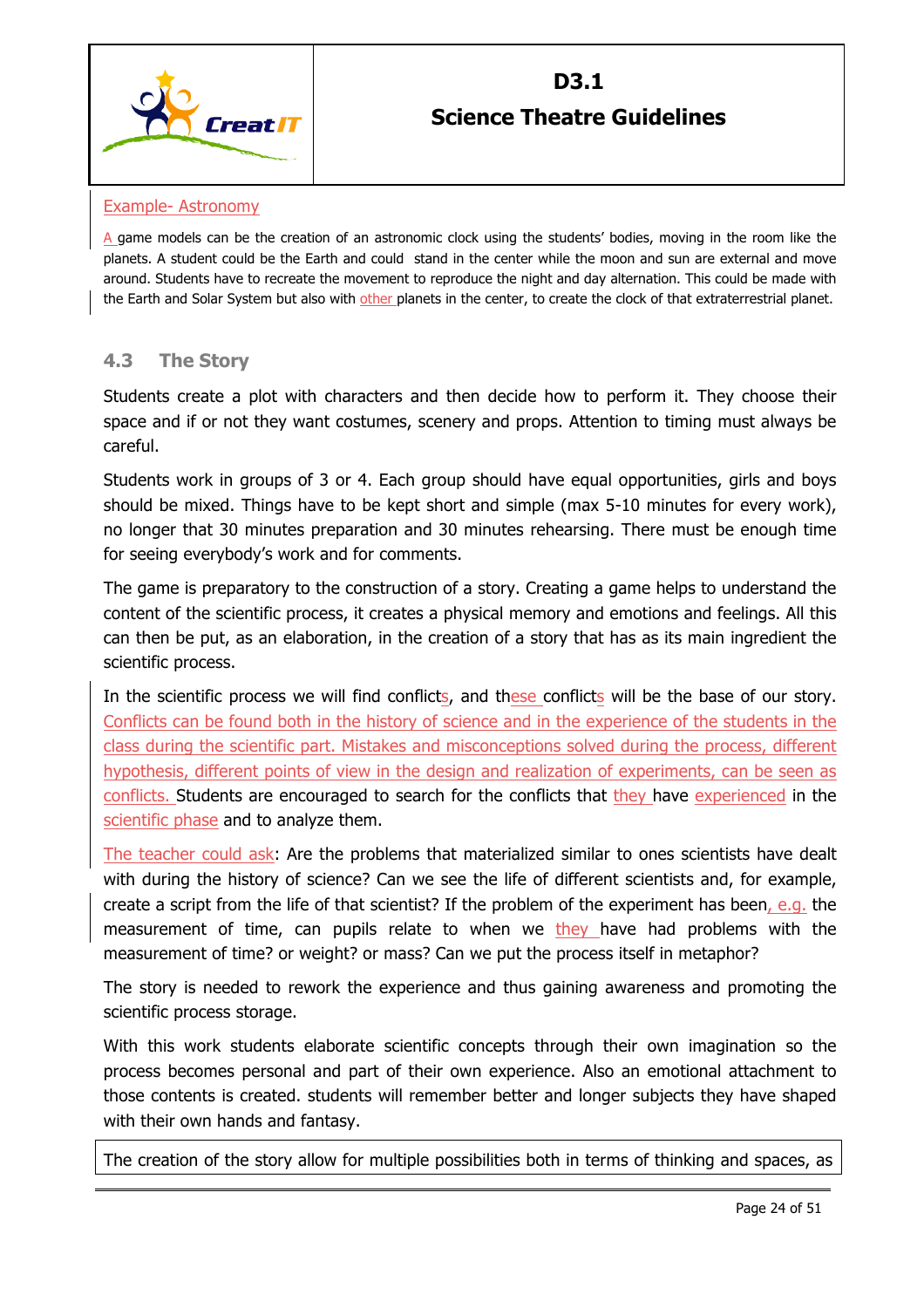

### **Science Theatre Guidelines**

in the CREAT-it pedagogical principle *Possibilities (6)* There is a strong theoretical connection here to the 3<sup>th</sup> CREAT-IT Pedagogical Principle, Dialogue, as well as to some of the background Exeter theory which posits the importance of narrative as a key driver or context for the process of Possibility Thinking per se (Cremin et al, 2012)

### **4.3.1.1 Example – The Pendulum and the Story of Laura Bassi**

We connect the experience of the process of science with the history of science. In this example, the students have worked on the pendulum. The physicist Laura Bassi has been chosen because she was the first woman who implemented experiment based research. She was Italian, lived in Bologna (1711-1778) . Scientists from all over Europe came and visited her. She created her lab in her own home. The students have just experienced a process of discovery during the scientific part. Now they compare their processes of discovery with those experienced by famous scientist.

If the curriculum allows connections with the history of science, stress can be put on Laura Bassi's difficulties and her every day life. She has had seven children. Scientists are not aliens they have a life like everybody else. The students can image links between their emotions with those of this scientist. The teacher can also relate to gender issues.

Students split in groups and create a story or a script.

They the have to create a story-plot with a conflict. Conflict is the base of drama.

They need to:

a) relate their experience to the life of Laura Bassi

b) create a metaphor of their own experience. Then can create whatever story in which, for example, the length of a string makes the difference. They use data and experience and they create an original plot.

c) use the conflicts of the discussion or errors or difficulties they have found themselves for telling the story of famous scientists of the past (they so understand that the scientists are human, make mistakes, they can play that role and so also in real life maybe they could become a famous scientist)

E.g. The city of Bologna is under attack. To save the city the citizens should organize a counterattack but they need to build and to sincronize many clocks. They can use a pendulum but they need to build these pendulums. They have only stones of different weight. Laura Bassi should convince the others that the weight is not relevant...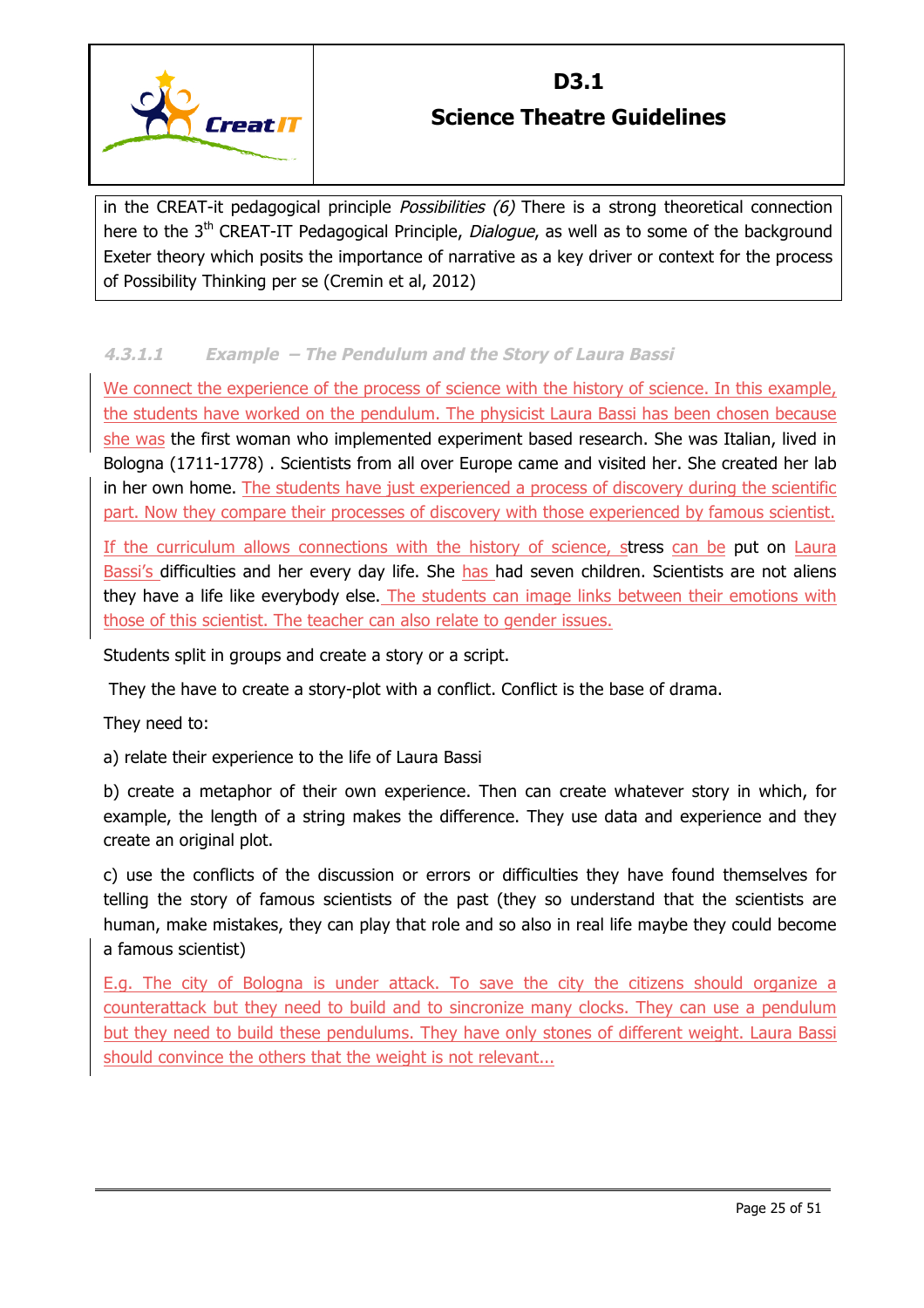

# **5. Common points in Science and Theatre processes**

This methodology is based on many iterations, discoveries and integration of knowledge. It can be modulated, widened and enriched. Feel free to feed this approach with your own propositions, practices and reflections, so that your group can appropriate the project.

### **5.1 Conflict**

As the S & T approach shifts into its second part, there is a particular acknowledgement of how the scientific process is quite similar to the dramatic arc, or progress of a narrative through a climax within a drama. Both the drama and science process are moved by a **conflict** drives a narrative.

The second part of the S & T workshop encourages students to use the conflict in the science process as a starting point for an original drama plot. Students are asked to transpose the scientific conflict into a metaphor, taking advantage of the fact that metaphor plays a role within science too.

There is a strong theoretical connection here to the  $3<sup>th</sup>$  CREAT-IT Pedagogical Principle. Dialogue, as well as to some of the background Exeter theory which posits the importance of narrative as a key driver or context for the process of Possibility Thinking per se (Cremin et al, 2012), related to the  $6<sup>th</sup>$  CREAT-IT Pedagogical Principle Possibilities.

### **5.2 Metaphor/Model**

The **metaphor** is useful in understanding a phenomenon; moreover, there is a relation between metaphor and scientific models. In some cases, a metaphor is also the first step for a scientific model. Scientists can imagine different models at the same time, or work to understand which one is right. For example in astronomy, quite different models are used to understand what can be seen in the sky: Ptolemaic, Copernican, Keplerian or perturbation models. The elementary particles can be described both as particle and as waves: These are two different models/metaphors. Here metaphor has the characteristics of poetic thinking material.

Of course model exist which are not preceeded by methaphor or for which metaphor doesn't exist (i.e. Quantum Mechanics). Nevertheless we can see also the mathematical model as a mathematical metaphor of nature.

Clearly there are some differences between the use of metaphor in the sciences and the arts. In particular, the sciences' metaphors/models have to give "predictions": Through the model, we must be able to calculate the value of the relevant variables in function of certain conditions or parameters. A kinematic model is an system of equations through which we can calculate and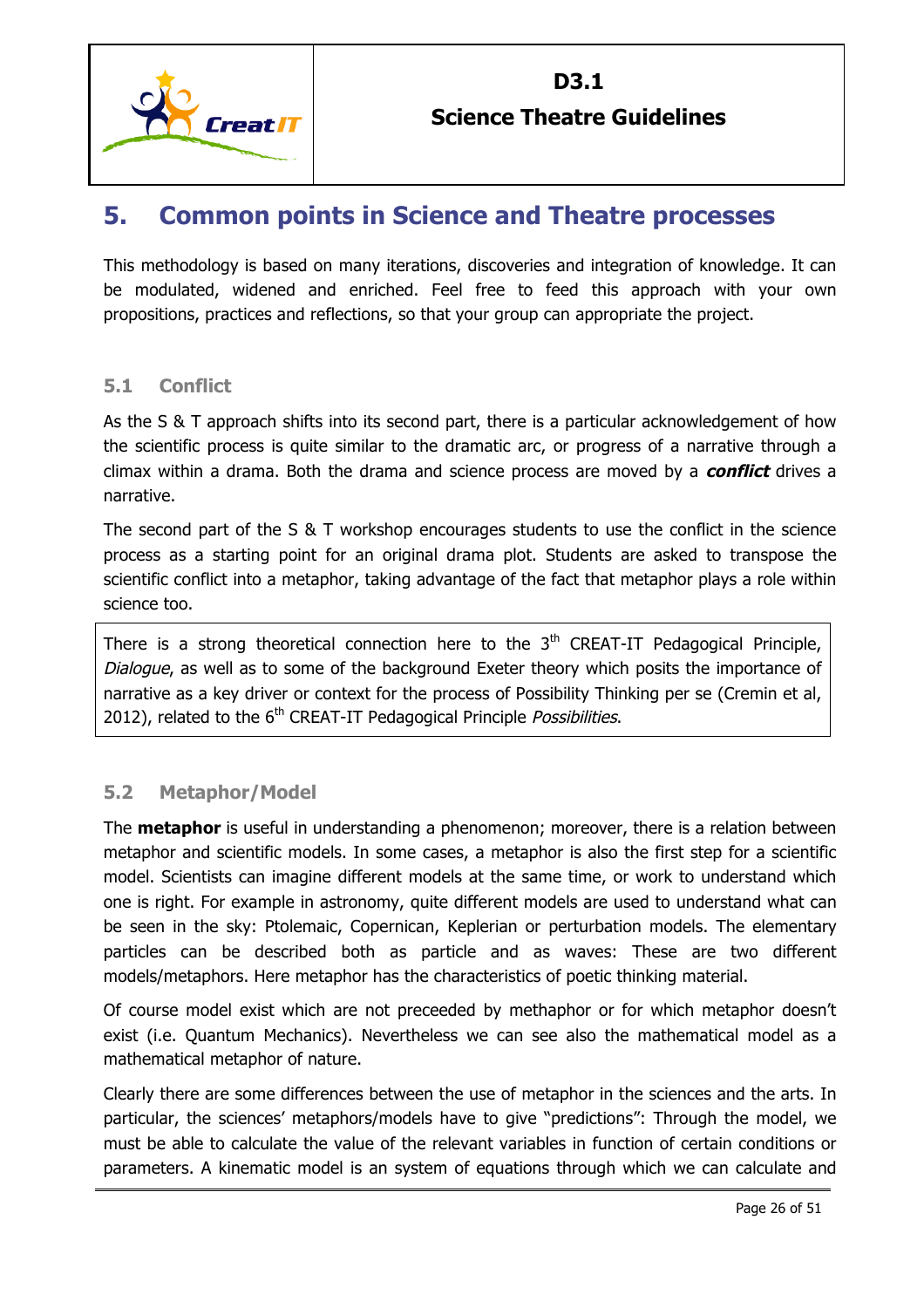

predict the position of a physical body in function of the time, e.g. an astronomic model predicts the position in the sky of a planet. This adds knowledge. Of course, also a metaphor can add knowledge: through methaphors you can discover new characteristics of a phenomenon or you can see the phenomenon under new points of view. Nevertheless, the capacity to give predictions is a crucial feature that discriminates scientific models and non-scientific ones, because if the model can produce predictions we can test the model through an experiment. If the prediction is falsified the model will be refused (or «adjusted»). Moreover, in science, models are presented, argued for and defended; they have to be validated by the community. Validated models can be overcome and replaced by new models if the new ones give more detailed predictions. In the arts it works in a different way; it is not necessary to build an argument in the same way and the metaphor don't have to give testable predictions.

Students develop the drama metaphor, having to link that with the scientific model. By changing or improving the drama metaphor, there is an improvement in the understanding of the phenomena and models from a scientific point of view.

The explicit use of metaphor relates back to the CREAT-IT Pedagogical Principle of honouring Interrelationship of different ways of thinking and knowing (4)

Stepping back to wider University of Exeter theory, the idea that every student can come up with their own metaphor, connects to the idea of 'little c creativity' (Craft, 2001), which underpins the notion of Possibility Thinking (CREAT-IT Pedagogical Principle  $6$  – Possibilities). The creativity is needed to invent the model; it is in the science itself. This relates to the CREAT-IT Pedagogical Principle of *Empowerment and Agency*  $(12)$ *.* Creativity is then used again to elaborate the metaphor through drama, so there is a balancing act and a flow from creativity in the first part of the process through to the second. With the development of the drama metaphor to aid in understanding the science there is then a sense of flow from the drama back to the science.

### **5.3 Errors**

An other common point is about the role of errors/mistakes.

In science the errors are undeletable. Of course there is no measurement without error.

But there is an other kind of "error".

To make science we have to formulate many hypothesis. When we make a hypothesis we don't know if it's true or false: We need an experiment to decide. When a hypothesis is false the students who formulate the hypothesis could be feel this as a mistake. This especially happens for the girls. It's a very critical point to leave the judgment and to see the error like something good. We must make mistakes to have the game go!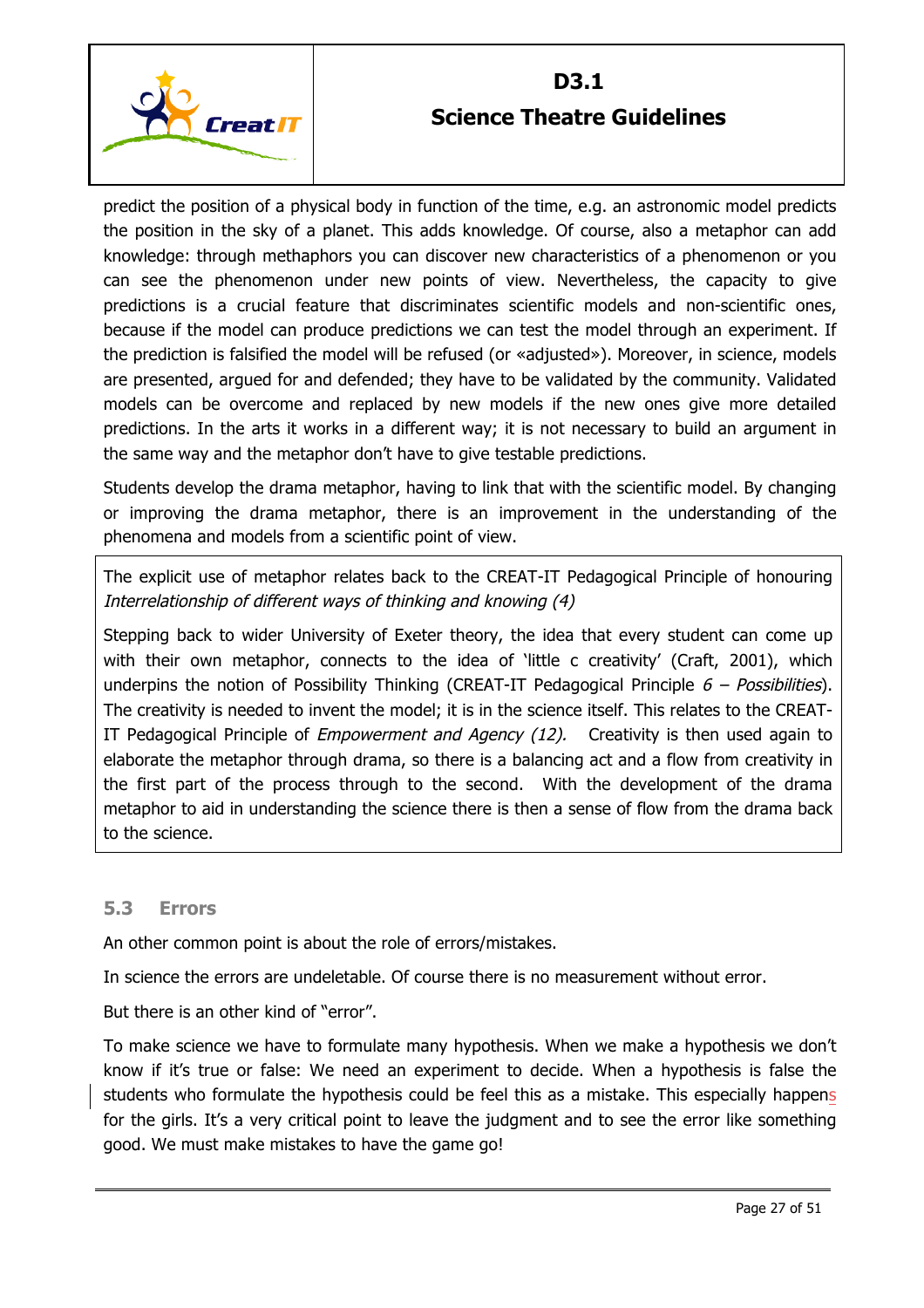

## **Science Theatre Guidelines**

In modern dramaturgy was pointed of the role of the error, like a way to discover new possibilities of expression.

As in drama exercise "Big fish small fish", no punishment, no exclusion should be: the game is better, and more fun more errors there are.

This detailing above of the two parts of the S & T approach – scientific hypothesis generating and defending and then transposing this into the drama process - demonstrates one final important CREAT-IT Pedagogical Principle that of Interrelationship of different ways of thinking and knowing (4). S & T has the potential to facilitate 'knowing that' (propositional knowledge or facts – e.g. the elements in the periodic table), 'knowing how' (practical knowledge or how to – e.g. how to physically carry out an experiment using a Bunsen burner) and 'knowing this' (aesthetic or felt knowledge – e.g. how to create a strong drama piece that has involved aesthetically judging how to represent ideas in a powerful way) (Reid, 1981).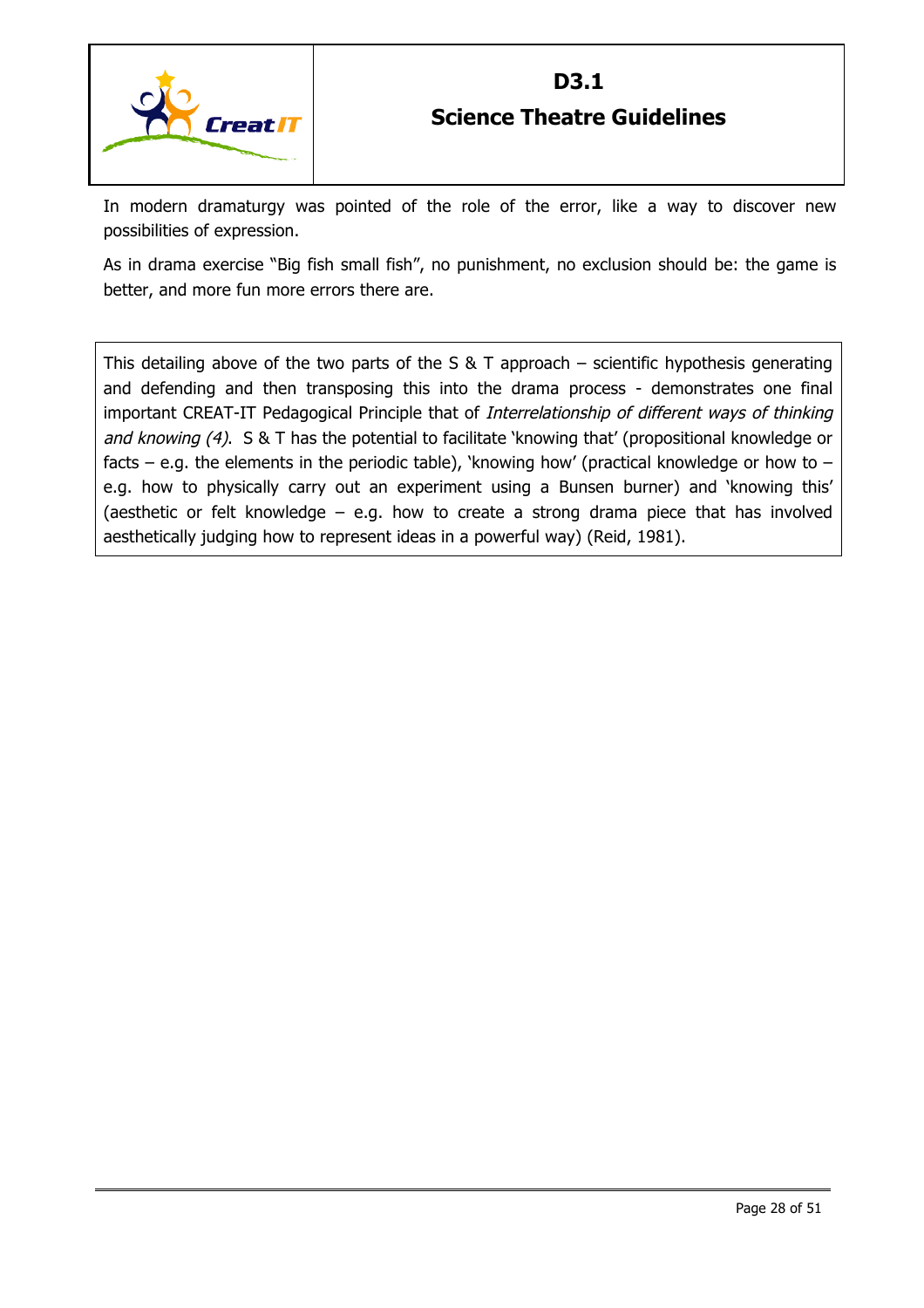

### **Science Theatre Guidelines**

# **6. An Inquiry-based Exercise**

The CREAT-IT activities are conceptualized as Inquiry-Based Science Education (IBSE) activities. This is structured around five IBSE phases using a specific 5-phase template which was developed during the the Cosmos project (2008) in order to facilitate teachers:

Phase 1: Question Eliciting Activities/Exhibit Curiosity

- Phase 2: Active Investigation
- Phase 3: Creation
- Phase 4: Discussion
- Phase 5: Reflection

The following S&T activities are based on an understanding of IBSE, including both teachers' and pupils' inquiry processes, as described in the CREAT-IT Pedagogical Framework (see "Recommended Literature" for further details).

### **6.1 IBSE phases in detail**

In the following 5 phases, both scientific and drama activities are detailed, exemplifying their inter-relatedness in the S&T Case Study.

#### **Scientific learning activities**

### **Phase 1 Question Eliciting Activities/Exhibit Curiosity**

The teacher chooses a topic from the curriculum and stimulates curiosity and questions from the students. This may be done showing materials or a simple phenomenon, which will be the object of inquiry (see the section "toy" in appendix 3)

### **Phase 2 Active Investigation**

Students conduct investigation on the presented phenomenon.

- Hypothesis: Discussion may lead to different hypotheses. E.g. in the case of the pendulum, students formulate hypotheses on a variable that could influence the time of oscillation, such as the length of the string, the pendulum's weight, the force put in the oscillation, etc.
- Designing experiments: The teacher stimulates the debate and suggests designing an experiment to solve the conflicts. Who is right? Why? How can we demonstrate it?

### **Phase 3 Creation**

In the case of experiments, students must realize the experiment in order to falsify or confirm the hypothesis. It is a hand-on opportunity to learn. They must invent the instruments for testing their hypothesis. They must find strategies for measurements and collect and present data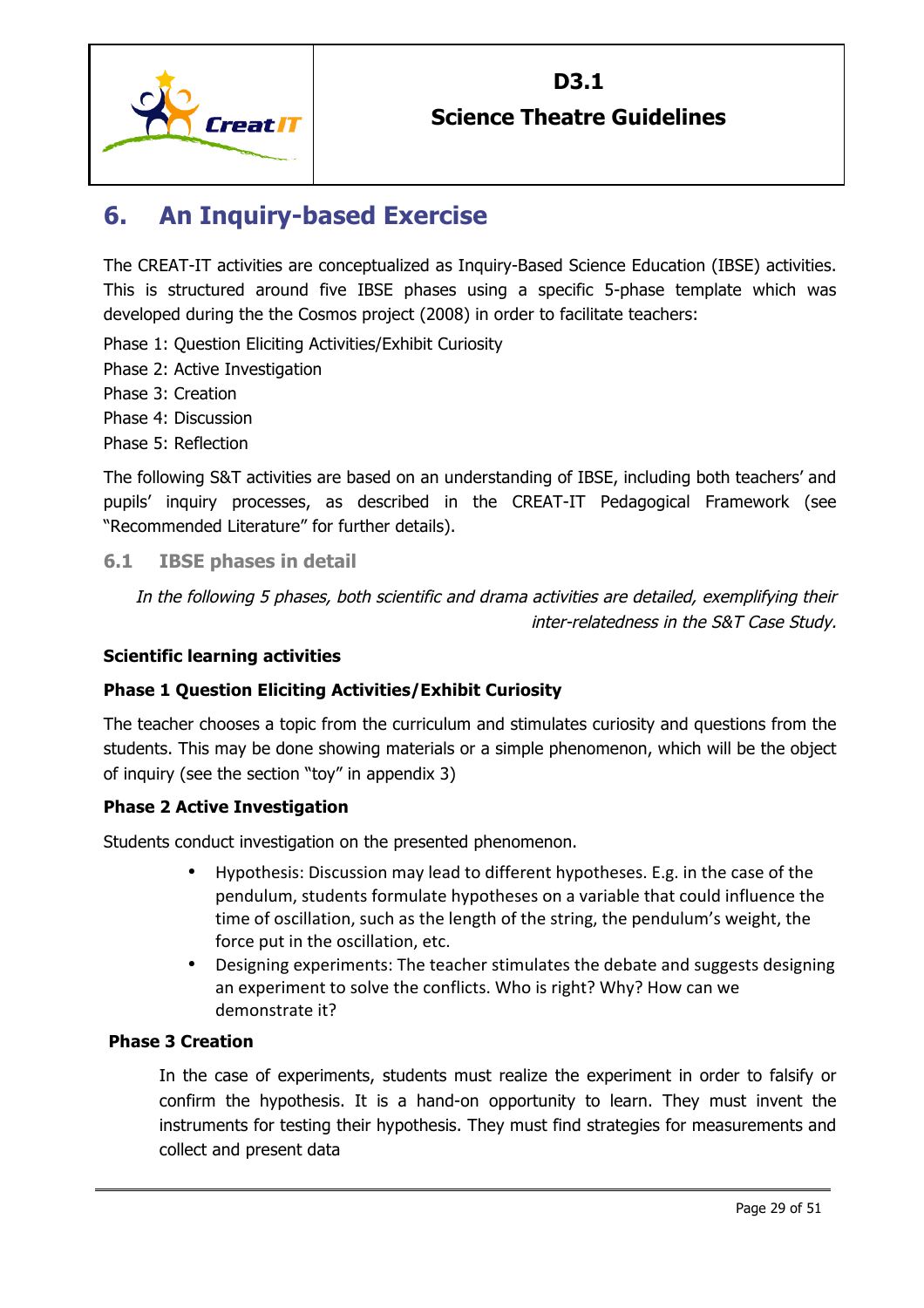

## **Science Theatre Guidelines**

#### **Phase 4 Discussion**

Students have to interpret data and decide if the hypotheses are confirmed or not.

#### **Phase 5 Reflection**

Reflections and feedbacks. The students evaluate the hypothesis. The verified hypothesis become thesis and theory. Other questions could be discussed during the process. If this is the case, the cycle could restart, inspiring further creative learning.

After the process has been completed, it is important to write reports of what has been done and experienced.

#### **Potential Arts Activities**

#### **Phase 1 Question Eleciting Activities/Exhibit Curiosity**

The teacher may ask the students to elaborate scientific theories, models found in the scientific exploration through drama. (e.g. asking the students: How can we find a game that can be used as a metaphor for the hypothesis above?)

#### **Phase 2 active investigation**

Students explore the scientific contents through drama activities. Here they have to invent, find materials, and metaphors. The students may also develop "**game models"**, expanded ways of reproducing or showing the functioning of the scientific model. They can use their bodies and imaginations to create something that "works like..". They can create an embodiment of a physical rule, a physical exercise for the laws of genetics or for the movement of planets and stars.

#### **Phase 3 Creation.**

The students elaborate a story or a drama on the topic. Other requests could be added, e.g. connecting their experience to the life and research of a famous figure in the history of science. Characters are chosen and the students assume theatre roles. Costumes and scene are also developed.

#### **Phase 4 Discussion**

The whole process is discussed among teachers and students. The questions evolve around what students have appreciated but also what they would change in such a process should it be repeated. It is shown that conflict is a way of learning and trying to do better, not something that must be avoided at all costs.

#### **Phase 5 Reflection**

Reflections and feedbacks. After the work it is important to write reports of what has been done and experienced. It will settle and can be open to changes.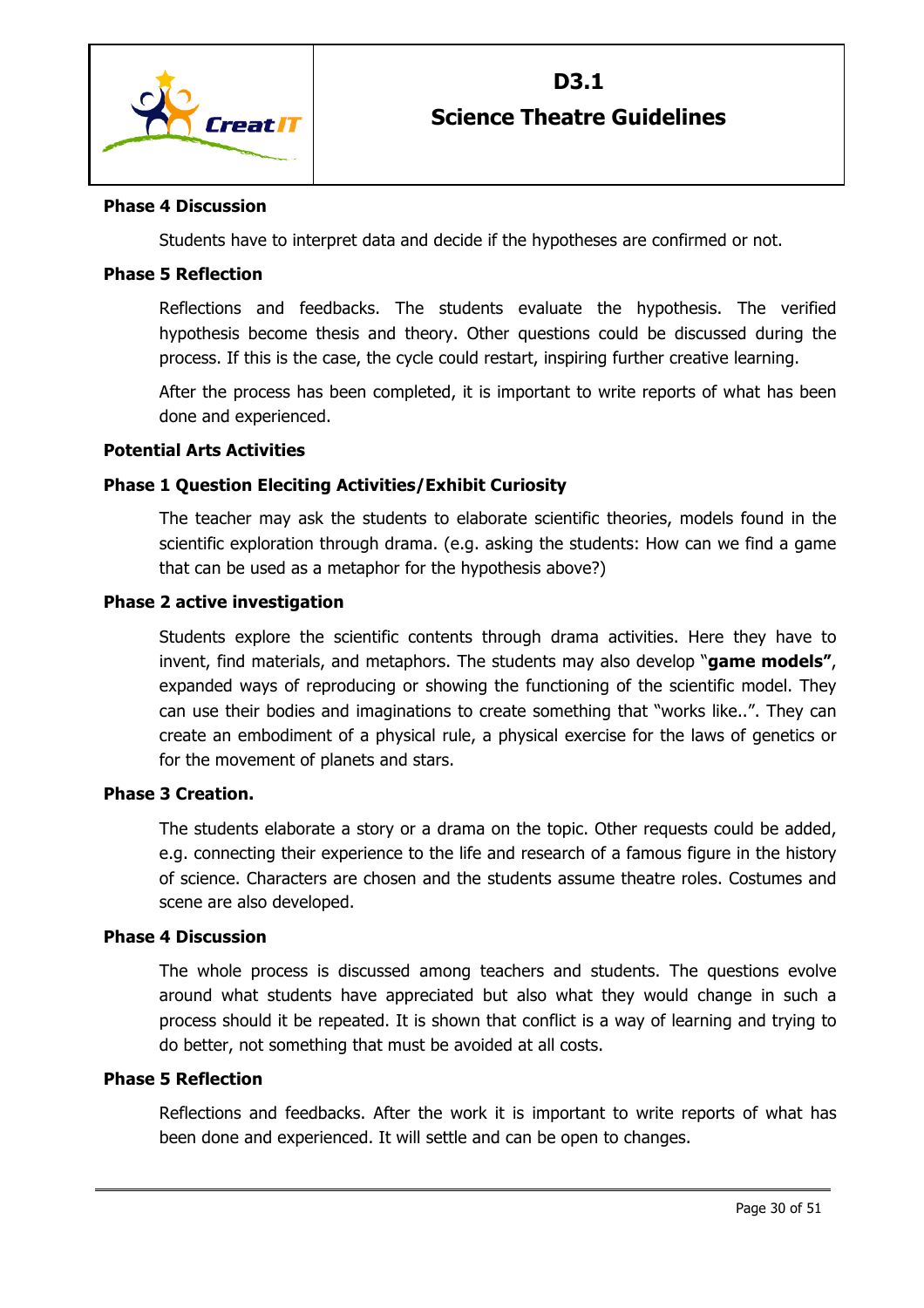

# **Science Theatre Guidelines**

In the following table, specific S&T activities are based on the IBSE, including both teachers' and pupils' inquiry processes, based on the CREAT-IT Pedagogical Framework (see "Recommended Literature" for further details).

| <b>Case Study Approach: Science Theatre</b>                                                                                                                                                                                                          |                                                   |                                                                                                       |                                                             |  |
|------------------------------------------------------------------------------------------------------------------------------------------------------------------------------------------------------------------------------------------------------|---------------------------------------------------|-------------------------------------------------------------------------------------------------------|-------------------------------------------------------------|--|
| Science unit topic                                                                                                                                                                                                                                   |                                                   | <b>Materials and Resources</b>                                                                        |                                                             |  |
| Pendulum                                                                                                                                                                                                                                             |                                                   | What do you need? poor materials: thread and plasticine<br>balls.                                     |                                                             |  |
|                                                                                                                                                                                                                                                      | <b>Class information</b>                          |                                                                                                       | Where will the learning take place? On site or off site? In |  |
| Year Group: Early secondary schools<br>Age range: 11-12                                                                                                                                                                                              |                                                   | several spaces ?(e.g.science laboratory, drama space etc), or<br>one? Science Lab and Drama Classroom |                                                             |  |
| Sex: mixed                                                                                                                                                                                                                                           |                                                   | Health and Safety implications?                                                                       |                                                             |  |
| Ability: mixed                                                                                                                                                                                                                                       |                                                   | Technology?                                                                                           |                                                             |  |
|                                                                                                                                                                                                                                                      |                                                   | Teacher support? (e.g team teaching with arts and science<br>expertise)                               |                                                             |  |
| Prior knowledge                                                                                                                                                                                                                                      |                                                   |                                                                                                       |                                                             |  |
| Pupils were taught:                                                                                                                                                                                                                                  | What do pupils know and understand of the science |                                                                                                       |                                                             |  |
| How to draw a cartesian graphic                                                                                                                                                                                                                      | topic?                                            |                                                                                                       |                                                             |  |
| Direct and inverse variation                                                                                                                                                                                                                         |                                                   | What relevant arts skills and knowledge do they have?                                                 |                                                             |  |
| Individual session project objectives (What do you want pupils to know and understand by the end of the lesson?)                                                                                                                                     |                                                   |                                                                                                       |                                                             |  |
| Session 1: Identify variable in the pendulum, define direct and inverse variation.                                                                                                                                                                   |                                                   |                                                                                                       |                                                             |  |
| <b>Session 2:</b> Test hypothesis and recognize direct and inverse variation through graphics,                                                                                                                                                       |                                                   |                                                                                                       |                                                             |  |
| Session 3: Understand that the mass do not influence the oscillation of the pendulum and the time for the free fall of the<br>physical bodies                                                                                                        |                                                   |                                                                                                       |                                                             |  |
| Assessment                                                                                                                                                                                                                                           |                                                   | <b>Differentiation</b>                                                                                | <b>Key Concepts and Terminolgy</b>                          |  |
| Students write final reports in which<br>the scientific process is described. A                                                                                                                                                                      |                                                   | There must be continuous intent<br>listening to the needs of each student.                            | Oscillation Direct and Inverse<br>Variation<br>Pendulum     |  |
| scientific<br>format<br>is<br>paper<br>recommended. This report can be<br>object of assessment while it is<br>recommended to avoid any judgment<br>during the process. Students should feel<br>free to mistake to allow for a<br>continuous process. | each group getting equal opportunities            | Special attention should be given, when<br>the work is split in pairs or groups, to                   | Mass<br>Length<br>Angle                                     |  |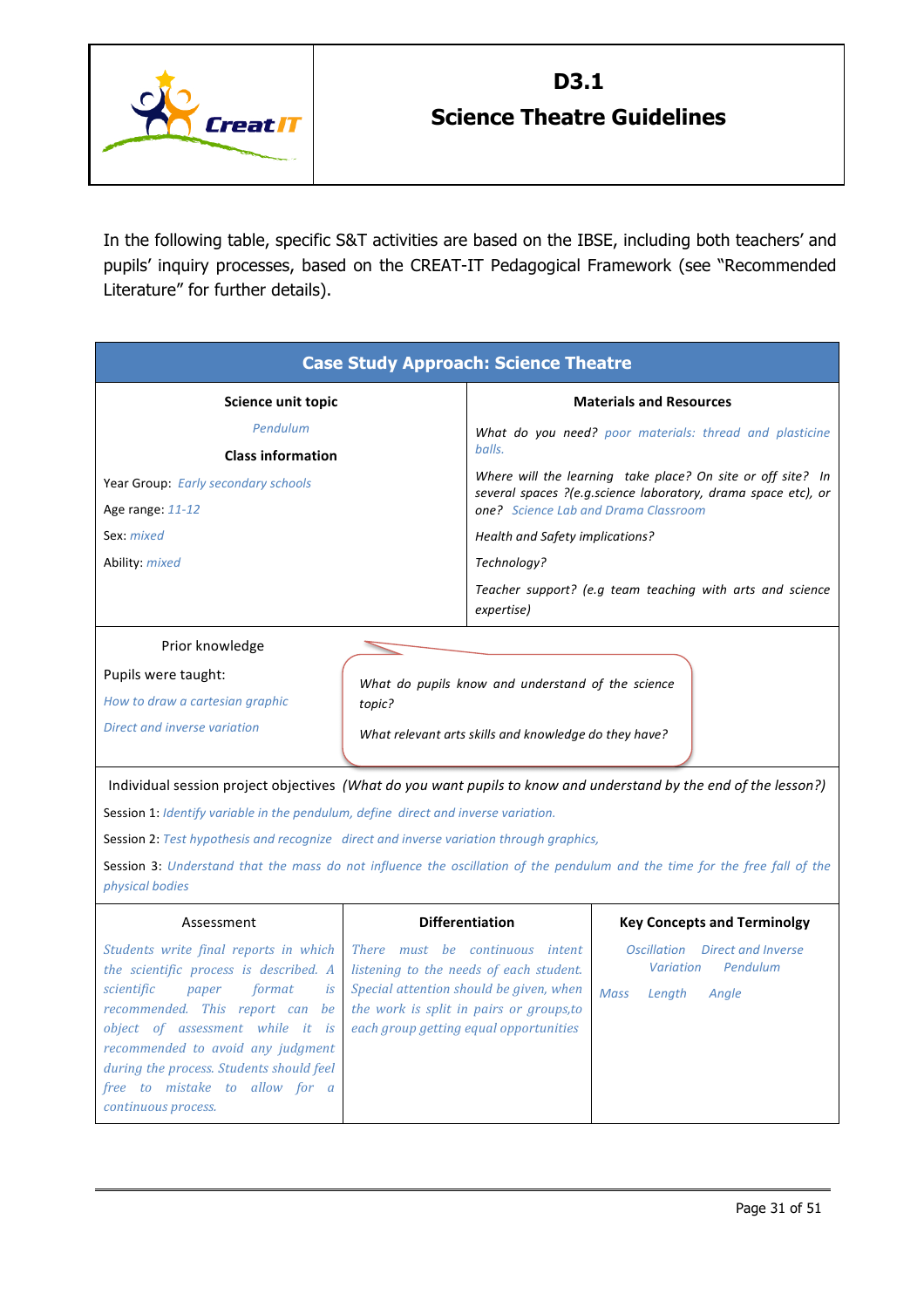

| <b>Learning activities</b>                                                                    |                                                                                                                                                  |                                                                                                                                                                     |                                                                                           |                                                                                                                        |  |
|-----------------------------------------------------------------------------------------------|--------------------------------------------------------------------------------------------------------------------------------------------------|---------------------------------------------------------------------------------------------------------------------------------------------------------------------|-------------------------------------------------------------------------------------------|------------------------------------------------------------------------------------------------------------------------|--|
| <b>IBSE Activity</b>                                                                          | <b>Potential arts activity</b>                                                                                                                   | <b>Student Activity</b>                                                                                                                                             | <b>Teacher Activity</b>                                                                   | 8 CREAT-IT Pedagogical<br><b>Principles</b>                                                                            |  |
| Phase 1:<br>Question<br>Eliciting<br>Activity<br>V<br><b>Students</b><br>exhibit<br>curiosity | After the warm-ups we<br>could ask: How can we<br>find a game that can be<br>used as a metaphor for<br>the hypothesis above?                     | Students think about<br>questions they have<br>(e.g. regarding<br>the<br>motion<br><sub>of</sub><br>the<br>pendulum<br>and<br>variables that could<br>influence it) | Exhibit the toy (e.g. a<br>pendulum). Ask<br>questions. Provide<br>pupils with materials. | Highlight the relevant<br>principles<br>1.<br>Individual,<br>collaborative<br>and communal<br>activities for<br>change |  |
| Phase 2:<br>Active<br>Investigation                                                           | ask students<br>$W_{\mathcal{P}}$<br>to<br>develop "game models"<br>to reproduce or to show<br>the functioning of the<br>scientific model        | formulate<br><b>Students</b><br>hypothesis and plan<br>how they will test the<br>hypothesis                                                                         | pupils<br>Support<br>bv<br>asking<br>further<br>questions to prompt<br>thinking           | Risk, immersion<br>2.<br>and play<br>3.<br>Interrelationship<br>of different ways                                      |  |
| Phase 3:<br>Creation                                                                          | elaborate<br><b>Students</b><br>$\alpha$<br>story or a drama on the<br>theory or on the process.                                                 | Pupils conduct<br>Support<br>pupils<br>an<br>investigation to test<br>through<br>questions,<br>the hypothesis<br>guidance<br>and<br>provision of resources          | of thinking and<br>knowing<br>4.<br>Dialogue<br>5.<br><b>Discipline</b>                   |                                                                                                                        |  |
| Phase 4:<br><b>Discussion</b>                                                                 | Rehearsals during which<br>each group presents its<br>work, and discussion of<br>the challenges that arise<br>as part of the working<br>process. | Using the arts pupils<br>prepare and present<br>their<br>results<br>for<br>discussion                                                                               | pupil's<br><b>Assess</b><br>knowledge                                                     | knowledge<br><b>Possibilities</b><br>6.<br>$Z_{\rm c}$<br>Ethics and<br>trusteeship<br>8.<br>Empowerment<br>and agency |  |
| Phase 5:<br>Reflection                                                                        | Students and teachers<br>discuss various specific<br>focus issues                                                                                | How successful was<br>investigation.<br>their<br>would they<br>What<br>change to improve<br>the reliability of their<br>results?                                    | Assess pupils'<br>understanding                                                           |                                                                                                                        |  |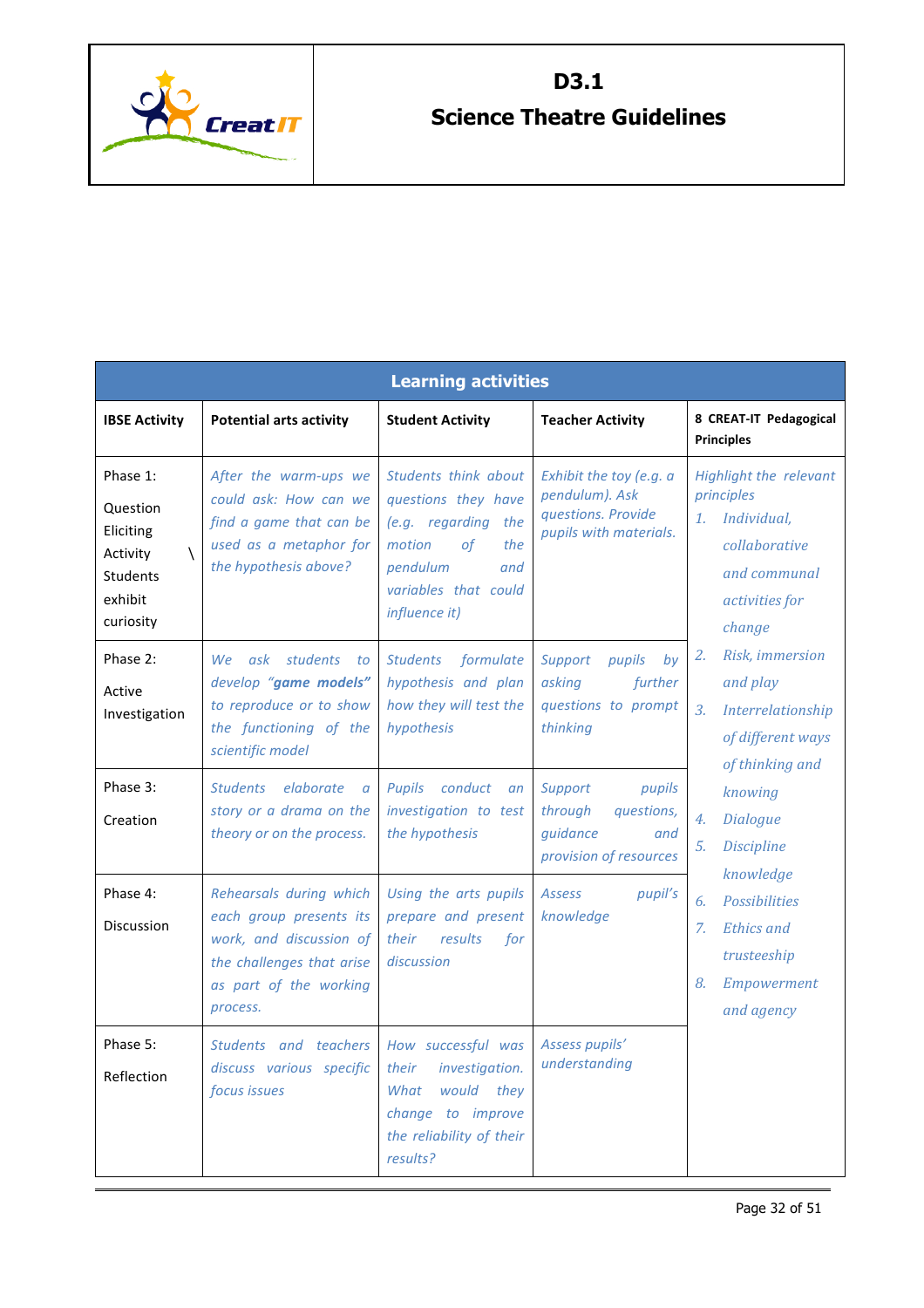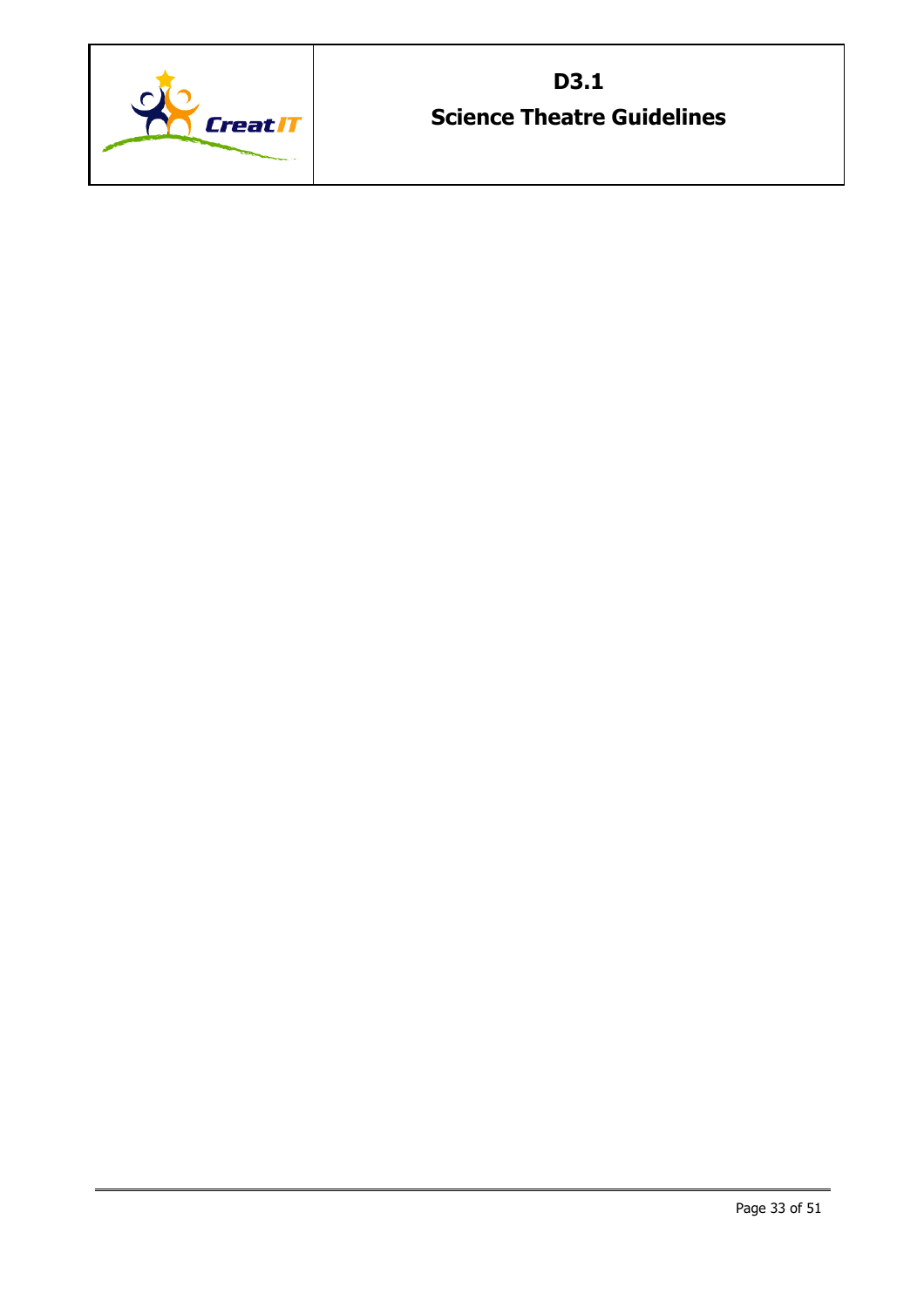

### **Science Theatre Guidelines**

# **7. Staging a Science Theatre**

Teachers and students may decide together if they want to perform this work or not. If so, your audience will usually include other school pupils, teachers, and, possibly, parents.

A theatrical event can be organized and students can be involved in preparing scenery, lights, costumes, music and everything needed for the presentation. Please remember that this is not a methodology for creating performances. The goal is not to create "artistic" expectations. Real theatrical performances need solid texts and rehearsing. If you'd like to develop it but it take time and skills.

# **The structure**

Storytelling is one of the most compelling ways of passing contents and moving imagination. A good place to start is by telling stories about science and scientists to the students.

The selected material is brought to life as the students develop the theme through their dramatic actions. Small groups might act out a particular section of the material. Every group develops an original dramaturgy on what has been discovered in the Scientific IBSE and through the storytelling.

It is suggested to use the Narrative Arc Structure to build the dramaturgy

**Exposition:** introduces characters and setting; provides basic information about relationships between characters and an initial **conflict** between them. (e.g. two scientists disagree on a theory)

**Turning Point**: characters or circumstances change (for the worse or the better) due to an action. (e.g. an experiment is realized on the discussed question)

**Conclusion: resolution of conflict** and celebration of a new order, new identities and a harmonious end to conflict. (e.g. The scientific problem is solved)

These cycles can be repeated various times and can be related to one another in order to create a longer and more complex structure.

It is always important to make clear when and where the action takes place. It is possible to have a voiceover and to mix storytelling to connect different scenes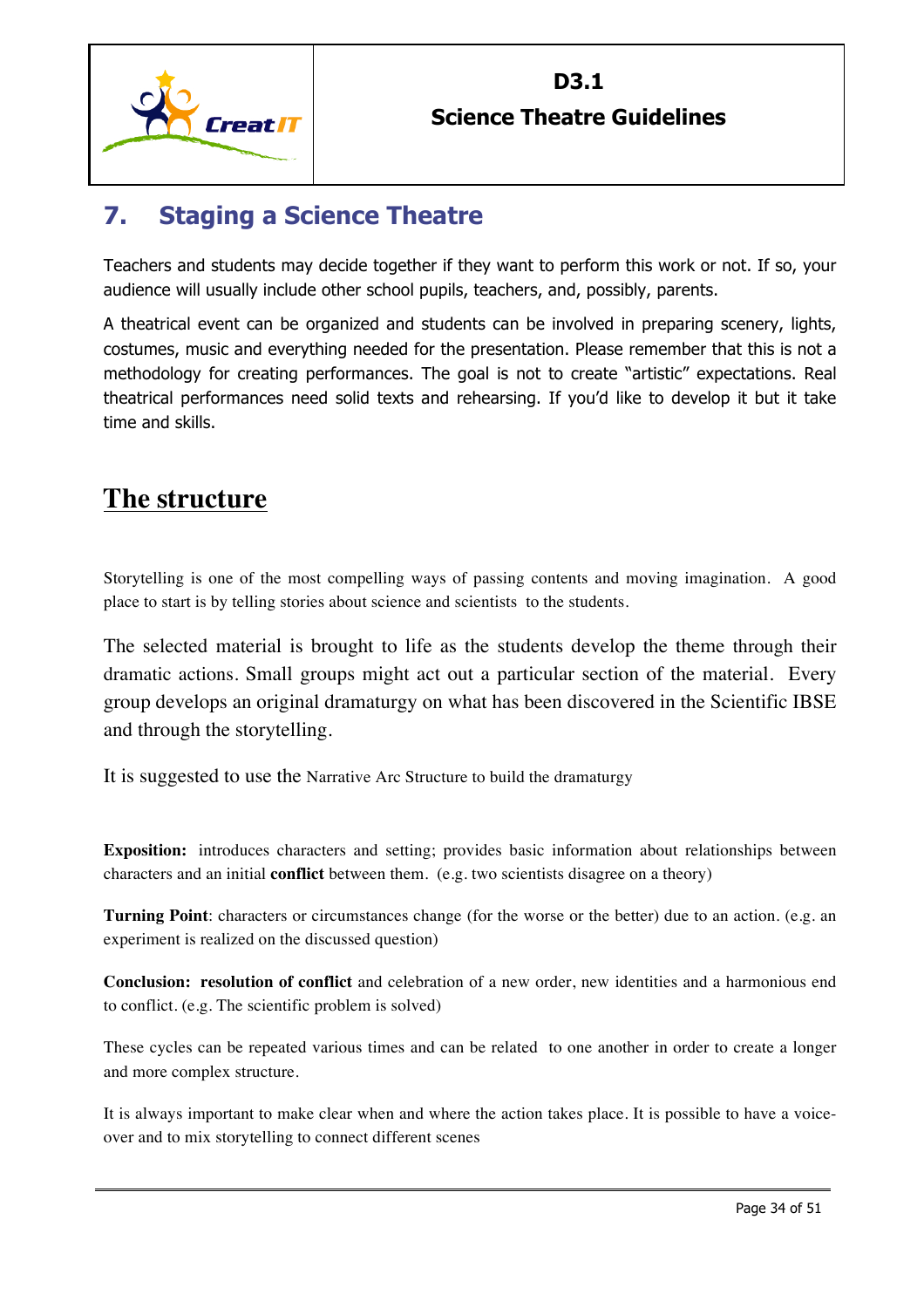

# **Working on characters**

**Character Types-Functions-Action**

**Impossible Interviews and letters**

**Movement**

**Voice**

For the creation and choice of characters we can refer to the seven roles of Vladimir Propp, *in Morphology of the Folktale*.

Seven roles which any character may assume in the story

1.the *Villain*, who struggles with the hero;

2. the *Donor*, who prepares and/or provides hero with magical agent;

3. the *Helper*, who assists, rescues, solves and/or transfigures the hero (can be merged with Donor);

4. the *Princess*, sought-for by the hero (and/or her father) who exists as goal and often recognizes and marries hero and/or punishes villain;

5. the *Dispatcher*, who sends the hero off (can be merged with Donor and/or Helper);

6. the *Hero*, who departs on a search (seeker-hero), reacts to the Donor, defeats the Villain, and weds/rules at end;

7. the *False Hero*, who claims to be the Hero, often seeking and reacting like a real Hero but always discovered/punished (sometimes merged with Villain role).

It is not necessary to use all characters for each performance. The pattern can by simplified. We can also have monologues. Pieces with protagonist and deuteragonist, or protagonist and deuteragonist and tritagonist etc.

#### **Impossible Interviews**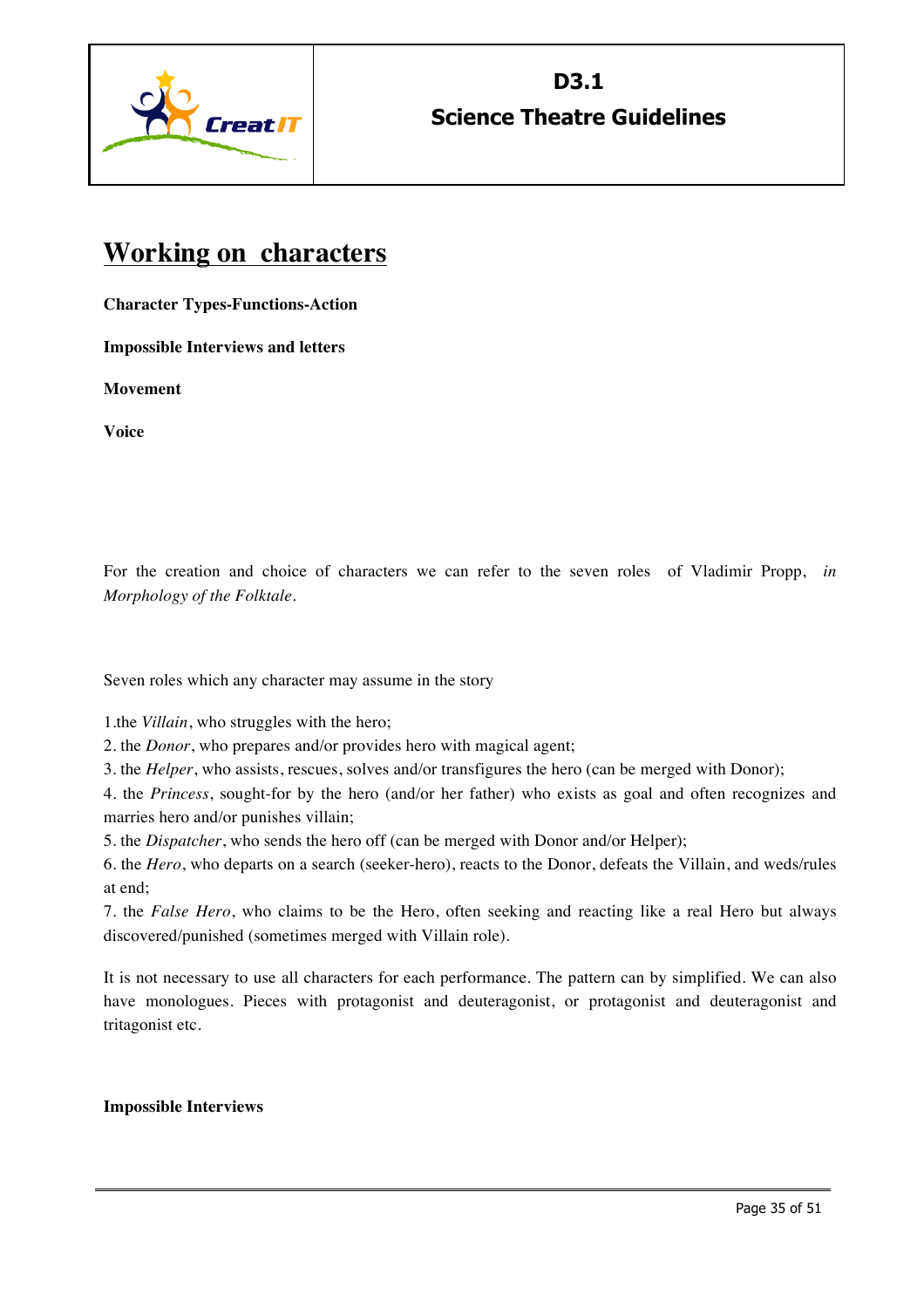

A good way of entering our character's way of thinking is to interview him/her. A role can be adopted quite simply to communicate the key attitudes and emotions of a character. A piece of costume, a prop, a chair or just entering a special space can be useful to denote when the student is stepping into and out of a certain role. The interview can also be staged as part of the performance.

An other good way of entering the character's feelings is asking students to write a letter in their name. The students will get in touch and will relate the deepest dreams, hopes or disappointments of the character. Through this work students feel empathy for the characters of scientists that can sometimes look a bit icy and distant. The letters can be also added to the final script and staged.

#### **Movement**

The teacher can ask students to move in the room making their movement start from a certain point in their body (belly, neck, toe, head) Then he/she asks them what kind of character moves like that? a professor, a mother, a fat person, a pregnant woman etc. In the staging phase we will ask students to choose from which point of their body the main movement of the character starts.

#### **Voice**

A student acts as conductor, whilst the rest of the group are the 'orchestra'. Using their voices the group follows the conductor's movement with their voices. The leader can control the sound of the piece by raising his/her hand to increase the volume or bringing it to touch the floor for silence and opening them wide for lower tones and thin for higher ones. After warming up the teacher asks students to choose a voice for their characters.

The final text will be like a collage of different works and styles. It is important that there is a red thread that keeps together the different parts, this can easily obtained following the chosen theme. We must here remind that the main aim of this practice is to elaborate specific scientific topics.

The students are authors of the text. It is not important that they learn it by heart word by word, It is more relevant that they know what the profound meaning of each line is.

Teacher's tip. Good questions are " What is your character trying to communicate through this line?" "What are his/her feelings and emotions?"

While staging, space is a very important issue. Students should try to always face the audience and not stand one in front of the other in order to be always seen and also to be better heard from the audience.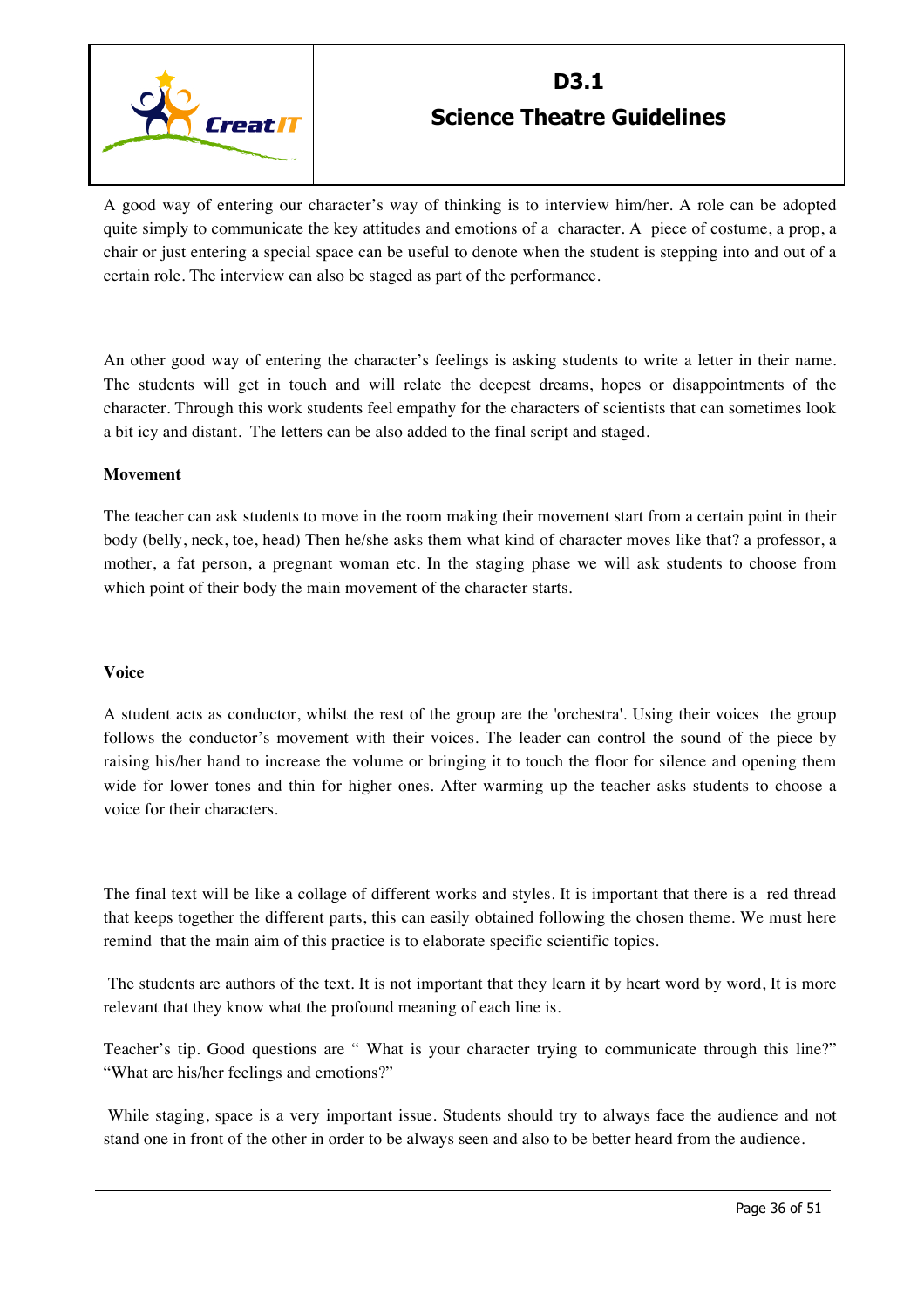

# **Costumes, props and scenery**

Costumes are important unless they are casual clothes for a more every day setting. Rent or even create costumes props and scenery. Make sure you have good props. Think what clothes would be suitable for your performance in order to be comfortable and move freely. Keep in mind your budget.

# **Sharing – The Performance**

# **Equipment**

### Key questions

- What kind of performing space do you have? Any room that is spacious enough and in decent shape is worth considering
- Where will you rehearse? Most school auditoriums have multiple users, and you may not always have access
- Do you need a sound system? If your space is outdoors or seats anywhere over 250 people, a good sound system is a must.

What kind of lighting and sound equipment do you have? If you are not sure, you will want to have a qualified expert to look things over. These items have a cost. You may be able to borrow them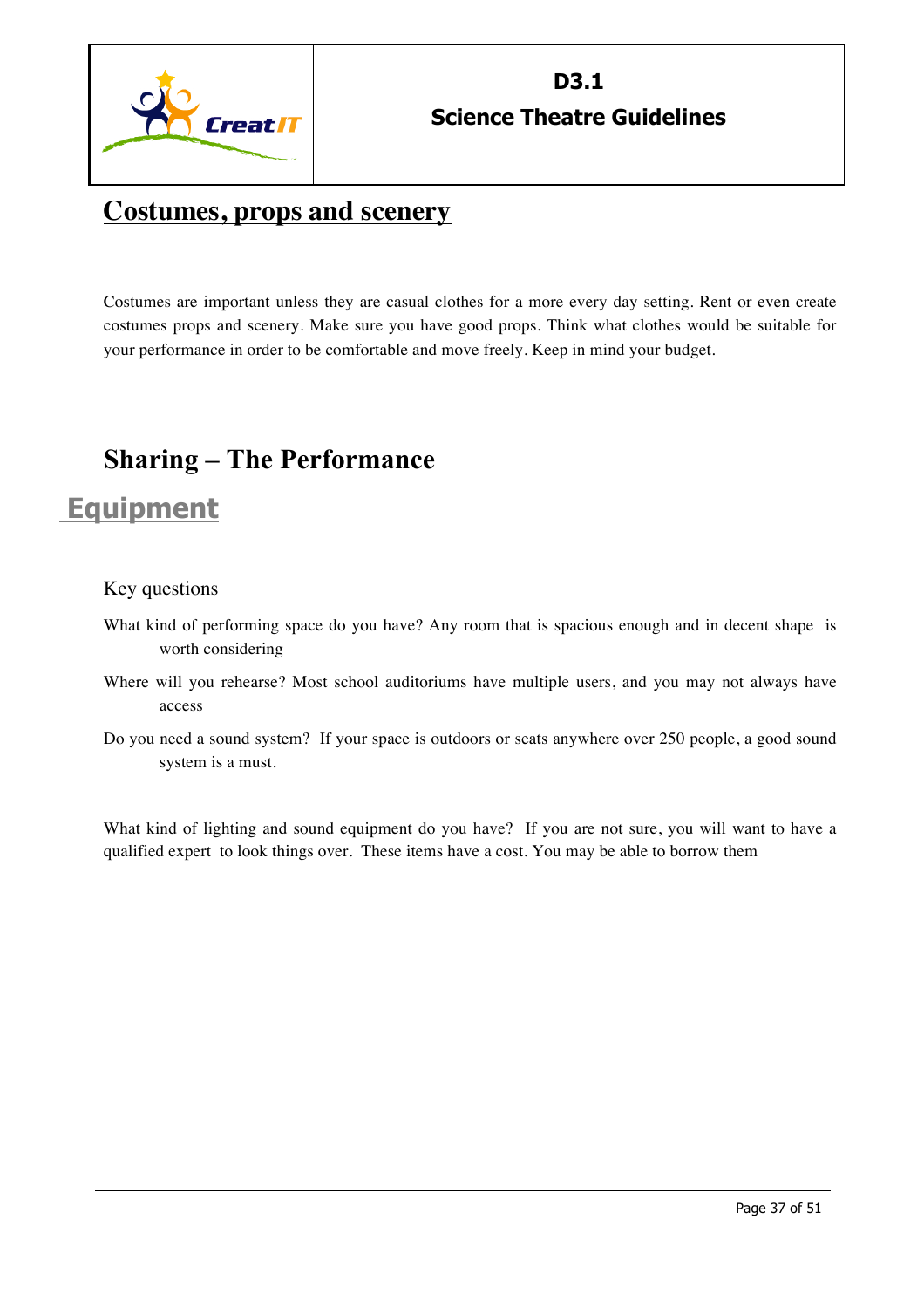

# **8. After the S&T Event: Discussions, Feedbacks and Perspective and Follow-Up**

After the Scientific and Drama parts have taken place, you can have a discussion with students and teachers on the utility of this practice.

Classroom work after S&T is crucial: students can revise the topics, addressing questions remained open and discuss them.

The students' reports can be object of evaluation while it is recommended to avoid the evaluation during the process. The students should feel free to mistake to allow for the process going on.

The S&T practice is still in a experimental phase and can be improved.

Please, document your experience and share with us!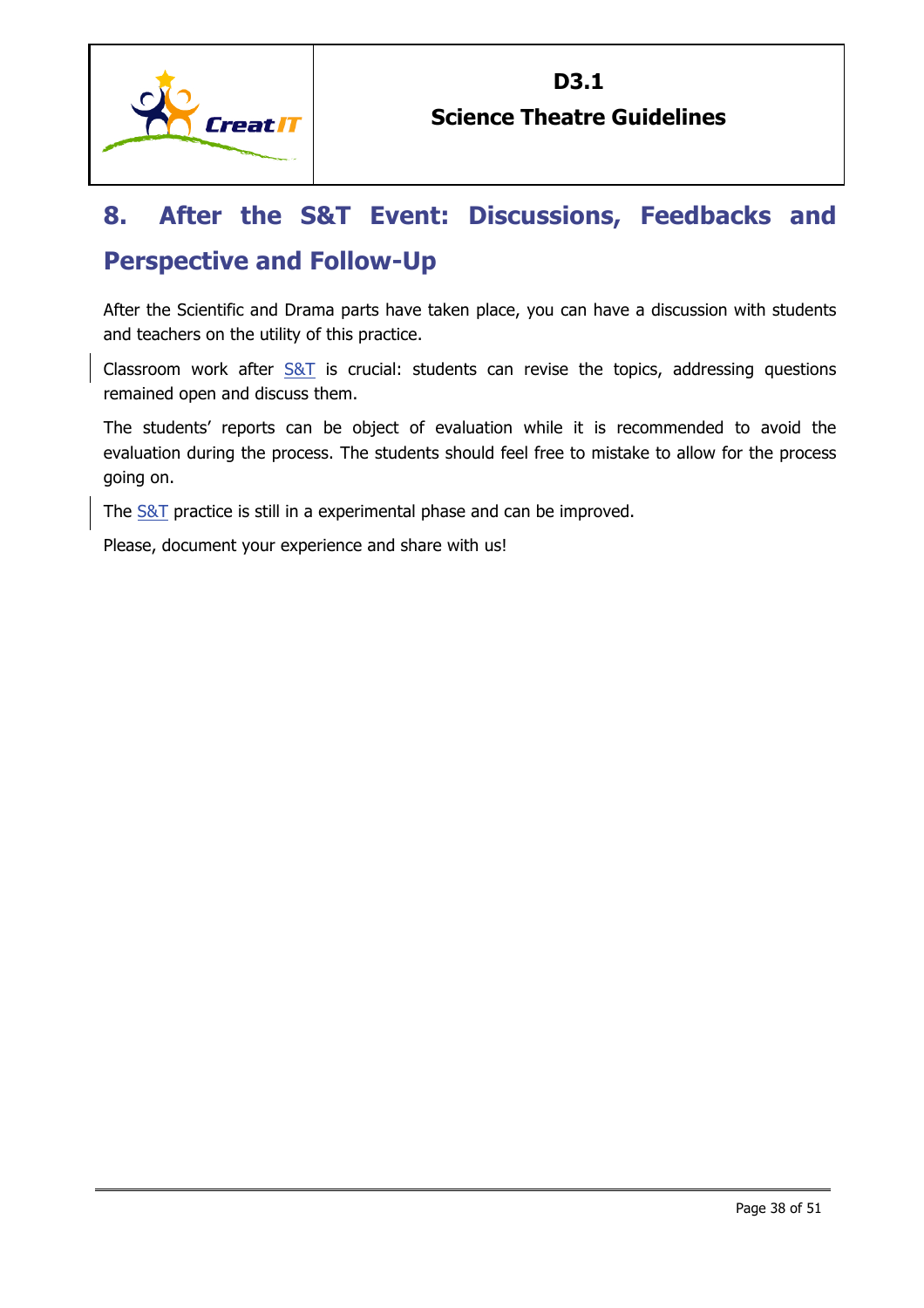

### **Science Theatre Guidelines**

# **9. Bibliography**

[1] Rocard report (2007) "Science Education Now: A New Pedagogy for the Future of Europe" . Luxembourg, Office for Official Publications of the European Communities.

[2] National Science Foundation, (1999) Inquiry, Thoughts, Views, and Strategies for the K-5 Classroom. Foundations, A monograph for professionals in science, mathematics, and technology education .

[3] J. Osborne, J. Dillon, (2008) Science Education in Europe: Critical Reflections, London, The Nuffield Foundation

[4] C. Belmonte, T. Castellani, L. Maggi, E. Pontecorvo. **Una proposta didattica per l'insegnamento delle scienze** Naturalmente n. 3 (2008)

[5] Emilio Garroni **Creatività**, introduzione di Paolo Virno, Macerata, Quodlibet, 2010 ISBN 9788874622979

[6] Kuhn, T.S. **The Structure of Scientific Revolutions**. Chicago: University of Chicago Press, 1962. ISBN 0-226-45808-3

[7] Sala, M. (2007). L' arte di (non) insegnare e l'autoorganizzazione dei bambini nel gioco e nelle conversazioni scientifiche[Torino] Change.

(The art of (not) teaching, and the self-organization of children in games and in scientific conversations)

[8] Telmo Pievani, Marcello Sala, Emanuele Serrelli (2011) **La scoperta tra scienziati e bambini: il caso dei Taccuini giovanili di Charles Darwin** ETS – Naturalmente Scienza, Pisa, 2011

(The discovery between scientists and children: The case of youth Charles Darwin's Notebooks )

ISBN: 9788846731500

[9] Marco Crespi. **Narrare la scienza. Necessità di una morfologia.** in "Atti dell'VIII Convegno Nazionale sulla Comunicazione della Scienza" (2010) ISBN: 978-88-7699-201-8

"Telling science. The need for morphology") in "Proceedings of the Eighth National Conference on Science Communication"

### **Italian Policies documents releting Inquiry-based method and creativity in teaching of science:**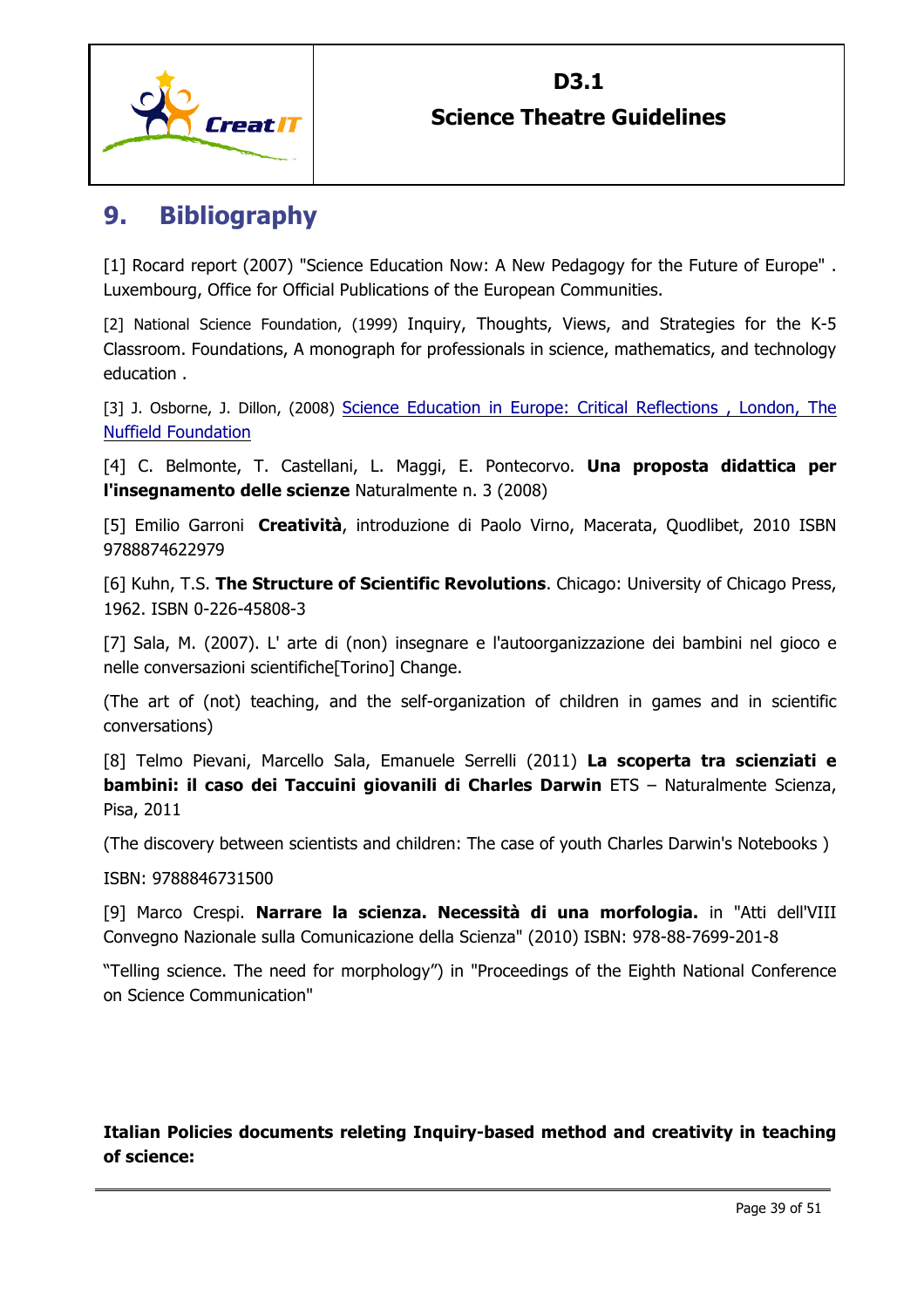

### **Science Theatre Guidelines**

[10] DPR 15 marzo 2010, n. 87; DPR 15 marzo 2010, n. 88; DPR 15 marzo 2010, n. 89. (ministerial decrees for the reorganization of school) Regulations, profiles, timetables, guidelines, national guidelines relating to the reorganization of high schools and technical and vocational schools are available on nuoviprofessionali.indire.it , nuovitecnici.indire.it nuovilicei.indire.ithttp://nuovilicei.indire.it/

[11] DM n. 9 del 27 gennaio 2010 (ministerial decree for the reorganization of school)

[12]Documento d'indirizzo per la sperimentazione dell'insegnamento di "Cittadinanza e Costituzione" del 04-03-2009. (ministerial guideline for the testing of the teaching of "Citizenship and Constitution")

[13] Documento d'indirizzo sulla diversità di genere, siglato dal Ministro pro-tempore dell'Istruzione, Università e Ricerca e dal Ministro per le Pari Opportunità nel giugno 2011, nell'ambito della sperimentazione dell'insegnamento Cittadinanza e Costituzione (L. 30.10.2008, n. 169) (ministerial guideline on gender in the experimental teaching "Citizenship and Constitution", June 2011).

### **On drama**

[14] Michael Chekhov**, To the actor**, Psychology Press, 2002

[14b] Barba E. The Paper Canoe: a guide to Theatre Anthropology. London and New York: Routledge, 1995

[15] Craft, A. (2013).Childhood, possibility thinking and wise, humanising educational futures.International Journal of Educational Research, 61 pp. 126–134.

[16] Parisi A., Parisi G., Perozzi E., Tonello A. in Governare la scienza nella società del rischio. Atti del 4° Convegno nazionale sulla comunicazione della scienza, 2009

[17] Banchi, H., & Bell, R. (2008). The Many Levels of Inquiry. Science and Children, 46(2), 26- 29.

[18] Yoon, H., Joung, Y. J., Kim, M. (2012). The challenges of science inquiry teaching for preservice teachers in elementary classrooms: Difficulties on and under the scene. Research in Science & Technological Education, 42(3), 589-608.

[19] M.Mayer Kid Inn Science Project http://www.educationduepuntozero.it/studi-ericerche/esperienza-progetto-europeo-kidsinnscience-4057498765.shtml

[20] A.Bisicchia (2006) Teatro e Scienza. Da Eschilo a Brecht a Barrow. UTET

[21] D. Raichvarg (1993) Science et Spetacle. Figures d'une reincontre. Z'editions.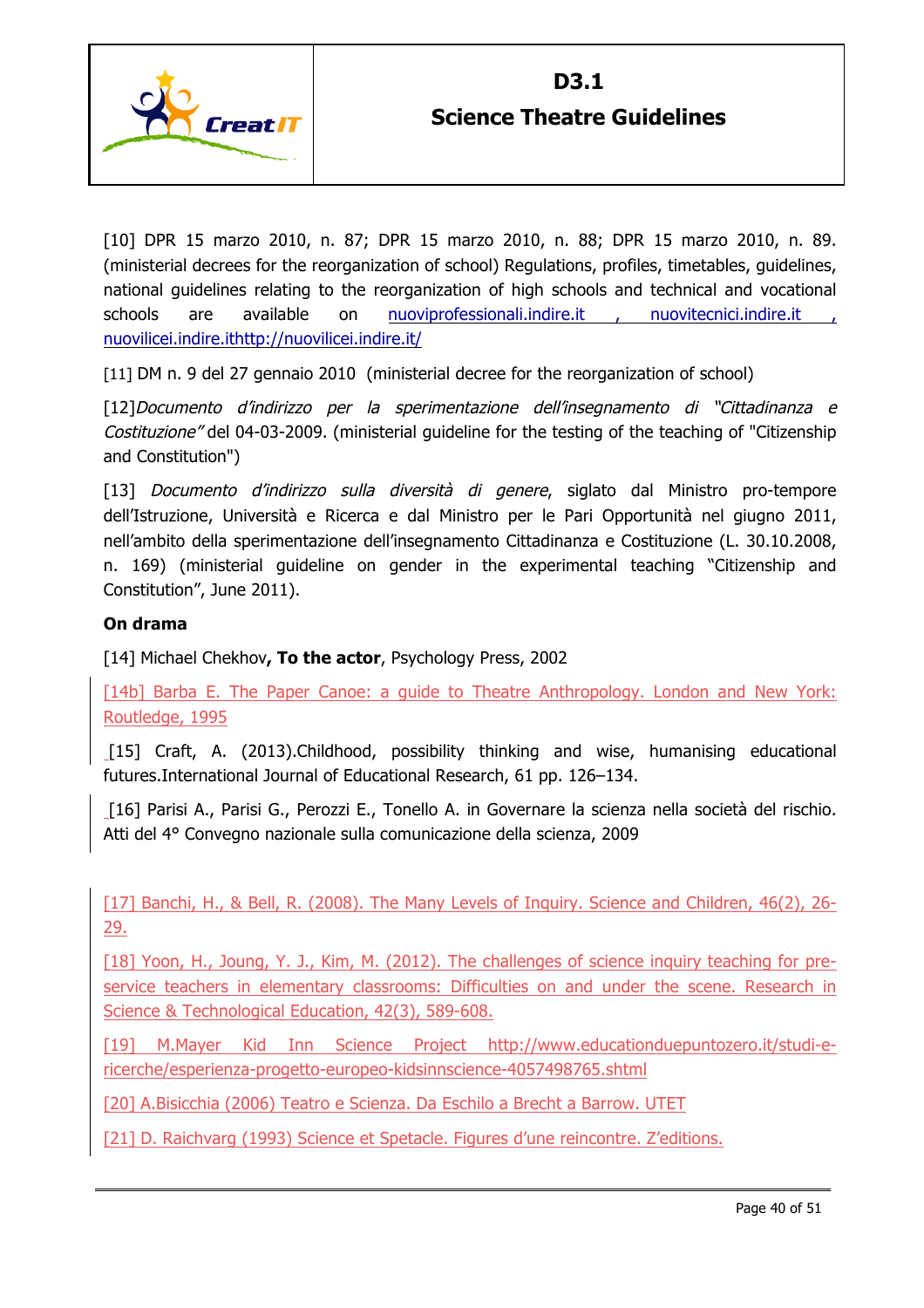

## **Science Theatre Guidelines**

[22] C. Djerassi. (2002) Contemporary «science in theatre»: a rare genre, in Science and Theatre, Interdisciplinary Science Reviews, Volume 27, Number 2. Maney, London.

[23] S. Quinn, J. Bedworth (1987) Science Theatre: an effective interpretative technique in museums, in Communication of science to the public. Wiley, Chichester (Ciba foundation Conference) pp 161-174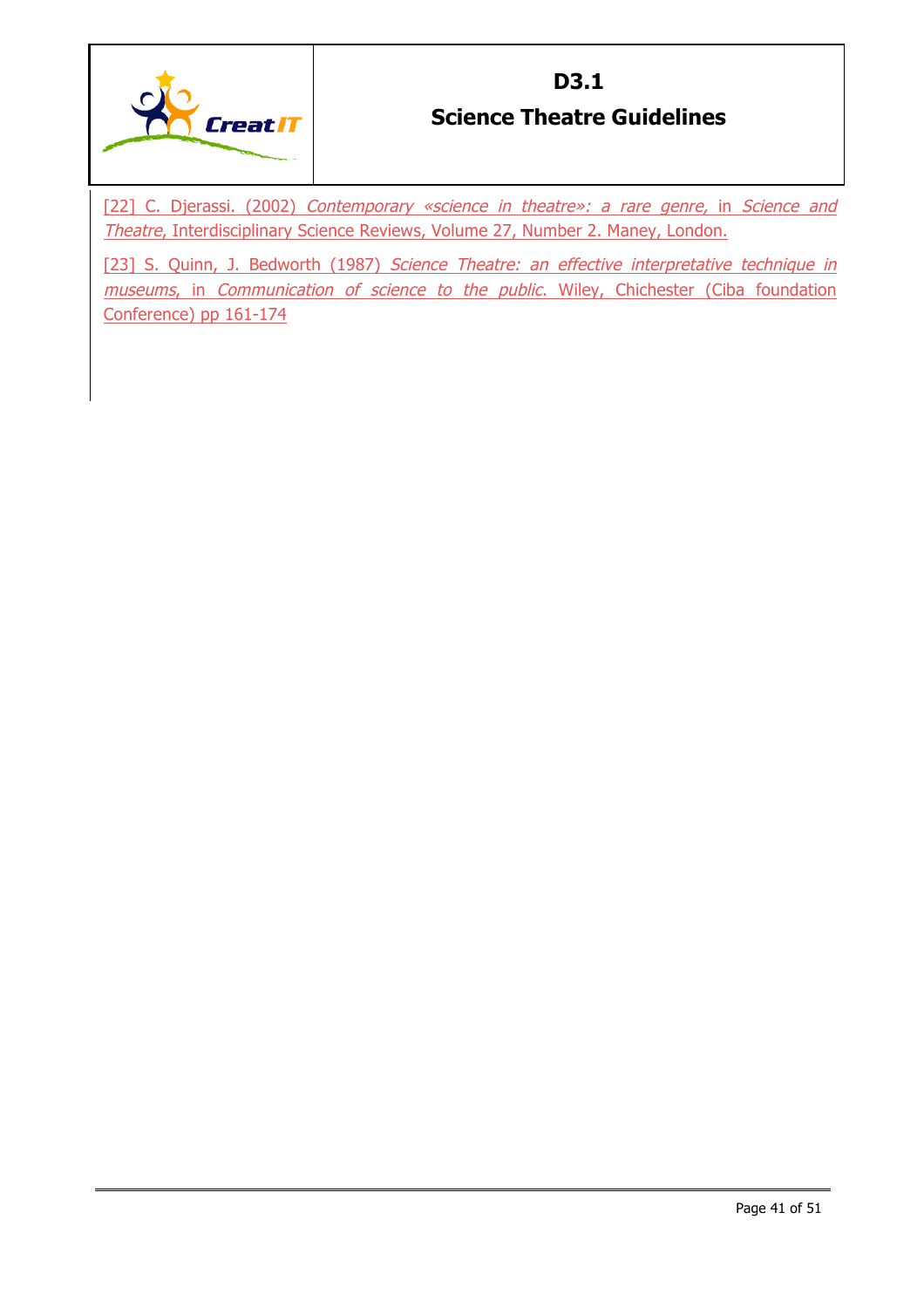

## **Science Theatre Guidelines**

# **Appendix 1: Science and Art**

"Science does not interest me. It does not take into consideration dream, risk, laughter, feeling and the contradiction, precious things to me. " (Luis Buñuel, 1900-1983)

In common opinion there are tensions between creativity and science, as between art and science. In common opinion, science is related to rules, rigor, objectivity, lack of emotions and inexistence of contradictions. On the other hand, in common opinion, creativity is related with a lack of rules, lack of rigor, subjectivity, emotions and eligibility of contradiction.

Clearly, a scientific researcher reading the Buñuel's worlds would not agree. He/she knows that dreams, risk, feeling and mainly contradiction are essential features of science.

We could assume that Buñuel and a scientific researcher have different images of science and they refer to different feature of science and two different meanings of the word "science".  $(I16]$ 

Is "science" the product of science (the theories) or the processes of science (the methods)?

Although the products of science (the theories) may have an icy light, this is not true for the process of science, in which scientists struggle with their feelings and rely on imagination to create a theory in order to go beyond the contradictions.

A scientist is creative when he/she *makes* science. The scientist has questions and looks for answers. He/she needs to:

- a) invent hypotheses
- b) invent and design an experiment
- c) interpret data

The scientist doesn't work alone. Rather, she/he works in a community: The interpretation of data and validation/falsification of scientific theories are elaborated together, and this process often involves changes of point of view and surprises. The scientists also need to invent theoretical tools in order to find agreement and solve conflicts.

Every scientist knows that there is no rule or definition for the large variety of processes or methods of science. The scientist builds her/his own scientific thinking, her/his scientific creativity, through the practice of research.

The process/practice of science is more similar to an art (or artisanship) process/practice.

In education, there were different approaches for teaching arts, humanities and science. In most European countries, the approaches appear dogmatic for science (by teaching the theories), historical for humanities while the pedagogy of art is oriented to develop personal expression and creativity.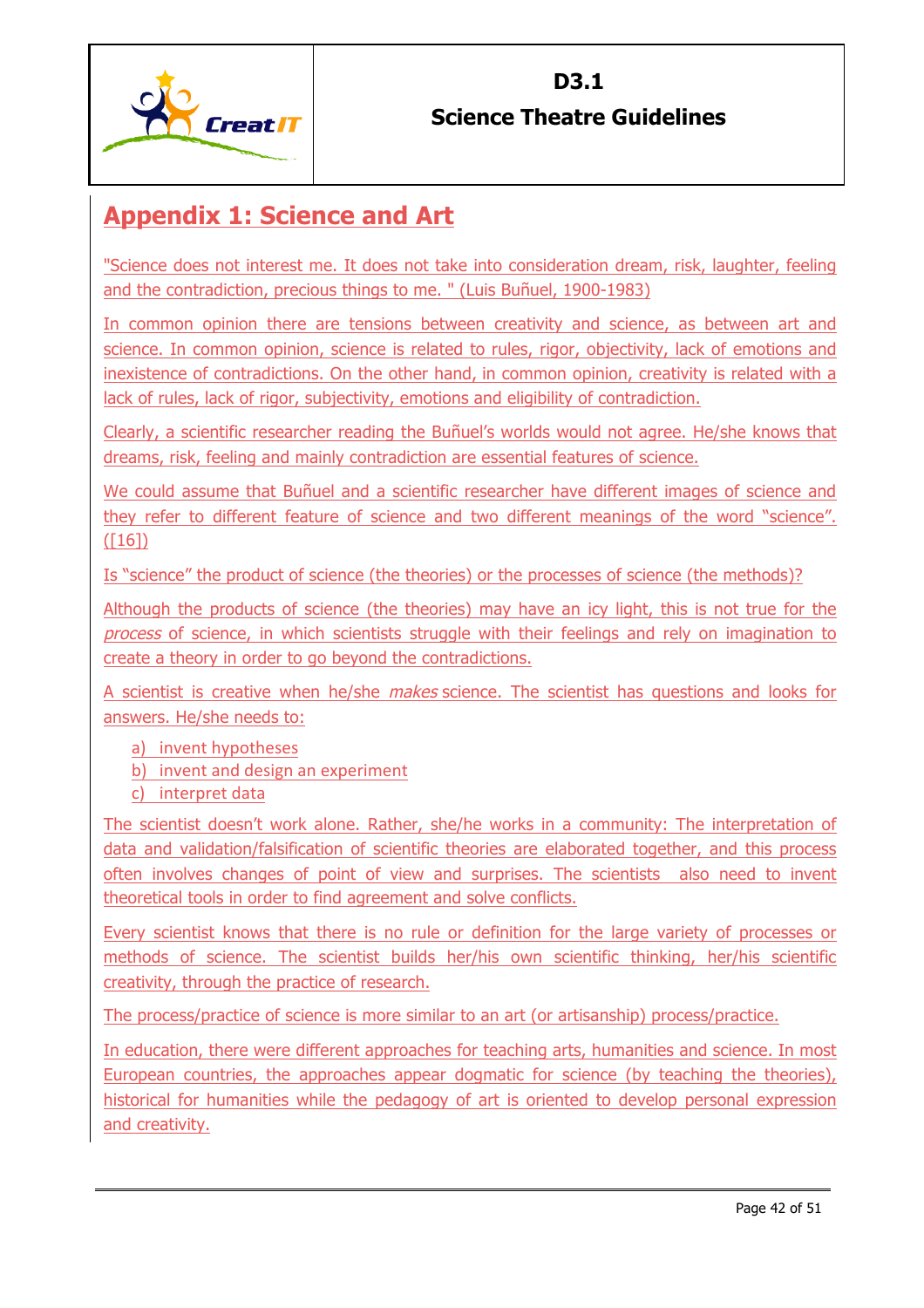

### **Science Theatre Guidelines**

When we teach the products of science (theory and concepts – sometimes procedures that someone else has thought out), students don't develop a mastery of the process and creativity. If there is no rule or definition for the large variety of situations, processes or methods of science, they can be learned only by practice. Like in art, to teach/learn the process (or methods) of science and scientific creativity it is recommended (see [1],[2]) to practice science, to engage in research!

To develop a learning activity that stimulates creativity in science we use the Inquiry based approach, in which we ask the student to *make* science, to make research, and compare the learning process with the learning process and the creation process in theatre practices.

Also, in the case of theater we can distinguish the product (the show) from the process (elaboration of the show).

In some modern dramas, the creation of the performance takes place during workshops, and is an original creation made by the actors, but with very strict rules.

The present experience is based, among other similar experiences, on the "Dramaturgy of the actor" by Josè Sanchis Sinisterra and on "Paper Canoe" by Eugenio Barba, where the actors don't learn a written text by heart, but create their own dramaturgy.

The artistic creation process needs rules and training, much more than expected in common opinion. Both in science and in theatre we propose to create the rules.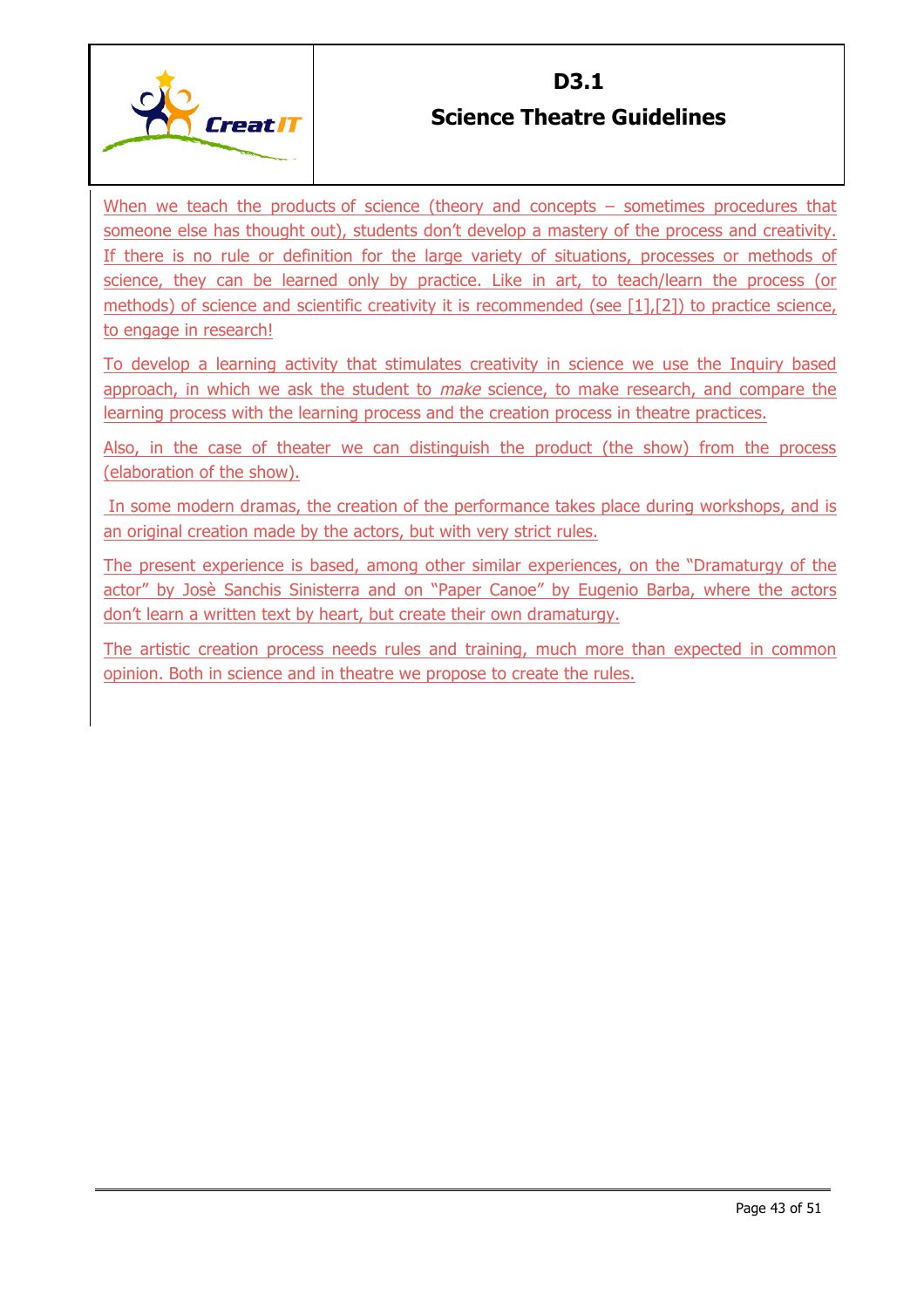

# **Appendix 3: Evaluation of ST Activities with Students**

This is a short guideline that should help you to get valuable feedback from your students about their perception of the SCIENCE THEATRE project they've participated in. We encourage you to ask additional questions if needed.

Before you begin, please consider some general suggestions for gathering feedback from your students:

- Make sure you tell your students that you are not grading their responses, but rather trying to get a feel of their perception
- Respond to any feedback, good or bad, with gratitude, and reflect upon it  $-$  ask for and/or suggest actions that might result from it
- Do not get discouraged by the inevitable few negative comments. Try to see everything as constructive criticism
- Take notes– write down your impressions and conclusions made during the evaluation

Print out the following questionnaire and hand it out to the students at the end of the class (at the end of the project). Give your students about 5 minutes to fill it in  $-$  ask them to do it in silence, without commenting out loud. They should not sign the questionnaires. The main purpose of this is to provoke individual reflection among students. The written responses could also serve you as additional source of information while summarising students' feedback.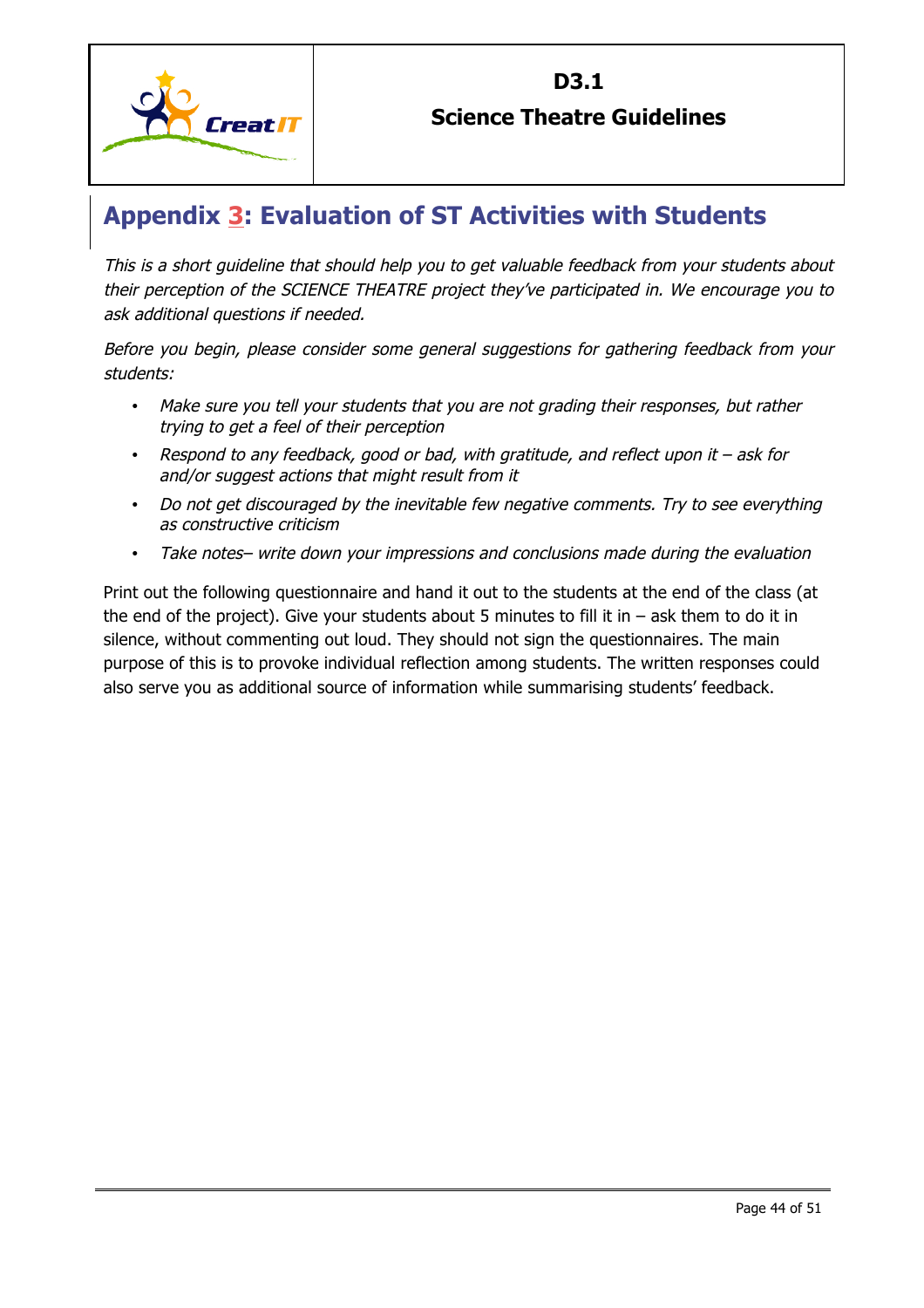

## **Science Theatre Guidelines**

### **A3.1: QUESTIONNAIRE FOR THE STUDENTS**

Note: This questionnaire appears in the CREAT-IT project's Deliverable D6.2 for general cases. In the following version, it has been adapted specifically for SCIENCE THEATRE projects It is meant for students (pupils) who have participated in a SCIENCE THEATRE project.

- 1. What is your strongest impression of the SCIENCE THEATRE project you participated in?
- 2. How difficult was it for you to participate in the SCIENCE THEATRE project? Would you say it was:
	- a) too difficult
	- b) challenging
	- c) neutral
	- d) too easy
- 3. Did you feel motivated to participate in the activities of the SCIENCE THEATRE project?
	- a) Not motivated at all
	- b) Motivated to some extent
	- c) Very motivated
- 4. What could be done differently to make the project more motivating for you?
- 5. What did you enjoy doing most?
- 6. Was there something you did not enjoy doing? What? Why?
- 7. What was, for you personally, the most useful part/activity of the SCIENCE THEATRE project with regard to understanding/learning the lesson?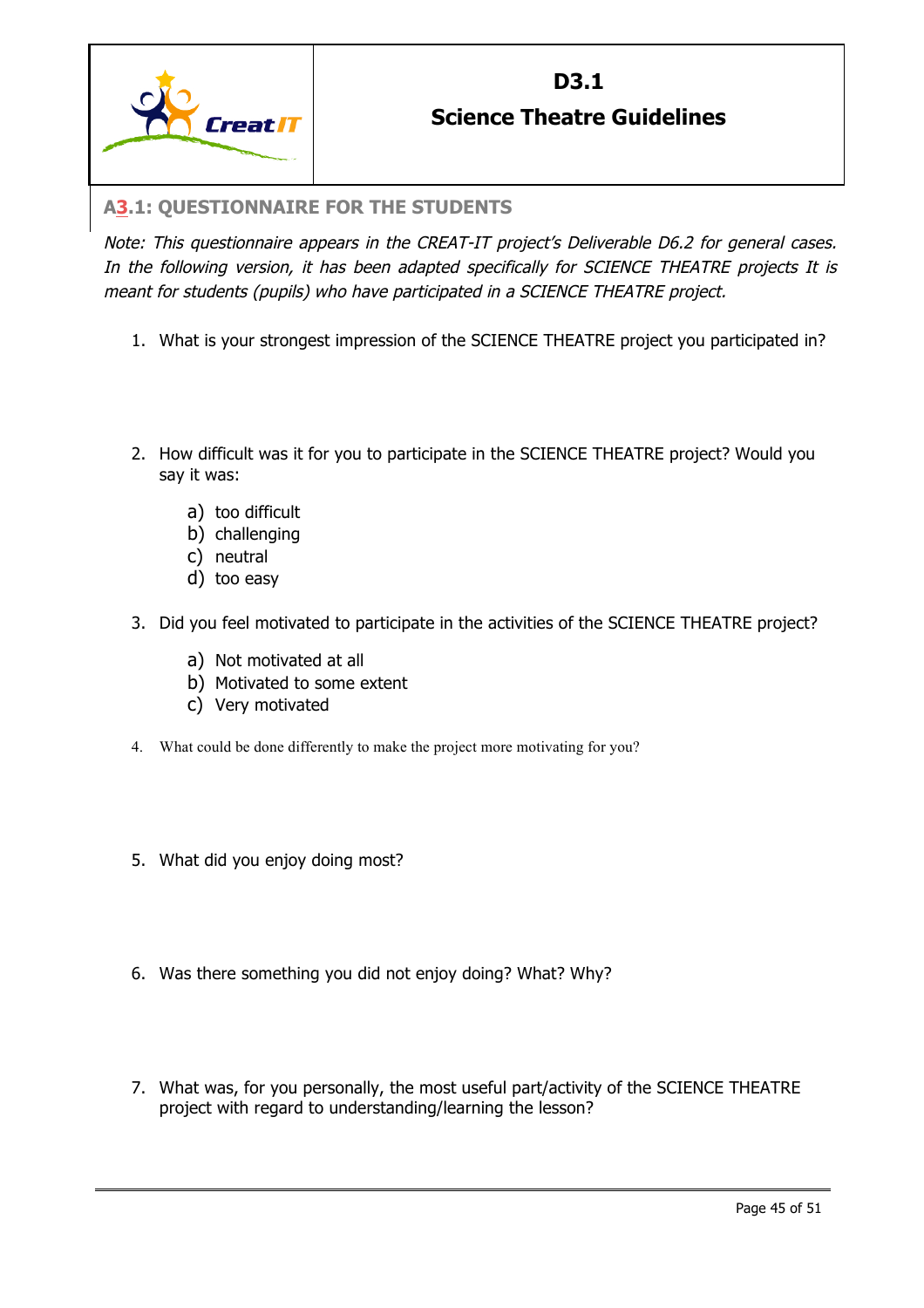

- 8. If you compare it with the usual class in this subject, are there, in your opinion, advantages of SCIENCE THEATRE? If yes, what are they?
- 9. Are there any disadvantages in comparison with the usual class? If yes, what are they?
- 10. Anything you would like to ask/ add about the SCIENCE THEATRE project?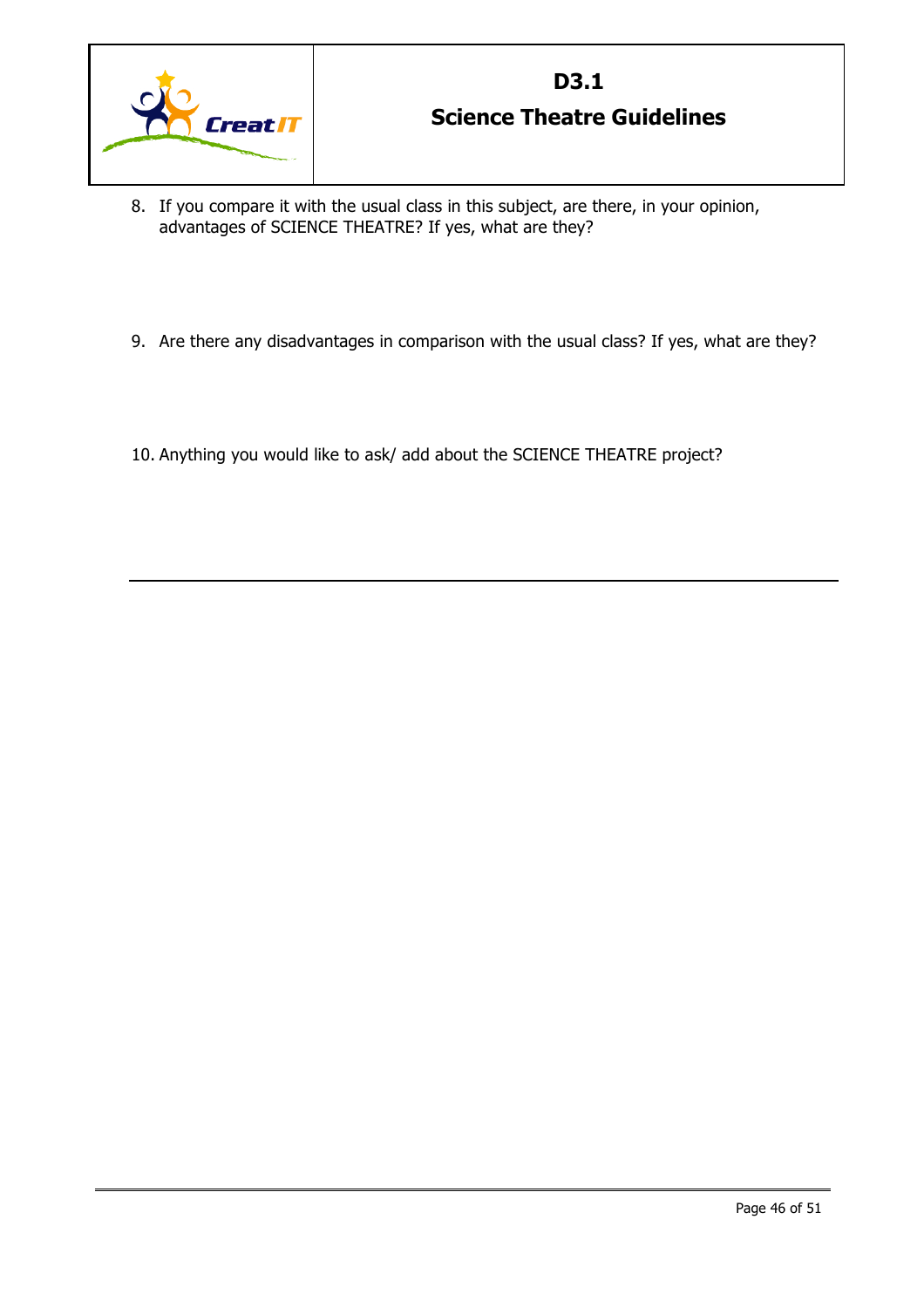

## **Science Theatre Guidelines**

### **A3.2: Discussion**

Start a group discussion following the questionnaire students answered, question by question. While gathering the answers we encourage you to:

1. Ask for a rationale/explanation for each answer by posing the "why?" questions and asking them to compare impressions with the traditional class.

2. Ask for suggestions for improving and try to agree upon the actions that result from it.

3. Summarise at the end.

You do not need to focus much on the quantitative data (e.g."5 pupils liked it, 6 didn't, 7 were indifferent") but rather try to gain more in-depth information and to draw conclusions (e.g. "majority/minority **felt**… **because…**").

### **A3.3: Summary**

Summarise the findings using mainly the feedback gathered during the group discussion, but also using written students' answers, if available.

### **A3.4: Report**

Report on students' feedback by answering the following questions:

1.Which activities/aspects of SCIENCE THEATRE project were, from the students' perspective

| the most enjoyable?  |  |
|----------------------|--|
| the least enjoyable? |  |
| the most difficult?  |  |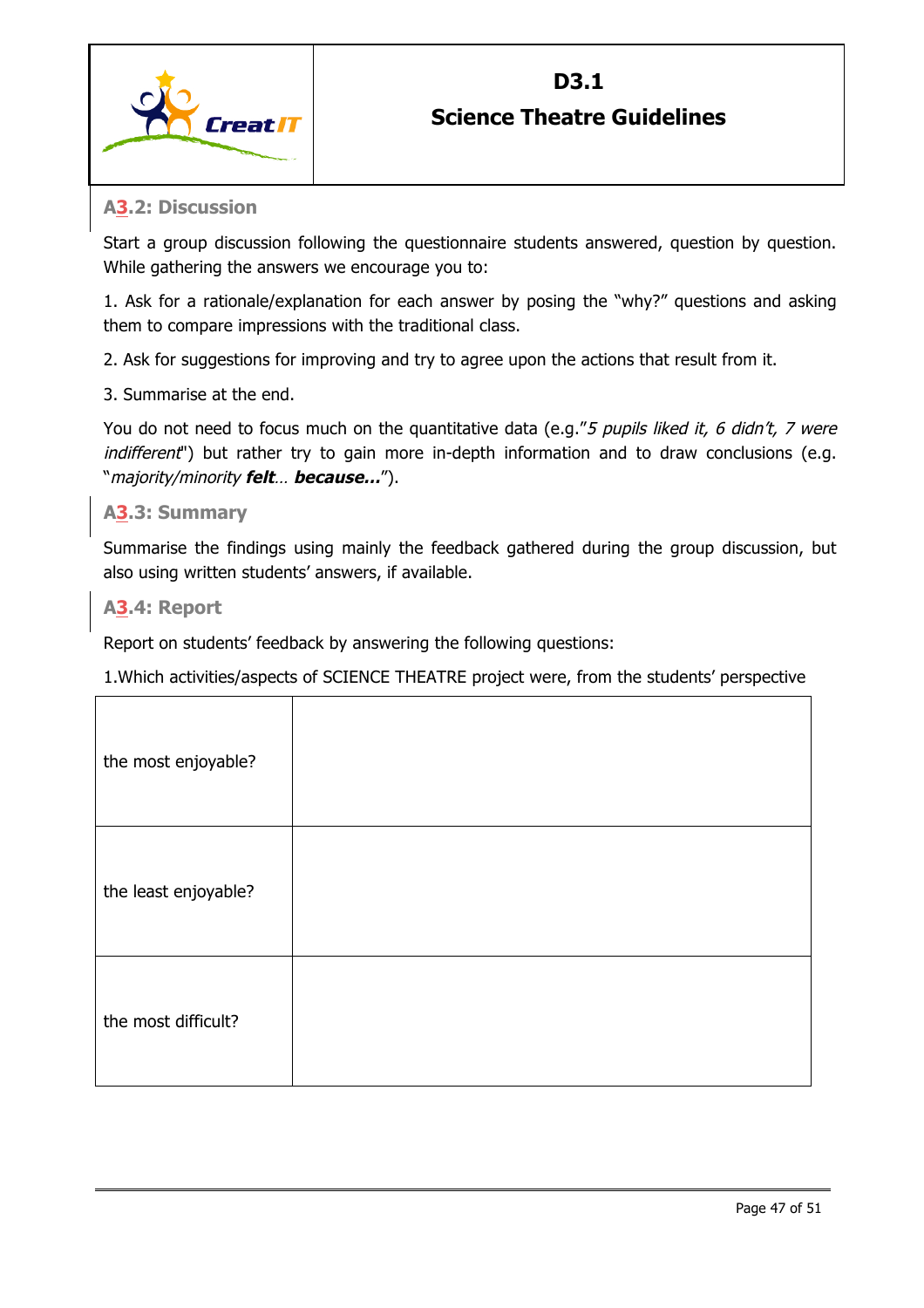| <b>Creat IT</b>     | D3.1<br><b>Science Theatre Guidelines</b> |  |
|---------------------|-------------------------------------------|--|
| the most inspiring? |                                           |  |
| the most engaging?  |                                           |  |

2. Based on the feedback you gathered from the students, is there anything you would change in the project, or do differently next time? What? Please explain.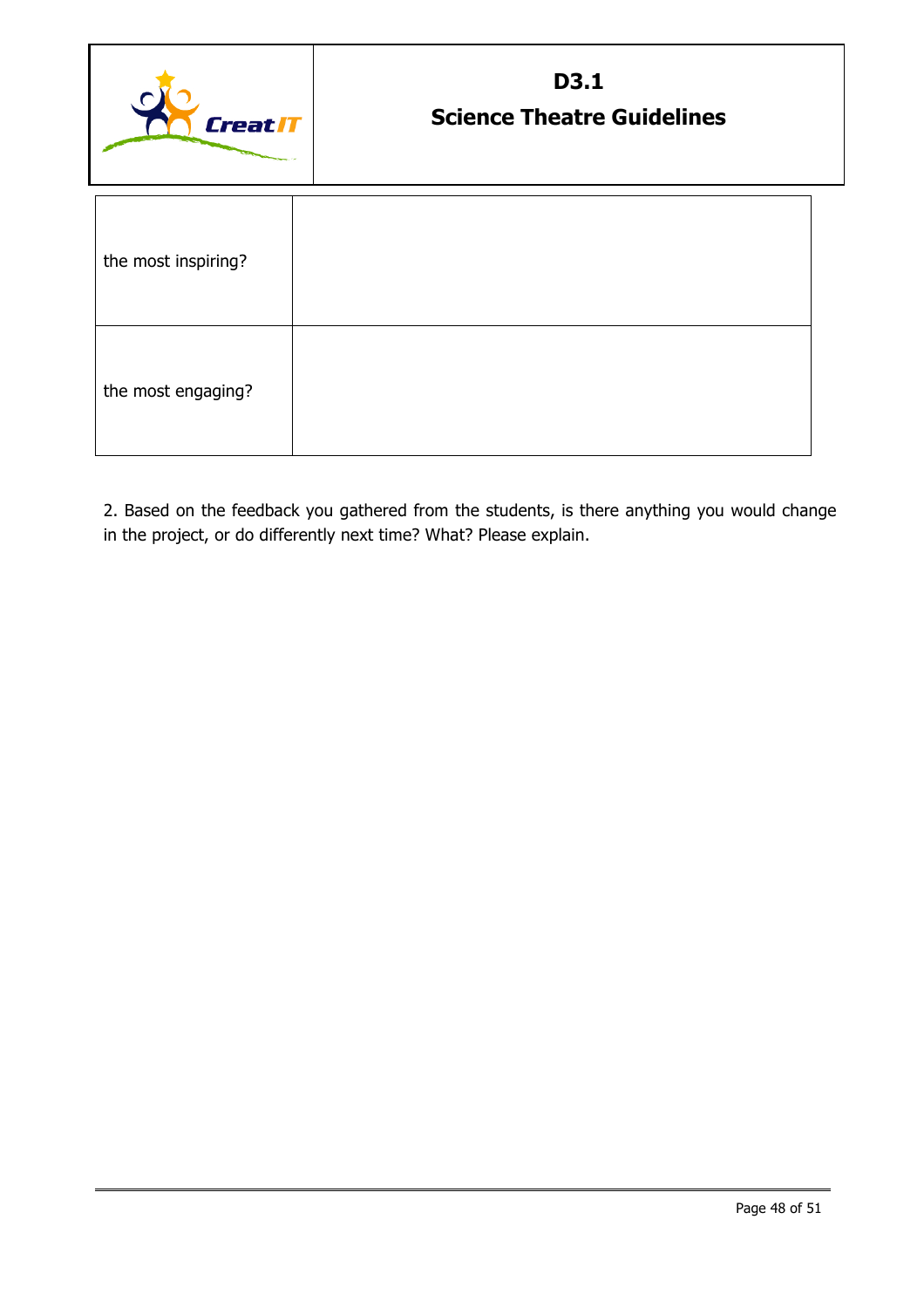

# **Appendix 4: Demonstration Activities EVALUATION QUESTIONANNAIRE FOR TEACHERS**

#### Dear Sir/Madam,

We want to know about your experiences with implementing SCIENCE THEATRE with your pupils. The questionnaire is short; it takes less than 10 minutes to complete.

It is very important to stress that we need your **honest opinion**. All critics, good or bad, will be understood only as your support to the CREAT-IT project's activities and project outcomes. Please note that the questionnaire should be completed individually.

The survey is anonymous. Data gathered will serve only for the purposes of this project.

### Thank you for your time!

1. Have you encountered any (significant) problems while delivering the lesson using WASO/Science Theatre/Junior Science Café case study? If yes, what were the problems?

#### (MULTIPLE ANSWER POSSIBLE)

- a) I've encountered no (significant) problems
- b) Lack of financial/technical support
- c) Lack of time for my own preparation before the project
- d) Lacking skills/knowledge I needed to implement SCIENCE THEATRE
- e) Opposition among students
- f) Opposition among colleagues
- g) Opposition among superiors
- h) Opposition among students' parents
- i) Something else. What?

#### 2. How did you deal with these difficulties?

1. From students' perspective, which activities/aspects of SCIENCE THEATRE project were **the most enjoyable**?

\_\_\_\_\_\_\_\_\_\_\_\_\_\_\_\_\_\_\_\_\_\_\_\_\_\_\_\_\_\_\_\_\_\_\_\_\_\_\_\_\_\_\_\_\_\_\_\_\_\_\_\_\_\_\_\_\_\_\_\_\_\_\_\_\_\_\_\_\_\_\_\_\_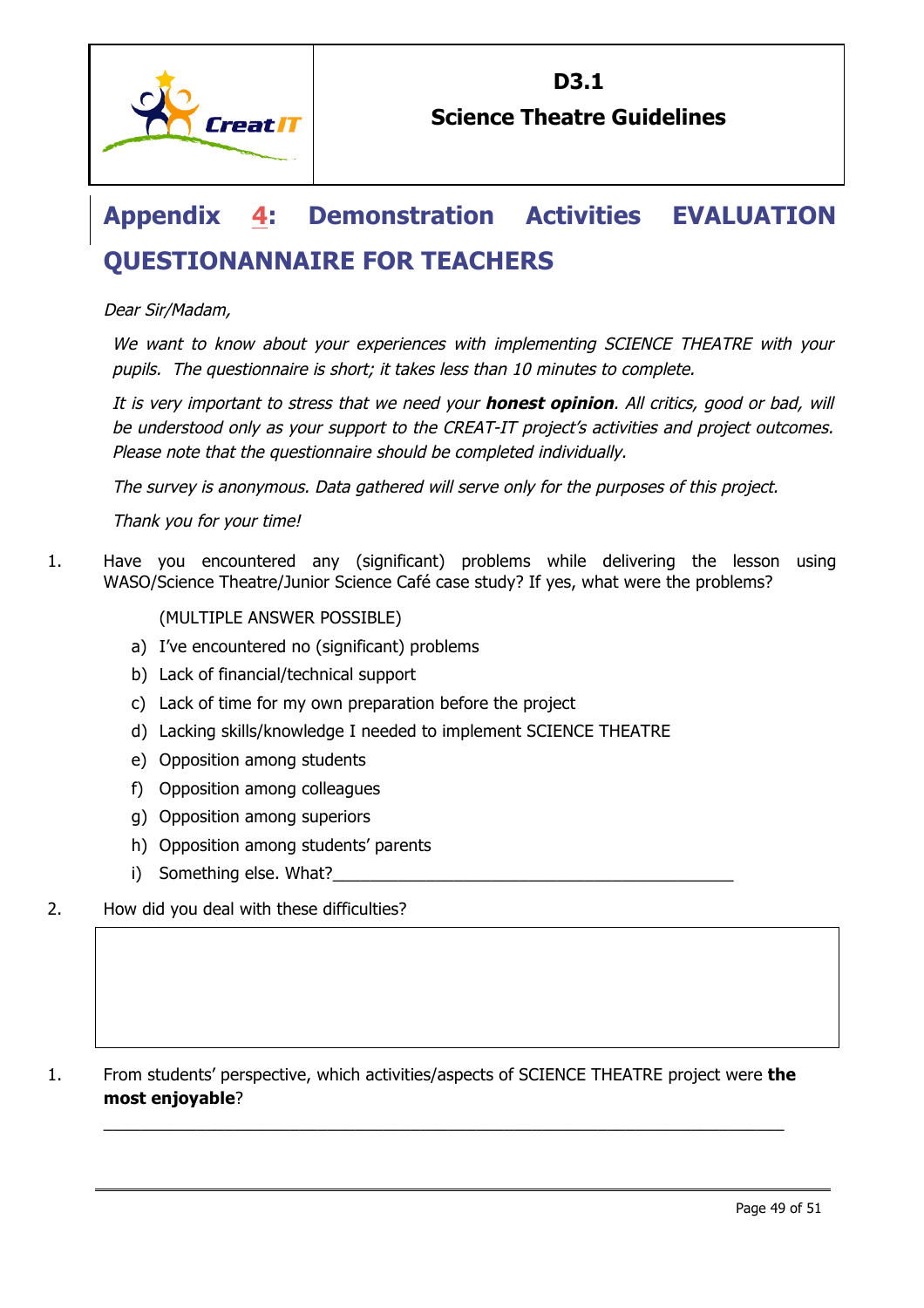

2. From students' perspective, which activities/aspects of SCIENCE THEATRE project were **the most difficult**?

\_\_\_\_\_\_\_\_\_\_\_\_\_\_\_\_\_\_\_\_\_\_\_\_\_\_\_\_\_\_\_\_\_\_\_\_\_\_\_\_\_\_\_\_\_\_\_\_\_\_\_\_\_\_\_\_\_\_\_\_\_\_\_\_\_\_\_\_\_\_\_\_\_

\_\_\_\_\_\_\_\_\_\_\_\_\_\_\_\_\_\_\_\_\_\_\_\_\_\_\_\_\_\_\_\_\_\_\_\_\_\_\_\_\_\_\_\_\_\_\_\_\_\_\_\_\_\_\_\_\_\_\_\_\_\_\_\_\_\_\_\_\_\_\_\_\_\_\_\_\_

- 3. From students' perspective, which activities/aspects of SCIENCE THEATRE project were **the most engaging**?
- 4. What is your assessment of the **level of students' engagement** during participating in WASO/Science Theatre/Junior Science Café project, in comparison to their engagement during the traditional class?
	- a) They are less engaged than after traditional lesson
	- b) They are more engaged than after traditional lesson
	- c) I am not sure
- 5. Based on the feedback you gathered from the students, is there anything you would change in the project, or do differently next time? What? Why?

- 6. After your experience with implementing WASO/Science Theatre/Junior Science Café, do you feel confident to independently design and conduct project that foster creative science teaching in the future?
	- a) I do not feel confident enough
	- b) I feel confident enough
- 7. Do you plan to realise the WASO/Science Theatre/Junior Science Café or a similar, independently design project again in the future?
	- a) Definitely not
	- b) Probably not
	- c) Probably yes
	- d) Definitely yes
- 8. What would encourage you to realise the WASO/Science Theatre/Junior Science Café or similar project again in the future?

\_\_\_\_\_\_\_\_\_\_\_\_\_\_\_\_\_\_\_\_\_\_\_\_\_\_\_\_\_\_\_\_\_\_\_\_\_\_\_\_\_\_\_\_\_\_\_\_\_\_\_\_\_\_\_\_\_\_\_\_\_\_\_\_\_\_\_\_